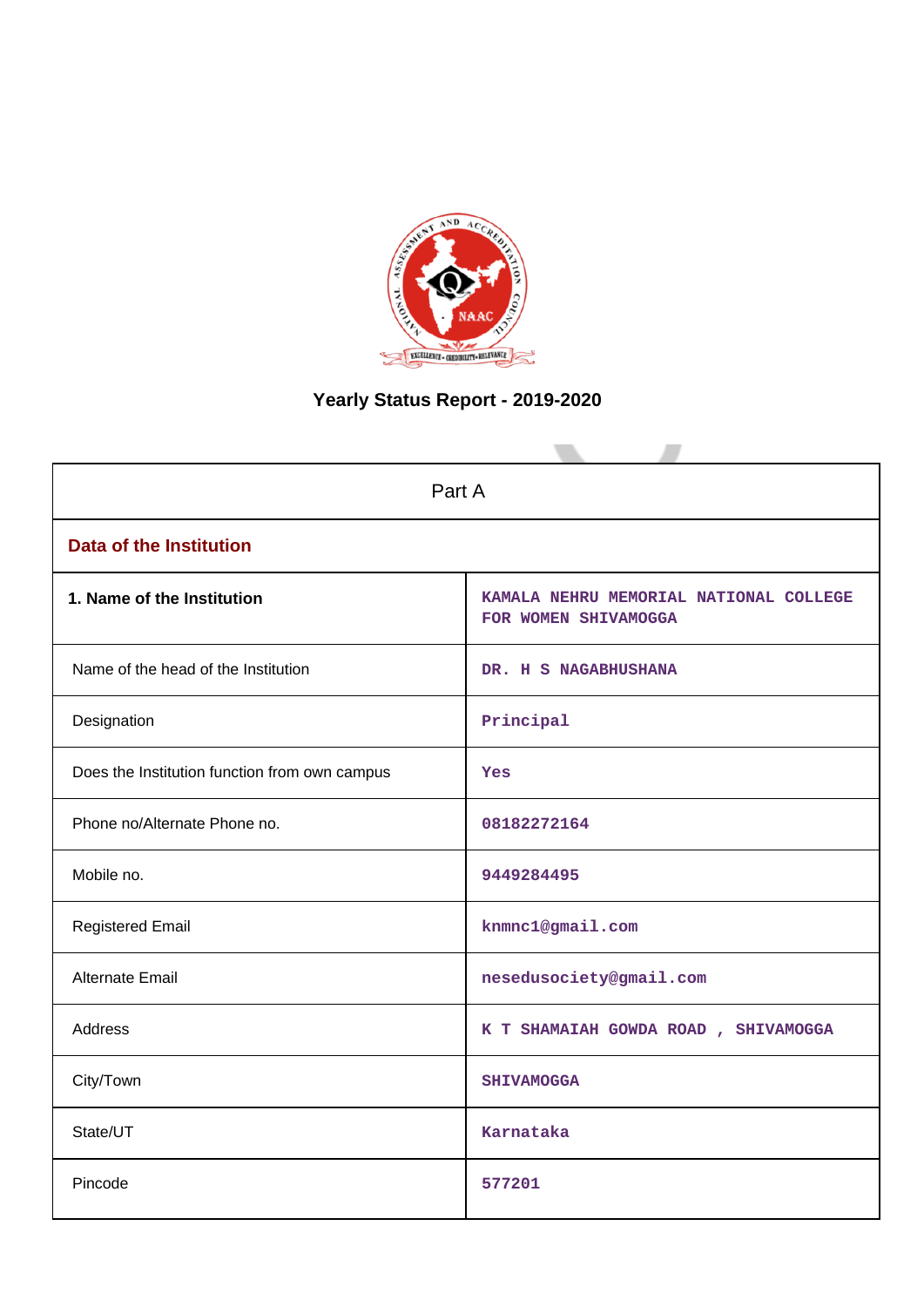| 2. Institutional Status                                  |                                                     |
|----------------------------------------------------------|-----------------------------------------------------|
| Affiliated / Constituent                                 | Affiliated                                          |
| Type of Institution                                      | Women                                               |
| Location                                                 | Urban                                               |
| <b>Financial Status</b>                                  | private                                             |
| Name of the IQAC co-ordinator/Director                   | DR. ONKARAPPA A P                                   |
| Phone no/Alternate Phone no.                             | 08182272164                                         |
| Mobile no.                                               | 9902191386                                          |
| <b>Registered Email</b>                                  | knmnc1@gmail.com                                    |
| Alternate Email                                          | nesedusociety@gmail.com                             |
| 3. Website Address                                       |                                                     |
| Web-link of the AQAR: (Previous Academic Year)           | https://www.knmnc.edu.in/AQAR_Report<br>2018-19.pdf |
| 4. Whether Academic Calendar prepared during<br>the year | Yes                                                 |
|                                                          |                                                     |

 if yes,whether it is uploaded in the institutional website: Weblink: where the state of the state of the state of the state of the state of the state of the state of the state of the state of the state of the state of the state of the state of the state of the state of the state of

## **5. Accrediation Details**

| Cycle | Grade | <b>CGPA</b> | Year of      | Validity                 |                          |
|-------|-------|-------------|--------------|--------------------------|--------------------------|
|       |       |             | Accrediation | Period From              | Period To                |
|       | в     | 72.95       | 2004         | $16 -$ Sep $-2004$       | $15 - Sep - 2009$        |
|       | в     | 2.35        | 2015         | $03 - \text{Mar} - 2015$ | $02 - \text{Mar} - 2020$ |

# **6. Date of Establishment of IQAC 31-Aug-2005**

[coe2018-19.pdf](https://www.knmnc.edu.in/IQAC/knmnc-coe2018-19.pdf)

## **7. Internal Quality Assurance System**

| Quality initiatives by IQAC during the year for promoting quality culture |                 |                                       |  |  |  |  |  |
|---------------------------------------------------------------------------|-----------------|---------------------------------------|--|--|--|--|--|
| Item / Title of the quality initiative by<br>IQAC                         | Date & Duration | Number of participants/ beneficiaries |  |  |  |  |  |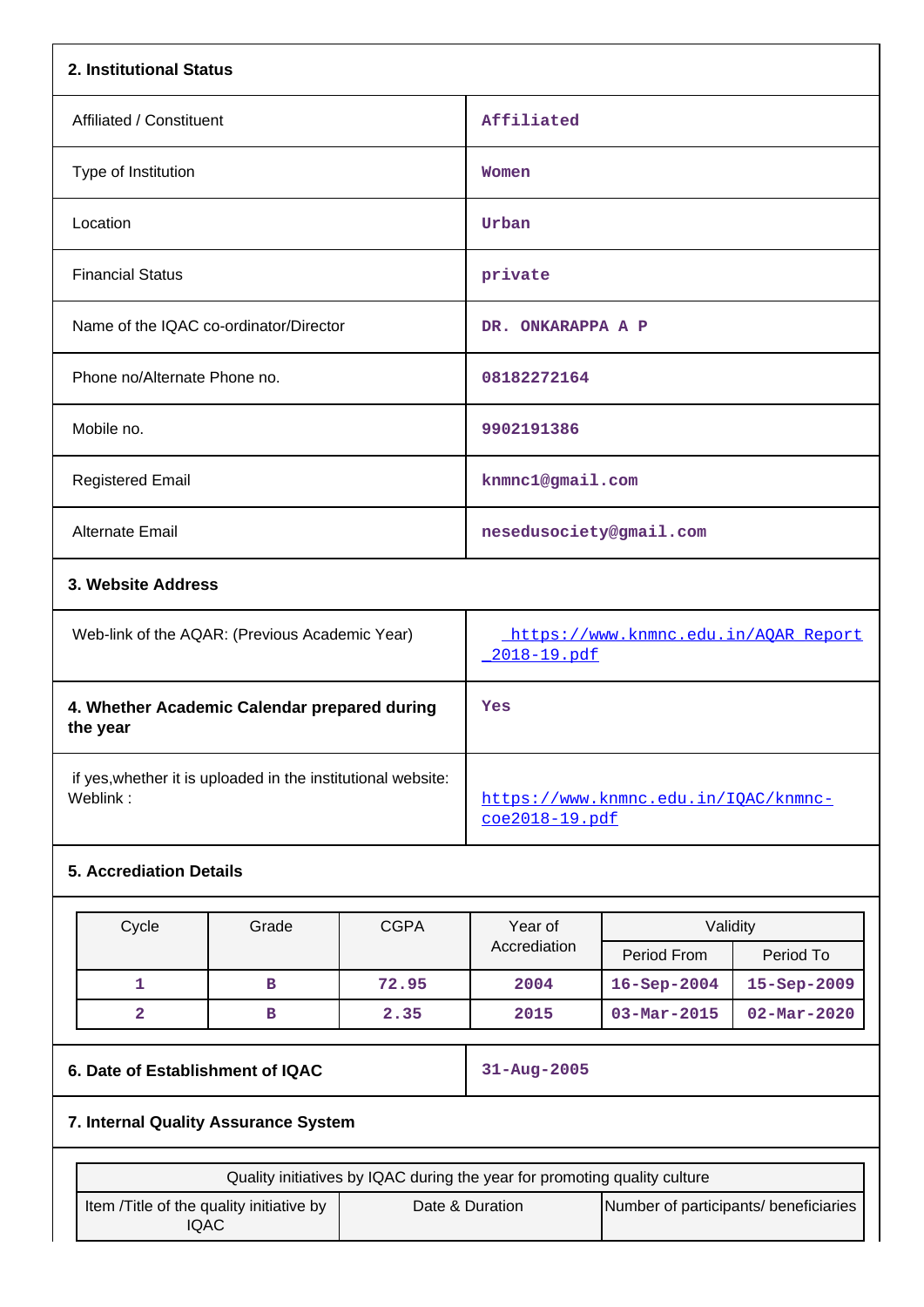| All India Inter-<br>University Athletic Mee          | $02 - Jan - 2020$<br>05 | $\mathbf{1}$ |
|------------------------------------------------------|-------------------------|--------------|
| State Level Seminar-<br>Kannada Departmen            | $27 - Dec - 2019$<br>01 | 10           |
| Treatment and watering<br>for trees                  | $25 - Dec - 2019$<br>01 | 50           |
| Talk on Human Trafficking                            | $17 - Dec - 2019$<br>01 | 50           |
| NSS Annual Special Camp                              | $17 - Dec - 2019$<br>07 | 100          |
| Green Technology                                     | $17 - Dec - 2019$<br>86 | 100          |
| Advisory Committee<br>meeting NSS                    | $13 - Dec - 2019$<br>01 | 10           |
| Essay competition<br>political science<br>Department | 18-Dec-2019<br>01       | 20           |
| Orientation Programme                                | $06 - Dec - 2019$<br>03 | 150          |
| International Volunteers<br>Day                      | $15 - Dec - 2019$<br>01 | 105          |
|                                                      | View File               |              |

**8. Provide the list of funds by Central/ State Government- UGC/CSIR/DST/DBT/ICMR/TEQIP/World Bank/CPE of UGC etc.**

|                                                                         | Institution/Departmen<br>t/Faculty                                                                                 | Scheme |     | <b>Funding Agency</b> | Year of award with<br>duration | Amount      |  |
|-------------------------------------------------------------------------|--------------------------------------------------------------------------------------------------------------------|--------|-----|-----------------------|--------------------------------|-------------|--|
|                                                                         | Nil                                                                                                                | 0      | Nil |                       | 2020<br>0 <sup>0</sup>         | $\mathbf 0$ |  |
|                                                                         |                                                                                                                    |        |     | No Files Uploaded !!! |                                |             |  |
| 9. Whether composition of IQAC as per latest<br><b>NAAC guidelines:</b> |                                                                                                                    |        |     | Yes                   |                                |             |  |
|                                                                         | Upload latest notification of formation of IQAC                                                                    |        |     |                       | View File                      |             |  |
|                                                                         | 10. Number of IQAC meetings held during the<br>year :                                                              |        |     |                       |                                |             |  |
|                                                                         | The minutes of IQAC meeting and compliances to the<br>decisions have been uploaded on the institutional<br>website |        |     | Yes                   |                                |             |  |
|                                                                         | Upload the minutes of meeting and action taken report                                                              |        |     |                       | View File                      |             |  |
|                                                                         | 11. Whether IQAC received funding from any of<br>the funding agency to support its activities                      |        |     |                       |                                |             |  |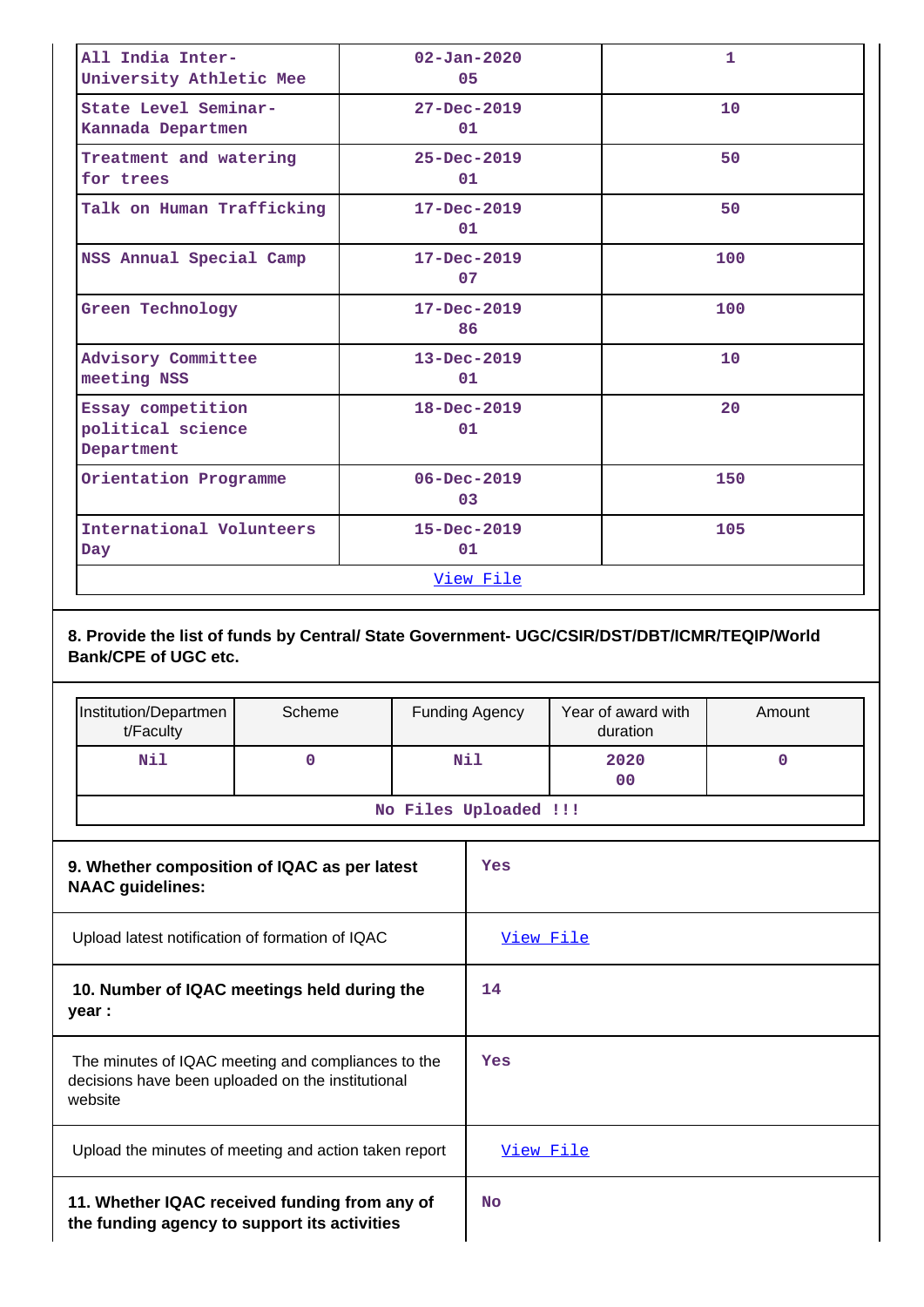## **12. Significant contributions made by IQAC during the current year(maximum five bullets)**

**01. IQAC has taken initiatives to motivate the teachers to undertake research activity, to publish books and articles. 02. IQAC has taken initiatives for the teachers to participate in seminars, conferences and workshops. 03. IQAC has enthused the teacher to conduct orientation programme for the fresher's in the college. 04. IQAC has enthused the teacher to conduct different programmes for the benefit of the students. Such as, workshops, state level, university level and college seminar and special lectures, etc.,05. IQAC has taken initiative to develop an institutional web portal to capture all the data and get the report online. 06. IQAC has promoted teacher to conduct various need based courses and make those courses to get conducted successfully. 07. IQAC has taken initiative to analysis feedback from various stakeholders. 08. IQAC has implemented the process of maintaining teacher's diaries (Lecture Plan). 09. To strengthen our library, new and used (but in good condition) books are collected from students, staff and public.10. IQAC has insisted and encouraged the use of ICT for enhancing the quality of teachinglearning process.**

### [View File](https://assessmentonline.naac.gov.in/public/Postacc/Contribution/13726_Contribution.xlsx)

**13. Plan of action chalked out by the IQAC in the beginning of the academic year towards Quality Enhancement and outcome achieved by the end of the academic year**

| Plan of Action                                                                                                                | Achivements/Outcomes                                                                                                                                                                                                                                                                                                                                                                                                                                                                                                               |
|-------------------------------------------------------------------------------------------------------------------------------|------------------------------------------------------------------------------------------------------------------------------------------------------------------------------------------------------------------------------------------------------------------------------------------------------------------------------------------------------------------------------------------------------------------------------------------------------------------------------------------------------------------------------------|
| 1. To conduct programmes on skill and<br>personality development of students<br>under Career Guidance and Placement<br>Cells. | Due to Covid19 No Activities were<br>conducted                                                                                                                                                                                                                                                                                                                                                                                                                                                                                     |
| 2. To encourage investigative skills<br>and inculcate research attitude among<br>the students                                 | Due to Covid19 No Activities were<br>conducted                                                                                                                                                                                                                                                                                                                                                                                                                                                                                     |
| 3. To streamline and strengthen the<br>class mentoring system                                                                 | In this regard-Two faculty members have<br>been designated as class mentors for<br>each class.2. Mentors counsel and guide<br>students in their academic and<br>interpersonal matters to motivate them<br>and build their confidence.3. Mentors<br>counsel and guide students in their<br>academic and interpersonal matters to<br>motivate them and build their<br>confidence. 4. Based on student's<br>interests and talents, mentors involve<br>their students in various co-curricular<br>activities conducted by the college. |
| 4. To conduct seminars and workshops<br>(Both teacher and student centered) and<br>to conduct social surveys                  | Following workshops / seminars have<br>been conducted during the year- Program<br>Title: Workshop on New NAAC<br>Guidelines. Organised by: IQAC<br>Date:14.12.2019 Resource person:<br>Sajjath No. of participants: 50 webinar<br>Topic: How to keep Mental Health during                                                                                                                                                                                                                                                          |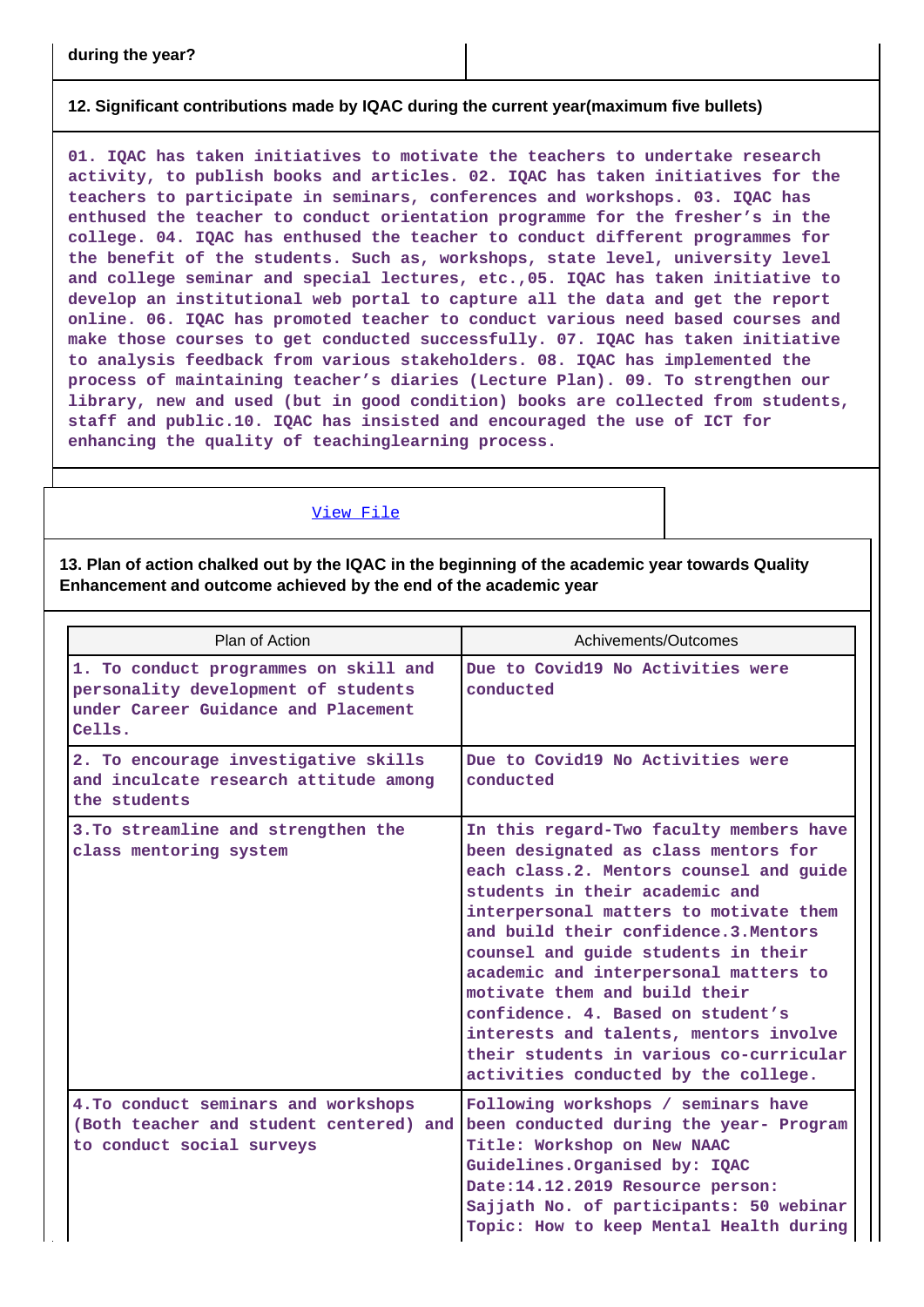|                                                                                                                      | lock down Resource person: Dr Aravind                                                                                                                                                                                                                                                                                                                                                                                                                                                                                                                                                                                                                                                                                                                                                                                                                                                                                                                                                                                                                                                                        |
|----------------------------------------------------------------------------------------------------------------------|--------------------------------------------------------------------------------------------------------------------------------------------------------------------------------------------------------------------------------------------------------------------------------------------------------------------------------------------------------------------------------------------------------------------------------------------------------------------------------------------------------------------------------------------------------------------------------------------------------------------------------------------------------------------------------------------------------------------------------------------------------------------------------------------------------------------------------------------------------------------------------------------------------------------------------------------------------------------------------------------------------------------------------------------------------------------------------------------------------------|
| 5. To provide free mid-day meal<br>"Annapurna" for the poor and the needy                                            | No Beneficiaries                                                                                                                                                                                                                                                                                                                                                                                                                                                                                                                                                                                                                                                                                                                                                                                                                                                                                                                                                                                                                                                                                             |
| 6. To continue group insurances to the<br>students.                                                                  | G.I. scheme has been continued during<br>the year, covering 1167 students only<br>Rs. 15 each collected from students as<br>premium.                                                                                                                                                                                                                                                                                                                                                                                                                                                                                                                                                                                                                                                                                                                                                                                                                                                                                                                                                                         |
|                                                                                                                      | View File                                                                                                                                                                                                                                                                                                                                                                                                                                                                                                                                                                                                                                                                                                                                                                                                                                                                                                                                                                                                                                                                                                    |
| 14. Whether AQAR was placed before statutory<br>body?                                                                | <b>No</b>                                                                                                                                                                                                                                                                                                                                                                                                                                                                                                                                                                                                                                                                                                                                                                                                                                                                                                                                                                                                                                                                                                    |
| 15. Whether NAAC/or any other accredited<br>body(s) visited IQAC or interacted with it to<br>assess the functioning? | <b>No</b>                                                                                                                                                                                                                                                                                                                                                                                                                                                                                                                                                                                                                                                                                                                                                                                                                                                                                                                                                                                                                                                                                                    |
| 16. Whether institutional data submitted to<br><b>AISHE:</b>                                                         | Yes                                                                                                                                                                                                                                                                                                                                                                                                                                                                                                                                                                                                                                                                                                                                                                                                                                                                                                                                                                                                                                                                                                          |
| Year of Submission                                                                                                   | 2020                                                                                                                                                                                                                                                                                                                                                                                                                                                                                                                                                                                                                                                                                                                                                                                                                                                                                                                                                                                                                                                                                                         |
| Date of Submission                                                                                                   | $13 - \text{Mar} - 2020$                                                                                                                                                                                                                                                                                                                                                                                                                                                                                                                                                                                                                                                                                                                                                                                                                                                                                                                                                                                                                                                                                     |
| 17. Does the Institution have Management<br><b>Information System?</b>                                               | Yes                                                                                                                                                                                                                                                                                                                                                                                                                                                                                                                                                                                                                                                                                                                                                                                                                                                                                                                                                                                                                                                                                                          |
| If yes, give a brief descripiton and a list of modules<br>currently operational (maximum 500 words)                  | Being an affiliated college of Kuvempu<br>University, the institute implements<br>the curriculum designed by the<br>university. The admission of the<br>students is on the basis of government<br>and university regulations. Admission<br>helpdesks are set up to facilitate the<br>candidates. The college also has its<br>own website, which provides the basic<br>information about faculty, programmes,<br>courses and college facilities.<br>Students' attendance management system:<br>After admission process is over, the<br>concerned department is given<br>attendance register of the students of<br>all classes and sections. There is a<br>timetable committee to frame time table<br>for the whole year. Classes are<br>conducted as per the time table.<br>Students internal assessment management<br>system under the semester, internal<br>assessment is an important activity.<br>For each semester, two internal tests<br>are conducted. For internal tests there<br>is a committee appointed to look after<br>the process. Marks obtained are<br>announced in the classes. Students who |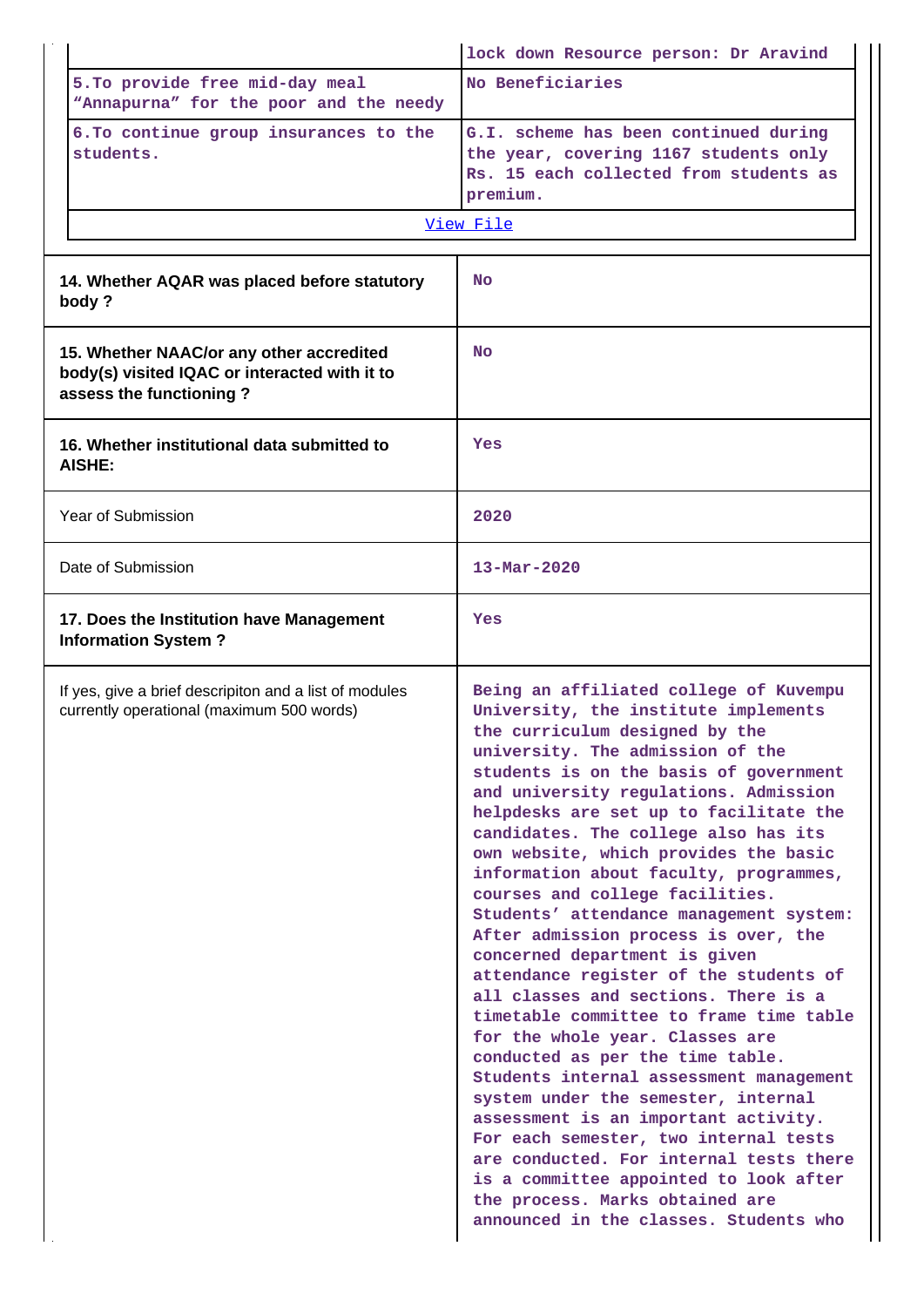**do not attend any one of the tests are given third or improvement test to improve their marks. After two internal tests, marks are entered into university marks list. Students Placement Cell: There is a committee for conducting programmes under the cell. A number of programmes are conducted for the benefit of the students. Library information and management system: The library has been automated and digitalized completely. There is a separate section for reference. Internet facilities are available in the library Elib software is available in library. 20 computers with internet connection, photo copy facility at reasonable price. The student's information is uploaded on the institutional website. Admission examination date, result, convocation, marks card and all the information is uploaded on the website. The college has maintained few accounts such as, college account, scholarship account, joint account and NSS and UGC account. The salary Management system is concerned it is maintained through Human Resource Management Systems. Guest lecturers get their salaries from the management. Internal auditors are appointed by the management to audit. The audited financial statements of the college are duly and timely uploaded to the college website. To strengthen the knowledge and teaching knowhow amongst faculty members, the institution monthly meetings and departmental subject meetings, to discuss syllabus, question papers, seminars and workshop etc. To enhance the discipline and to scholars and academicians are invited to conduct special guest lecture programmes. To improve the quality of teaching and learning, teachers attend seminars and workshops and present papers. Such participation enhances the knowledge and skill of the teachers. The examination and evaluation are conducted according to the university norms or schedule. Examination duties are allotted to the faculty members through order of the Principal. For improving quality of students, teachers give assignments, conduct study tours and visits to respective places which are relevant to subjects. Faculty members encourage the students to**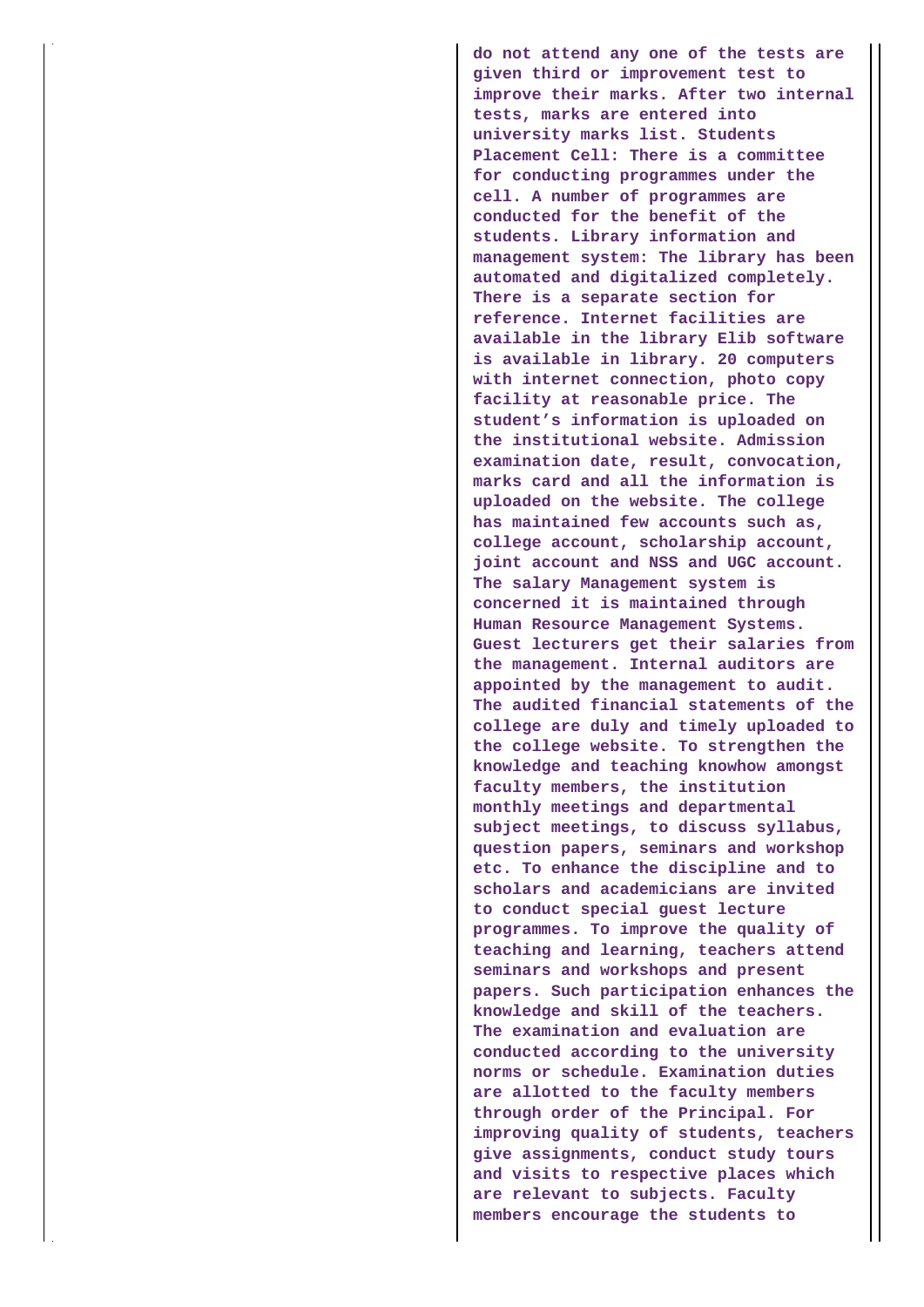**undergo certain programmes such as paper presentation, quizzes and group discussions. Online scholarship facilities and bus pass facilities are provided to students. They are getting mid day meals at a subsidized rate. The guest faculty are getting the facilities of ESIC,**

# **Part B**

## **CRITERION I – CURRICULAR ASPECTS**

#### **1.1 – Curriculum Planning and Implementation**

 1.1.1 – Institution has the mechanism for well planned curriculum delivery and documentation. Explain in 500 words

 **The institution follows curriculum and academic calendar by the Kuvempu University. The institution, however, represent itself in the curriculum development process through active faculty participation in the development of the affiliated university. The department continuously interact with the Chairman, Board of studies and HOD's of Kuvempu University. Many faculty members are the members of BOS which prepare university curriculum. The institution also consults Academic experts, Alumni and prospective employers for improving the quality and updating the curriculum. The college develops action plans taking into account the objectives of the curriculum. The department time table committee plan and ensure effective and timely implementation of the curriculum. In addition to the prescribed curriculum several certificate, job oriented, skill enhancement programs were offered to students. For example, Spoken English course, Tailoring and fashion designing course, Study tours internship etc., In addition workshops, seminars and conferences were also organized to enrich the curriculum.**

# 1.1.2 – Certificate/ Diploma Courses introduced during the academic year Certificate Diploma Courses Dates of Introduction Duration Focus on employ ability/entreprene urship Skill Development  **NIL Nil Nil Nil Nil Nil 1.2 – Academic Flexibility** 1.2.1 – New programmes/courses introduced during the academic year Programme/Course Programme Specialization | Dates of Introduction  **Nill NIL Nill No file uploaded.** 1.2.2 – Programmes in which Choice Based Credit System (CBCS)/Elective course system implemented at the affiliated Colleges (if applicable) during the academic year. Name of programmes adopting CBCS Programme Specialization Figure 1 Date of implementation of CBCS/Elective Course System Nill NOT APPLICABLE **NOT APPLICABLE**  1.2.3 – Students enrolled in Certificate/ Diploma Courses introduced during the year Certificate Diploma Course Number of Students **Nil Nil**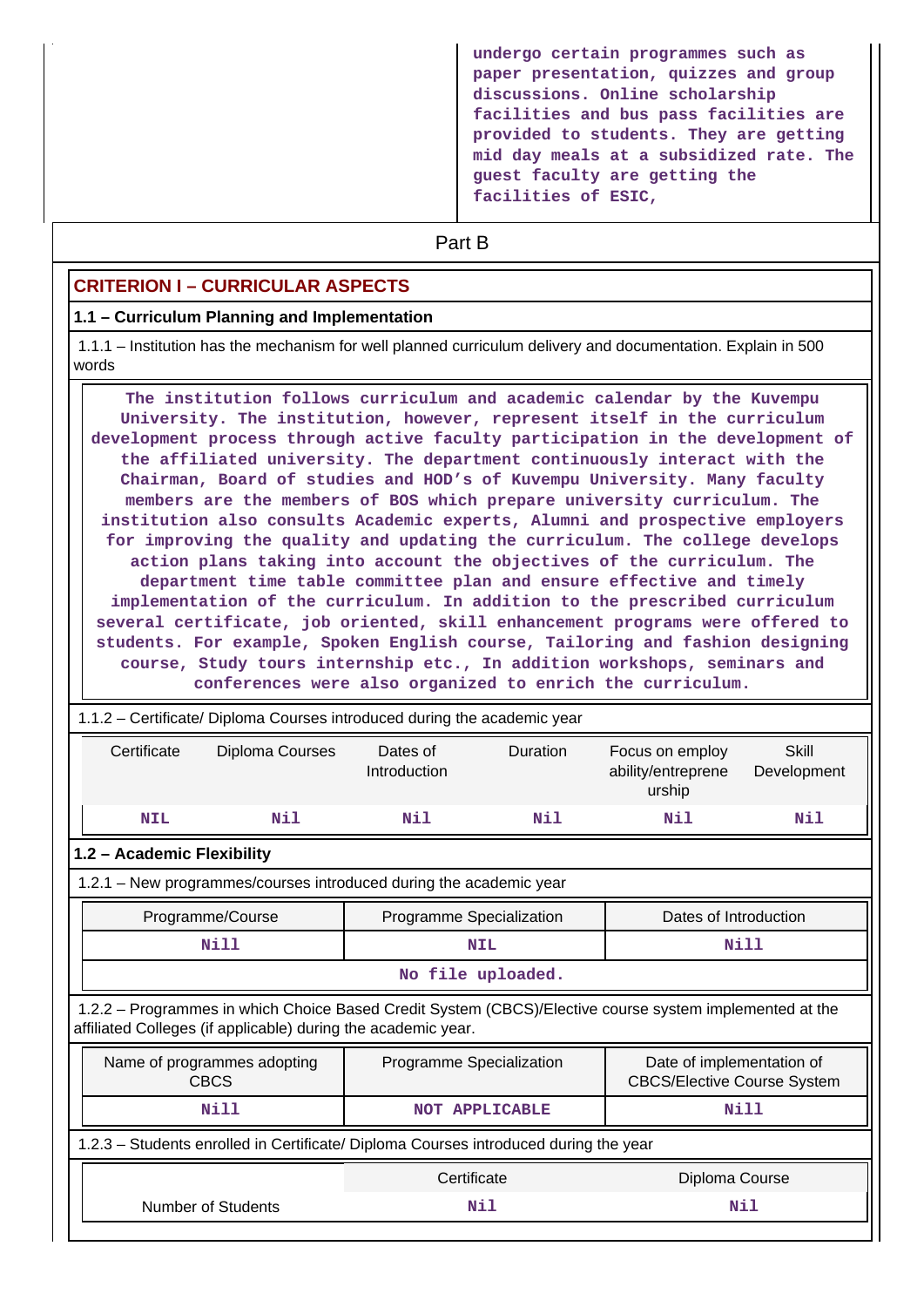|                                                                                                      | <b>Value Added Courses</b><br>Date of Introduction           |  |                                                                                          |                                                                                                  |  |                                                                                                  | Number of Students Enrolled                                 |  |
|------------------------------------------------------------------------------------------------------|--------------------------------------------------------------|--|------------------------------------------------------------------------------------------|--------------------------------------------------------------------------------------------------|--|--------------------------------------------------------------------------------------------------|-------------------------------------------------------------|--|
|                                                                                                      | <b>NIL</b>                                                   |  |                                                                                          | Nill                                                                                             |  |                                                                                                  | <b>Nill</b>                                                 |  |
|                                                                                                      |                                                              |  |                                                                                          | No file uploaded.                                                                                |  |                                                                                                  |                                                             |  |
| 1.3.2 - Field Projects / Internships under taken during the year                                     |                                                              |  |                                                                                          |                                                                                                  |  |                                                                                                  |                                                             |  |
| Project/Programme Title                                                                              |                                                              |  | Programme Specialization<br>No. of students enrolled for Field<br>Projects / Internships |                                                                                                  |  |                                                                                                  |                                                             |  |
|                                                                                                      | <b>Nill</b>                                                  |  |                                                                                          | <b>Nill</b><br><b>NIL</b>                                                                        |  |                                                                                                  |                                                             |  |
|                                                                                                      |                                                              |  |                                                                                          | No file uploaded.                                                                                |  |                                                                                                  |                                                             |  |
| 1.4 - Feedback System                                                                                |                                                              |  |                                                                                          |                                                                                                  |  |                                                                                                  |                                                             |  |
| 1.4.1 - Whether structured feedback received from all the stakeholders.                              |                                                              |  |                                                                                          |                                                                                                  |  |                                                                                                  |                                                             |  |
| <b>Students</b>                                                                                      |                                                              |  |                                                                                          |                                                                                                  |  | No                                                                                               |                                                             |  |
| <b>Teachers</b>                                                                                      |                                                              |  |                                                                                          |                                                                                                  |  | <b>No</b>                                                                                        |                                                             |  |
| Employers                                                                                            |                                                              |  |                                                                                          |                                                                                                  |  | <b>No</b>                                                                                        |                                                             |  |
| Alumni                                                                                               |                                                              |  |                                                                                          |                                                                                                  |  | No                                                                                               |                                                             |  |
| Parents                                                                                              |                                                              |  |                                                                                          |                                                                                                  |  | No                                                                                               |                                                             |  |
| (maximum 500 words)<br><b>Feedback Obtained</b>                                                      |                                                              |  |                                                                                          |                                                                                                  |  |                                                                                                  |                                                             |  |
| Due to Covid-19 No Feedback Obtained                                                                 |                                                              |  |                                                                                          |                                                                                                  |  |                                                                                                  |                                                             |  |
| <b>CRITERION II - TEACHING- LEARNING AND EVALUATION</b>                                              |                                                              |  |                                                                                          |                                                                                                  |  |                                                                                                  |                                                             |  |
| 2.1 - Student Enrolment and Profile                                                                  |                                                              |  |                                                                                          |                                                                                                  |  |                                                                                                  |                                                             |  |
| 2.1.1 - Demand Ratio during the year                                                                 |                                                              |  |                                                                                          |                                                                                                  |  |                                                                                                  |                                                             |  |
|                                                                                                      |                                                              |  |                                                                                          |                                                                                                  |  | Number of                                                                                        |                                                             |  |
| Name of the<br>Programme                                                                             | Programme<br>Specialization                                  |  | available                                                                                | Number of seats                                                                                  |  | Application received                                                                             |                                                             |  |
| <b>BCom</b>                                                                                          | AS PER<br><b>UNIVERSITY</b><br><b>SYLLABUS</b>               |  |                                                                                          | 216                                                                                              |  | 565                                                                                              | 216                                                         |  |
| <b>BA</b>                                                                                            | HEP, HPS, HSK,<br><b>HSE</b>                                 |  |                                                                                          | 600                                                                                              |  | 253                                                                                              | 223                                                         |  |
|                                                                                                      |                                                              |  |                                                                                          | View File                                                                                        |  |                                                                                                  | <b>Students Enrolled</b>                                    |  |
|                                                                                                      |                                                              |  |                                                                                          |                                                                                                  |  |                                                                                                  |                                                             |  |
| 2.2 - Catering to Student Diversity<br>2.2.1 - Student - Full time teacher ratio (current year data) |                                                              |  |                                                                                          |                                                                                                  |  |                                                                                                  |                                                             |  |
| Year                                                                                                 | Number of<br>students enrolled<br>in the institution<br>(UG) |  | Number of<br>students enrolled<br>in the institution<br>(PG)                             | Number of<br>fulltime teachers<br>available in the<br>institution<br>teaching only UG<br>courses |  | Number of<br>fulltime teachers<br>available in the<br>institution<br>teaching only PG<br>courses | Number of<br>teachers<br>teaching both UG<br>and PG courses |  |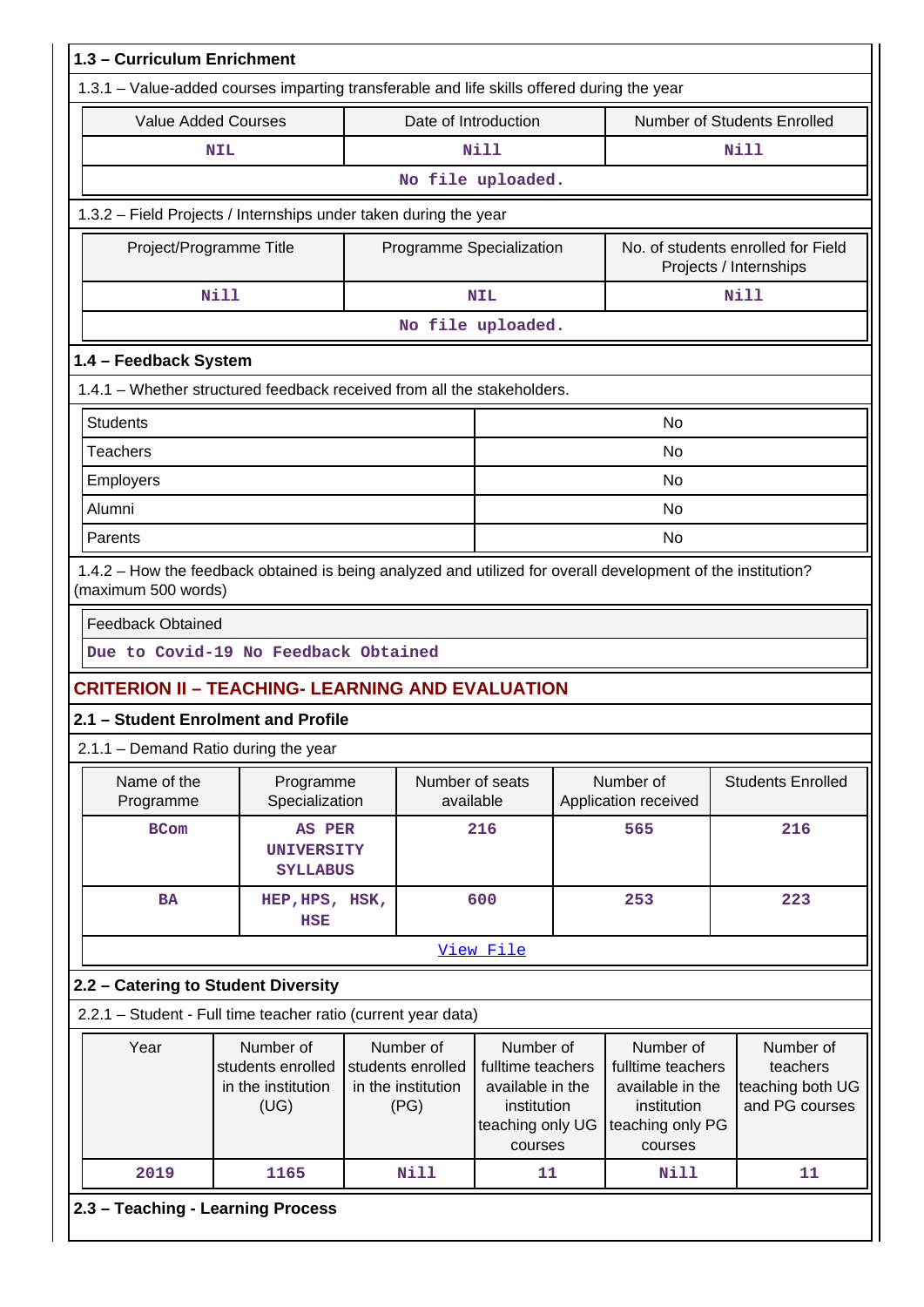2.3.1 – Percentage of teachers using ICT for effective teaching with Learning Management Systems (LMS), Elearning resources etc. (current year data)

| learning resources etc. (current year data)                                                                                                                                                                                                                                                                                                                                                                                                                                                                                                                                                                                                                                                                                                                                                                                                                                                                                                                                                                                                                                                                                                                                                                                                                                                                                                                                                                                                                                                                                                                                                                                                                                                                                                                                                                                                                                                                                                                                                                                                                |              |                                           |            |                                                |                                        |             |                                             |   |                                                                                                                     |
|------------------------------------------------------------------------------------------------------------------------------------------------------------------------------------------------------------------------------------------------------------------------------------------------------------------------------------------------------------------------------------------------------------------------------------------------------------------------------------------------------------------------------------------------------------------------------------------------------------------------------------------------------------------------------------------------------------------------------------------------------------------------------------------------------------------------------------------------------------------------------------------------------------------------------------------------------------------------------------------------------------------------------------------------------------------------------------------------------------------------------------------------------------------------------------------------------------------------------------------------------------------------------------------------------------------------------------------------------------------------------------------------------------------------------------------------------------------------------------------------------------------------------------------------------------------------------------------------------------------------------------------------------------------------------------------------------------------------------------------------------------------------------------------------------------------------------------------------------------------------------------------------------------------------------------------------------------------------------------------------------------------------------------------------------------|--------------|-------------------------------------------|------------|------------------------------------------------|----------------------------------------|-------------|---------------------------------------------|---|---------------------------------------------------------------------------------------------------------------------|
| Number of<br><b>Teachers on Roll</b>                                                                                                                                                                                                                                                                                                                                                                                                                                                                                                                                                                                                                                                                                                                                                                                                                                                                                                                                                                                                                                                                                                                                                                                                                                                                                                                                                                                                                                                                                                                                                                                                                                                                                                                                                                                                                                                                                                                                                                                                                       | ICT (LMS, e- | Number of<br>teachers using<br>Resources) |            | <b>ICT Tools and</b><br>resources<br>available | Number of ICT<br>enabled<br>Classrooms |             | Numberof smart<br>classrooms                |   | E-resources and<br>techniques used                                                                                  |
| 11                                                                                                                                                                                                                                                                                                                                                                                                                                                                                                                                                                                                                                                                                                                                                                                                                                                                                                                                                                                                                                                                                                                                                                                                                                                                                                                                                                                                                                                                                                                                                                                                                                                                                                                                                                                                                                                                                                                                                                                                                                                         |              | 11                                        |            | 6                                              | 3                                      |             |                                             | 3 | 6                                                                                                                   |
|                                                                                                                                                                                                                                                                                                                                                                                                                                                                                                                                                                                                                                                                                                                                                                                                                                                                                                                                                                                                                                                                                                                                                                                                                                                                                                                                                                                                                                                                                                                                                                                                                                                                                                                                                                                                                                                                                                                                                                                                                                                            |              |                                           |            |                                                | No file uploaded.                      |             |                                             |   |                                                                                                                     |
| No file uploaded.                                                                                                                                                                                                                                                                                                                                                                                                                                                                                                                                                                                                                                                                                                                                                                                                                                                                                                                                                                                                                                                                                                                                                                                                                                                                                                                                                                                                                                                                                                                                                                                                                                                                                                                                                                                                                                                                                                                                                                                                                                          |              |                                           |            |                                                |                                        |             |                                             |   |                                                                                                                     |
| 2.3.2 - Students mentoring system available in the institution? Give details. (maximum 500 words)                                                                                                                                                                                                                                                                                                                                                                                                                                                                                                                                                                                                                                                                                                                                                                                                                                                                                                                                                                                                                                                                                                                                                                                                                                                                                                                                                                                                                                                                                                                                                                                                                                                                                                                                                                                                                                                                                                                                                          |              |                                           |            |                                                |                                        |             |                                             |   |                                                                                                                     |
| The student mentoring system has been in the college. The system aims at strengthening personality of the<br>students. They are also encouraged to strengthen their academic self autonomy irrespective of the courses.<br>Especially the Seminars, assignments and workshops are conducted for the students to improve their academic<br>standard. The duty of the class mentors is to look after the problems and doubts of the students. If possible<br>teacher can bring to the notice of the principal and provide facilities and solve the students' problems. The<br>teacher mentor sees to it that the students make use of the library. The act of notes making is encouraged by<br>referring books. Even personal copies of books are given to students. Students who lag behind in studies are<br>given extra support. Extra classes are taken for such students. Study tours are encouraged to avail the first hand<br>experience of the situation. The department of History often conducts such programmes. The students are taken<br>to sites to get the physical experience. Students are also taken / sent to different colleges of different places to<br>present papers. It provides opportunities to exchange ideas on the given topics. A kind of study circle is formed<br>both by teachers and students to upgrade their knowledge. The monitors of our students are given all academic<br>aid to perform well in exams. As a result, the college has been getting rank and good results at the university<br>exams. Not only the academic aid is given by the teacher mentors, but the students are encouraged to take part<br>in co curricular activities. they are encouraged to take part in sports, cultural activities, NSS, Youth Red Cross,<br>Red Ribbon etc., participation in co curriculum activities never mass the academic performance. On the other<br>hand it works as a tension reliever resulting in better academic performance. More than that, one can notice<br>positive change in the students personality. |              |                                           |            |                                                |                                        |             |                                             |   |                                                                                                                     |
| Number of students enrolled in the<br>institution                                                                                                                                                                                                                                                                                                                                                                                                                                                                                                                                                                                                                                                                                                                                                                                                                                                                                                                                                                                                                                                                                                                                                                                                                                                                                                                                                                                                                                                                                                                                                                                                                                                                                                                                                                                                                                                                                                                                                                                                          |              |                                           |            |                                                | Number of fulltime teachers            |             |                                             |   | Mentor: Mentee Ratio                                                                                                |
|                                                                                                                                                                                                                                                                                                                                                                                                                                                                                                                                                                                                                                                                                                                                                                                                                                                                                                                                                                                                                                                                                                                                                                                                                                                                                                                                                                                                                                                                                                                                                                                                                                                                                                                                                                                                                                                                                                                                                                                                                                                            | 1165         |                                           |            |                                                | 11                                     |             |                                             |   | 1:106                                                                                                               |
| 2.4 - Teacher Profile and Quality                                                                                                                                                                                                                                                                                                                                                                                                                                                                                                                                                                                                                                                                                                                                                                                                                                                                                                                                                                                                                                                                                                                                                                                                                                                                                                                                                                                                                                                                                                                                                                                                                                                                                                                                                                                                                                                                                                                                                                                                                          |              |                                           |            |                                                |                                        |             |                                             |   |                                                                                                                     |
| 2.4.1 - Number of full time teachers appointed during the year                                                                                                                                                                                                                                                                                                                                                                                                                                                                                                                                                                                                                                                                                                                                                                                                                                                                                                                                                                                                                                                                                                                                                                                                                                                                                                                                                                                                                                                                                                                                                                                                                                                                                                                                                                                                                                                                                                                                                                                             |              |                                           |            |                                                |                                        |             |                                             |   |                                                                                                                     |
| No. of sanctioned<br>positions                                                                                                                                                                                                                                                                                                                                                                                                                                                                                                                                                                                                                                                                                                                                                                                                                                                                                                                                                                                                                                                                                                                                                                                                                                                                                                                                                                                                                                                                                                                                                                                                                                                                                                                                                                                                                                                                                                                                                                                                                             |              | No. of filled positions                   |            | Vacant positions                               |                                        |             | Positions filled during<br>the current year |   | No. of faculty with<br>Ph.D                                                                                         |
| 30                                                                                                                                                                                                                                                                                                                                                                                                                                                                                                                                                                                                                                                                                                                                                                                                                                                                                                                                                                                                                                                                                                                                                                                                                                                                                                                                                                                                                                                                                                                                                                                                                                                                                                                                                                                                                                                                                                                                                                                                                                                         |              | Nill                                      |            |                                                | 11                                     |             | 1                                           |   | Nill                                                                                                                |
| International level from Government, recognised bodies during the year)                                                                                                                                                                                                                                                                                                                                                                                                                                                                                                                                                                                                                                                                                                                                                                                                                                                                                                                                                                                                                                                                                                                                                                                                                                                                                                                                                                                                                                                                                                                                                                                                                                                                                                                                                                                                                                                                                                                                                                                    |              |                                           |            |                                                |                                        |             |                                             |   | 2.4.2 - Honours and recognition received by teachers (received awards, recognition, fellowships at State, National, |
| Year of Award<br>Name of full time teachers<br>Designation<br>Name of the award,<br>fellowship, received from<br>receiving awards from<br>Government or recognized<br>state level, national level,<br>international level<br>bodies                                                                                                                                                                                                                                                                                                                                                                                                                                                                                                                                                                                                                                                                                                                                                                                                                                                                                                                                                                                                                                                                                                                                                                                                                                                                                                                                                                                                                                                                                                                                                                                                                                                                                                                                                                                                                        |              |                                           |            |                                                |                                        |             |                                             |   |                                                                                                                     |
| <b>Nill</b>                                                                                                                                                                                                                                                                                                                                                                                                                                                                                                                                                                                                                                                                                                                                                                                                                                                                                                                                                                                                                                                                                                                                                                                                                                                                                                                                                                                                                                                                                                                                                                                                                                                                                                                                                                                                                                                                                                                                                                                                                                                |              |                                           | <b>NIL</b> |                                                |                                        | <b>Nill</b> |                                             |   | Nill                                                                                                                |
|                                                                                                                                                                                                                                                                                                                                                                                                                                                                                                                                                                                                                                                                                                                                                                                                                                                                                                                                                                                                                                                                                                                                                                                                                                                                                                                                                                                                                                                                                                                                                                                                                                                                                                                                                                                                                                                                                                                                                                                                                                                            |              |                                           |            |                                                | No file uploaded.                      |             |                                             |   |                                                                                                                     |
| 2.5 - Evaluation Process and Reforms                                                                                                                                                                                                                                                                                                                                                                                                                                                                                                                                                                                                                                                                                                                                                                                                                                                                                                                                                                                                                                                                                                                                                                                                                                                                                                                                                                                                                                                                                                                                                                                                                                                                                                                                                                                                                                                                                                                                                                                                                       |              |                                           |            |                                                |                                        |             |                                             |   |                                                                                                                     |
| 2.5.1 – Number of days from the date of semester-end/ year- end examination till the declaration of results during<br>the year                                                                                                                                                                                                                                                                                                                                                                                                                                                                                                                                                                                                                                                                                                                                                                                                                                                                                                                                                                                                                                                                                                                                                                                                                                                                                                                                                                                                                                                                                                                                                                                                                                                                                                                                                                                                                                                                                                                             |              |                                           |            |                                                |                                        |             |                                             |   |                                                                                                                     |
| Programme Name                                                                                                                                                                                                                                                                                                                                                                                                                                                                                                                                                                                                                                                                                                                                                                                                                                                                                                                                                                                                                                                                                                                                                                                                                                                                                                                                                                                                                                                                                                                                                                                                                                                                                                                                                                                                                                                                                                                                                                                                                                             |              | Programme Code                            |            | Semester/year                                  |                                        |             | Last date of the last<br>semester-end/year- |   | Date of declaration of<br>results of semester-                                                                      |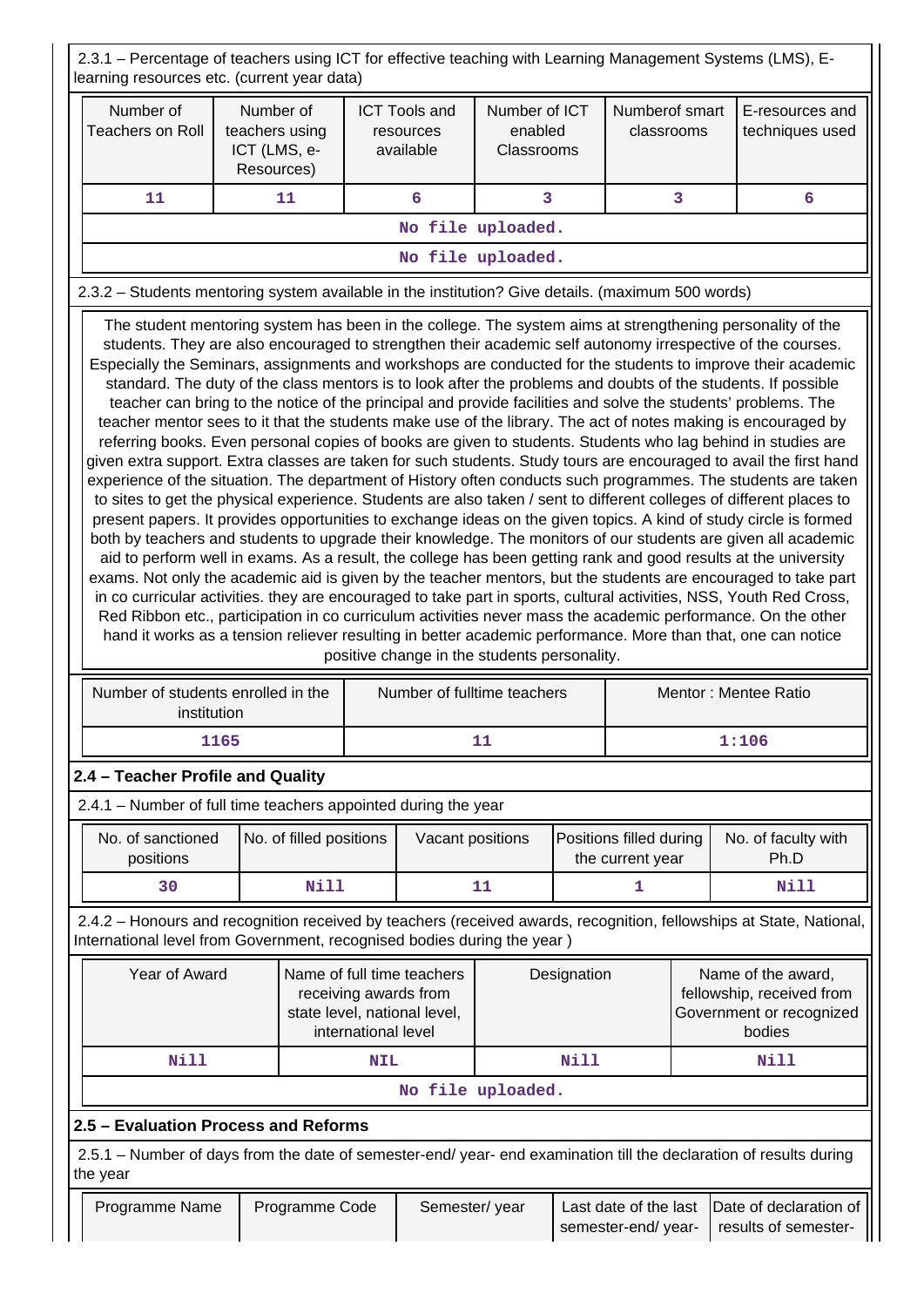|             |    |                 | end examination | end/ year- end<br>examination |
|-------------|----|-----------------|-----------------|-------------------------------|
| <b>BCom</b> | UG | <b>EVEN SEM</b> | 02/12/2019      | 30/05/2020                    |
| <b>BA</b>   | UG | <b>EVEN SEM</b> | 02/12/2019      | 30/05/2020                    |
| <b>BCom</b> | UG | <b>ODD SEM</b>  | 10/06/2019      | 30/11/2019                    |
| <b>BA</b>   | UG | ODD SEM         | 10/06/2019      | 30/11/2019                    |
|             |    | View File       |                 |                               |

2.5.2 – Reforms initiated on Continuous Internal Evaluation(CIE) system at the institutional level (250 words)

 **The Department of English bring out weekly magazine called LITWRITE which is managed by the students. The film club, apart from screening text based films, also screens art and award winning films organized intercollegiate student seminar and 3 day 'Best out of waste' exhibition. Books review is a regular activity The department conducts PPT by students, special talks, class room seminars, English speaking training etc., b. The Department of Kannada under the Siri Sahitya Sangha organized story telling programme, celebrated Vachana Day, conducted two day seminar. In association with Zilla Kannada Sahitya Vedike organised Manadangaladalli Malenadu Sahitya Rasagrahana programme, programme on Mental diseases, debate on anti Sexual harassment and Employment and current challenges" , Book review programme were organised. c. The Department of History under the Heritage Club conducted one day study tour for the students of final year. Nearly 120 students participated. Organised a signature campaign urging the government to protect the "Keladi Museium The History and Parampare Koota organised cleaning awareness programme under "Swachha Bharatha". d. The Department of Economics organized the inauguration programme of 2018 / 19 activities on 30.07.2018. special talk progarmme. On 30.03.2019 organised farewell function to Prof.B.Sakamma was organized. e. The Department of Political Science organized inauguration of Department activities on 12.07.2018. And book released 'Sarvajanika Adalithada Thathwagalu' authored by Dr. Onkarappa. A.P. on 07.09.2018. "National Voters' Awareness Day on 25.01.2019. Form No16 has been distributed to student to enrol their name. Nearly 100 students enrolled. 50 students took part in the Prime Minister's Pariksha Pe Charcha programme. On 27.03.2019 voters awareness programme was organised. EVM and VVPT demo was arranged for students. f. The Department of commerce organised the inauguration of the Commerce Forum on 14.07.2018. On 27.12.2018 a 'career Launchers 'programme for final B.Com students. On 04.01.2019 Communication and Soft Skill Development programme for the students of final year. On 08.03.2019 students participated in the 'Management Fest' MBA Department of JNNCE. On 28.03.2019 sendoff programme by the students of first and second year to the final year students.**

 2.5.3 – Academic calendar prepared and adhered for conduct of Examination and other related matters (250 words)

#### **Due to covid-19 lock down it was not prepared.**

### **2.6 – Student Performance and Learning Outcomes**

 2.6.1 – Program outcomes, program specific outcomes and course outcomes for all programs offered by the institution are stated and displayed in website of the institution (to provide the weblink)

<https://www.knmnc.edu.in/IQAC/Result%20Sheet%202019-20.PDF>

| 2.6.2 – Pass percentage of students |  |
|-------------------------------------|--|
|                                     |  |

| Programme | Programme | Programme      | Number of       | Number of       | <b>Pass Percentage</b> |
|-----------|-----------|----------------|-----------------|-----------------|------------------------|
| Code      | Name      | Specialization | students        | students passed |                        |
|           |           |                | appeared in the | in final year   |                        |
|           |           |                | final year      | examination     |                        |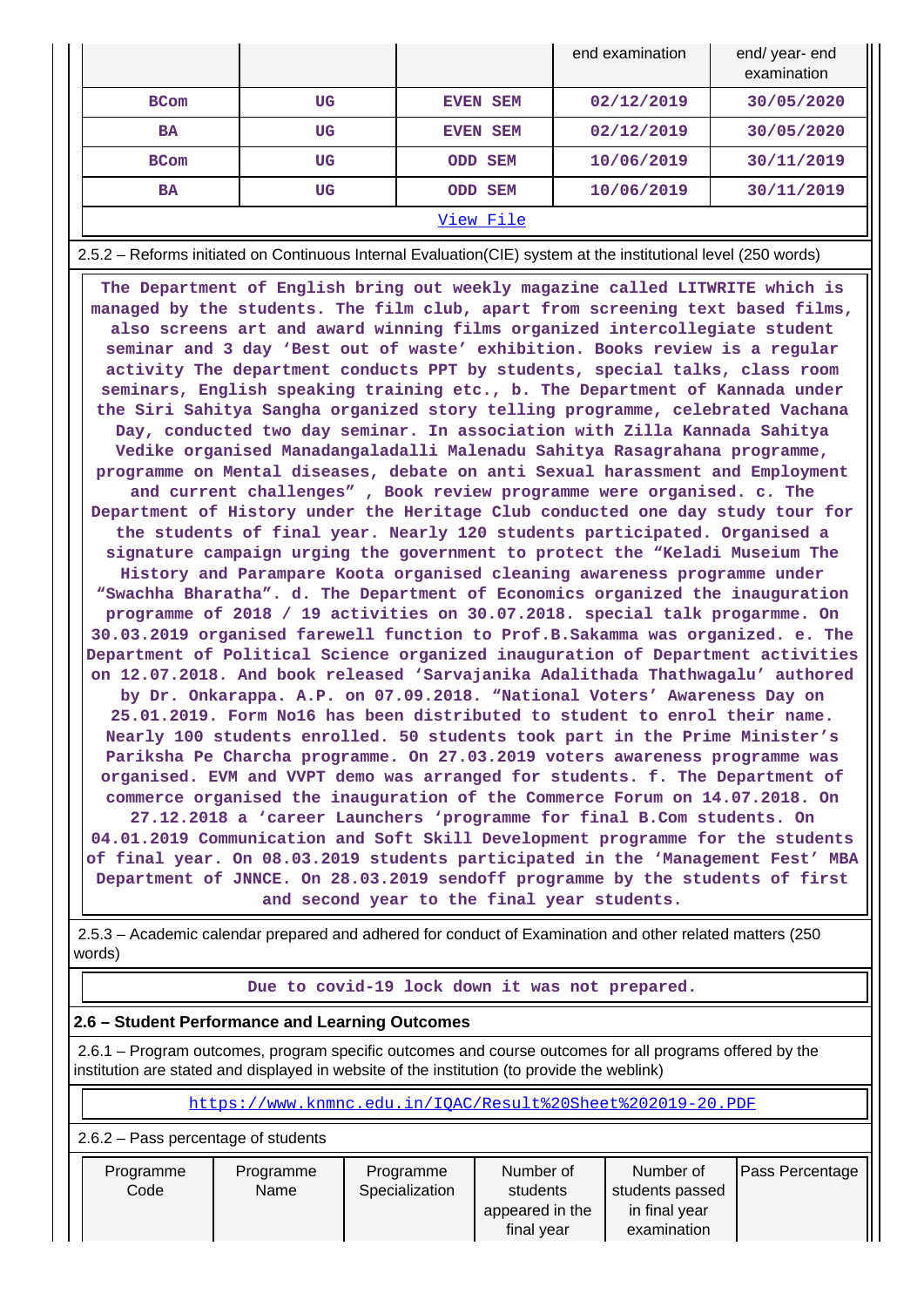|                                                                                                                                                                           |                 |                               | examination     |  |                           |                                    |
|---------------------------------------------------------------------------------------------------------------------------------------------------------------------------|-----------------|-------------------------------|-----------------|--|---------------------------|------------------------------------|
| 127                                                                                                                                                                       | <b>BA</b>       | Nill                          | 172             |  | 152                       | 88                                 |
| 127                                                                                                                                                                       | <b>BCom</b>     | <b>Nill</b>                   | 208             |  | 184                       | 88                                 |
|                                                                                                                                                                           |                 |                               | View File       |  |                           |                                    |
| 2.7 - Student Satisfaction Survey                                                                                                                                         |                 |                               |                 |  |                           |                                    |
| 2.7.1 - Student Satisfaction Survey (SSS) on overall institutional performance (Institution may design the<br>questionnaire) (results and details be provided as weblink) |                 |                               |                 |  |                           |                                    |
|                                                                                                                                                                           |                 |                               | Nil             |  |                           |                                    |
| <b>CRITERION III - RESEARCH, INNOVATIONS AND EXTENSION</b>                                                                                                                |                 |                               |                 |  |                           |                                    |
| 3.1 - Resource Mobilization for Research                                                                                                                                  |                 |                               |                 |  |                           |                                    |
| 3.1.1 - Research funds sanctioned and received from various agencies, industry and other organisations                                                                    |                 |                               |                 |  |                           |                                    |
| Nature of the Project                                                                                                                                                     | Duration        | Name of the funding<br>agency |                 |  | Total grant<br>sanctioned | Amount received<br>during the year |
| Total                                                                                                                                                                     | $\mathbf 0$     |                               | $\mathbf 0$     |  | $\mathbf 0$               | $\mathbf{O}$                       |
| Any Other<br>(Specify)                                                                                                                                                    | 0               |                               | $\mathbf 0$     |  | $\mathbf 0$               | $\mathbf 0$                        |
| International<br>Projects                                                                                                                                                 | $\mathbf 0$     |                               | $\mathbf 0$     |  | $\mathbf 0$               | $\mathbf{0}$                       |
| <b>Students</b><br>Research<br>Projects (Other<br>than compulsory<br>by the<br>University)                                                                                | $\mathbf 0$     |                               | $\mathbf 0$     |  | $\mathbf 0$               | $\mathbf 0$                        |
| Projects<br>sponsored by<br>the University                                                                                                                                | $\mathbf 0$     |                               | $\mathbf 0$     |  | $\mathbf 0$               | 0                                  |
| Industry<br>sponsored<br>Projects                                                                                                                                         | 0               |                               | $\mathbf 0$     |  | 0                         | 0                                  |
| Interdiscipli<br>nary Projects                                                                                                                                            | $\mathbf 0$     |                               | $\mathbf 0$     |  | $\mathbf 0$               | $\mathbf 0$                        |
| Minor<br>Projects                                                                                                                                                         | $\mathbf 0$     |                               | $\mathbf 0$     |  | 0                         | $\mathbf 0$                        |
| Major<br>Projects                                                                                                                                                         | 0               |                               | $\mathbf 0$     |  | $\mathbf 0$               | $\mathbf 0$                        |
|                                                                                                                                                                           |                 |                               | View File       |  |                           |                                    |
| 3.2 - Innovation Ecosystem                                                                                                                                                |                 |                               |                 |  |                           |                                    |
| 3.2.1 - Workshops/Seminars Conducted on Intellectual Property Rights (IPR) and Industry-Academia Innovative<br>practices during the year                                  |                 |                               |                 |  |                           |                                    |
| Title of workshop/seminar                                                                                                                                                 |                 | Name of the Dept.             |                 |  |                           | Date                               |
| $\mathbf 0$                                                                                                                                                               |                 | 0                             |                 |  |                           |                                    |
| 3.2.2 - Awards for Innovation won by Institution/Teachers/Research scholars/Students during the year                                                                      |                 |                               |                 |  |                           |                                    |
| Title of the innovation                                                                                                                                                   | Name of Awardee |                               | Awarding Agency |  | Date of award             | Category                           |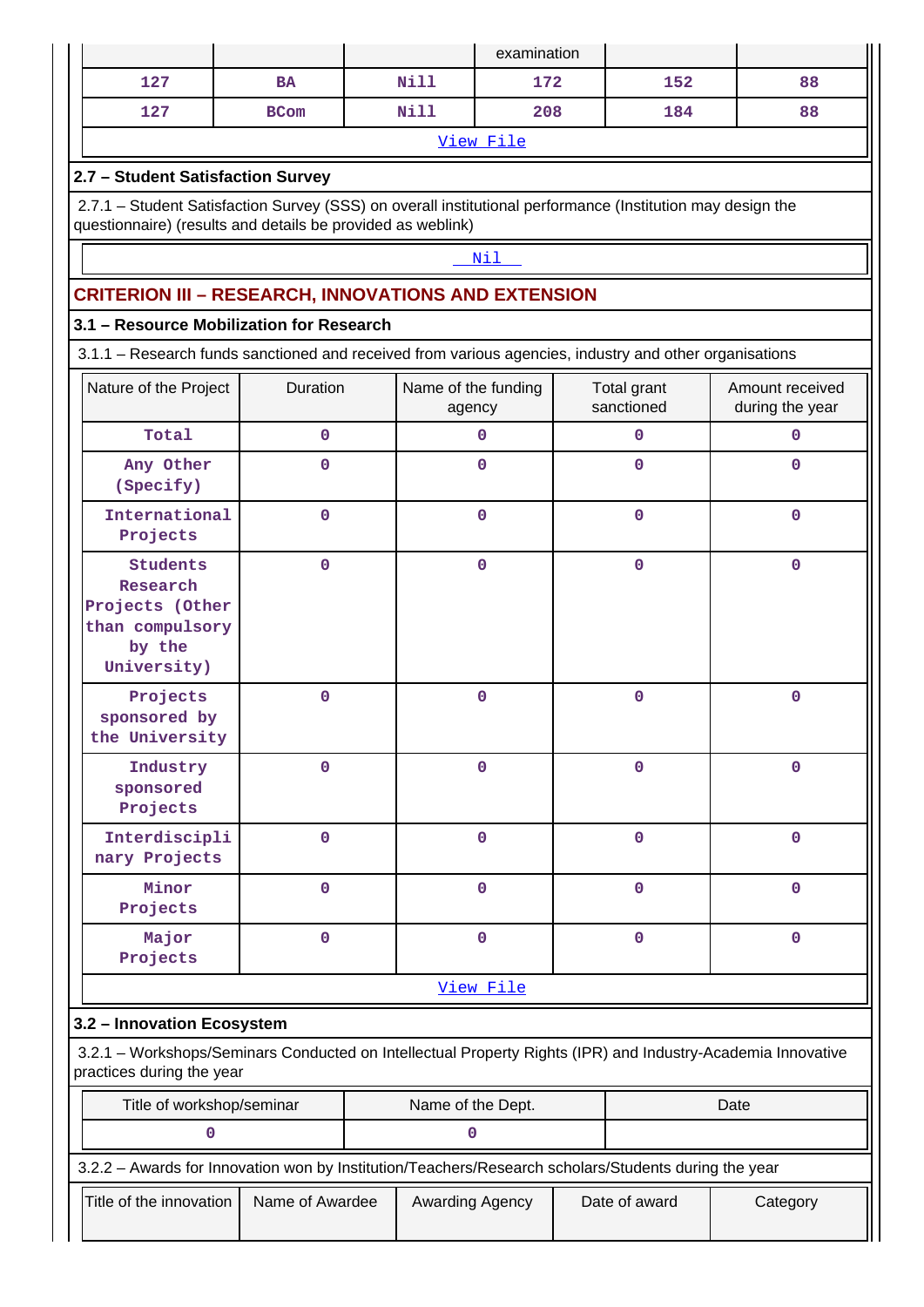| $\mathbf 0$                                                                                                                                                           |                                                                                                      |                        | $\mathbf 0$                                |                  |                        | $\mathbf 0$ |                         | Nill                                                 |                                                                    | $\mathbf 0$                                          |  |
|-----------------------------------------------------------------------------------------------------------------------------------------------------------------------|------------------------------------------------------------------------------------------------------|------------------------|--------------------------------------------|------------------|------------------------|-------------|-------------------------|------------------------------------------------------|--------------------------------------------------------------------|------------------------------------------------------|--|
|                                                                                                                                                                       |                                                                                                      |                        |                                            |                  | No file uploaded.      |             |                         |                                                      |                                                                    |                                                      |  |
| 3.2.3 – No. of Incubation centre created, start-ups incubated on campus during the year                                                                               |                                                                                                      |                        |                                            |                  |                        |             |                         |                                                      |                                                                    |                                                      |  |
| Incubation<br>Center                                                                                                                                                  |                                                                                                      | Name                   |                                            | Sponsered By     |                        |             | Name of the<br>Start-up | up                                                   | Nature of Start-                                                   | Date of<br>Commencement                              |  |
| $\mathbf 0$                                                                                                                                                           |                                                                                                      | 0                      |                                            |                  | 0                      |             | 0                       |                                                      | 0                                                                  | Nill                                                 |  |
|                                                                                                                                                                       |                                                                                                      |                        |                                            |                  |                        | View File   |                         |                                                      |                                                                    |                                                      |  |
| 3.3 - Research Publications and Awards                                                                                                                                |                                                                                                      |                        |                                            |                  |                        |             |                         |                                                      |                                                                    |                                                      |  |
| 3.3.1 - Incentive to the teachers who receive recognition/awards                                                                                                      |                                                                                                      |                        |                                            |                  |                        |             |                         |                                                      |                                                                    |                                                      |  |
|                                                                                                                                                                       | <b>State</b>                                                                                         |                        |                                            |                  | National               |             |                         |                                                      | International                                                      |                                                      |  |
|                                                                                                                                                                       | 0                                                                                                    |                        |                                            |                  | 0                      |             |                         |                                                      | 0                                                                  |                                                      |  |
| 3.3.2 - Ph. Ds awarded during the year (applicable for PG College, Research Center)                                                                                   |                                                                                                      |                        |                                            |                  |                        |             |                         |                                                      |                                                                    |                                                      |  |
|                                                                                                                                                                       |                                                                                                      | Name of the Department |                                            |                  |                        |             |                         |                                                      | Number of PhD's Awarded                                            |                                                      |  |
|                                                                                                                                                                       |                                                                                                      | 00                     |                                            |                  |                        |             |                         |                                                      | Nill                                                               |                                                      |  |
| 3.3.3 - Research Publications in the Journals notified on UGC website during the year                                                                                 |                                                                                                      |                        |                                            |                  |                        |             |                         |                                                      |                                                                    |                                                      |  |
| <b>Type</b>                                                                                                                                                           |                                                                                                      |                        |                                            | Department       |                        |             | Number of Publication   |                                                      |                                                                    | Average Impact Factor (if<br>any)                    |  |
| National                                                                                                                                                              |                                                                                                      |                        |                                            | Nil              |                        | <b>Nill</b> |                         |                                                      | $\Omega$                                                           |                                                      |  |
| International                                                                                                                                                         |                                                                                                      |                        |                                            | Nil              |                        |             | Nill                    |                                                      | $\mathbf{0}$                                                       |                                                      |  |
|                                                                                                                                                                       |                                                                                                      |                        |                                            |                  | No file uploaded.      |             |                         |                                                      |                                                                    |                                                      |  |
| 3.3.4 - Books and Chapters in edited Volumes / Books published, and papers in National/International Conference<br>Proceedings per Teacher during the year            |                                                                                                      |                        |                                            |                  |                        |             |                         |                                                      |                                                                    |                                                      |  |
|                                                                                                                                                                       |                                                                                                      | Department             |                                            |                  |                        |             |                         |                                                      | Number of Publication                                              |                                                      |  |
|                                                                                                                                                                       |                                                                                                      | 0                      |                                            |                  |                        | Nill        |                         |                                                      |                                                                    |                                                      |  |
|                                                                                                                                                                       |                                                                                                      |                        |                                            |                  | No file uploaded.      |             |                         |                                                      |                                                                    |                                                      |  |
| 3.3.5 - Bibliometrics of the publications during the last Academic year based on average citation index in Scopus/<br>Web of Science or PubMed/ Indian Citation Index |                                                                                                      |                        |                                            |                  |                        |             |                         |                                                      |                                                                    |                                                      |  |
| Title of the<br>Paper                                                                                                                                                 |                                                                                                      | Name of<br>Author      |                                            | Title of journal | Year of<br>publication |             | <b>Citation Index</b>   |                                                      | Institutional<br>affiliation as<br>mentioned in<br>the publication | Number of<br>citations<br>excluding self<br>citation |  |
| 0                                                                                                                                                                     |                                                                                                      | 0                      |                                            | Nil              |                        | 2019        | $\mathbf 0$             |                                                      | $\mathbf 0$                                                        | Nill                                                 |  |
|                                                                                                                                                                       |                                                                                                      |                        |                                            |                  | No file uploaded.      |             |                         |                                                      |                                                                    |                                                      |  |
|                                                                                                                                                                       | 3.3.6 - h-Index of the Institutional Publications during the year. (based on Scopus/ Web of science) |                        |                                            |                  |                        |             |                         |                                                      |                                                                    |                                                      |  |
| Title of the<br>Paper                                                                                                                                                 |                                                                                                      | Name of<br>Author      | Year of<br>Title of journal<br>publication |                  |                        | h-index     |                         | Number of<br>citations<br>excluding self<br>citation | Institutional<br>affiliation as<br>mentioned in<br>the publication |                                                      |  |
| 0                                                                                                                                                                     |                                                                                                      | $\mathbf 0$            |                                            | $\mathbf 0$      |                        | 2019        | <b>Nill</b>             |                                                      | Nill                                                               | 0                                                    |  |
|                                                                                                                                                                       |                                                                                                      |                        |                                            |                  | No file uploaded.      |             |                         |                                                      |                                                                    |                                                      |  |
|                                                                                                                                                                       |                                                                                                      |                        |                                            |                  |                        |             |                         |                                                      |                                                                    |                                                      |  |
| 3.3.7 - Faculty participation in Seminars/Conferences and Symposia during the year:                                                                                   |                                                                                                      |                        |                                            |                  |                        |             |                         |                                                      |                                                                    |                                                      |  |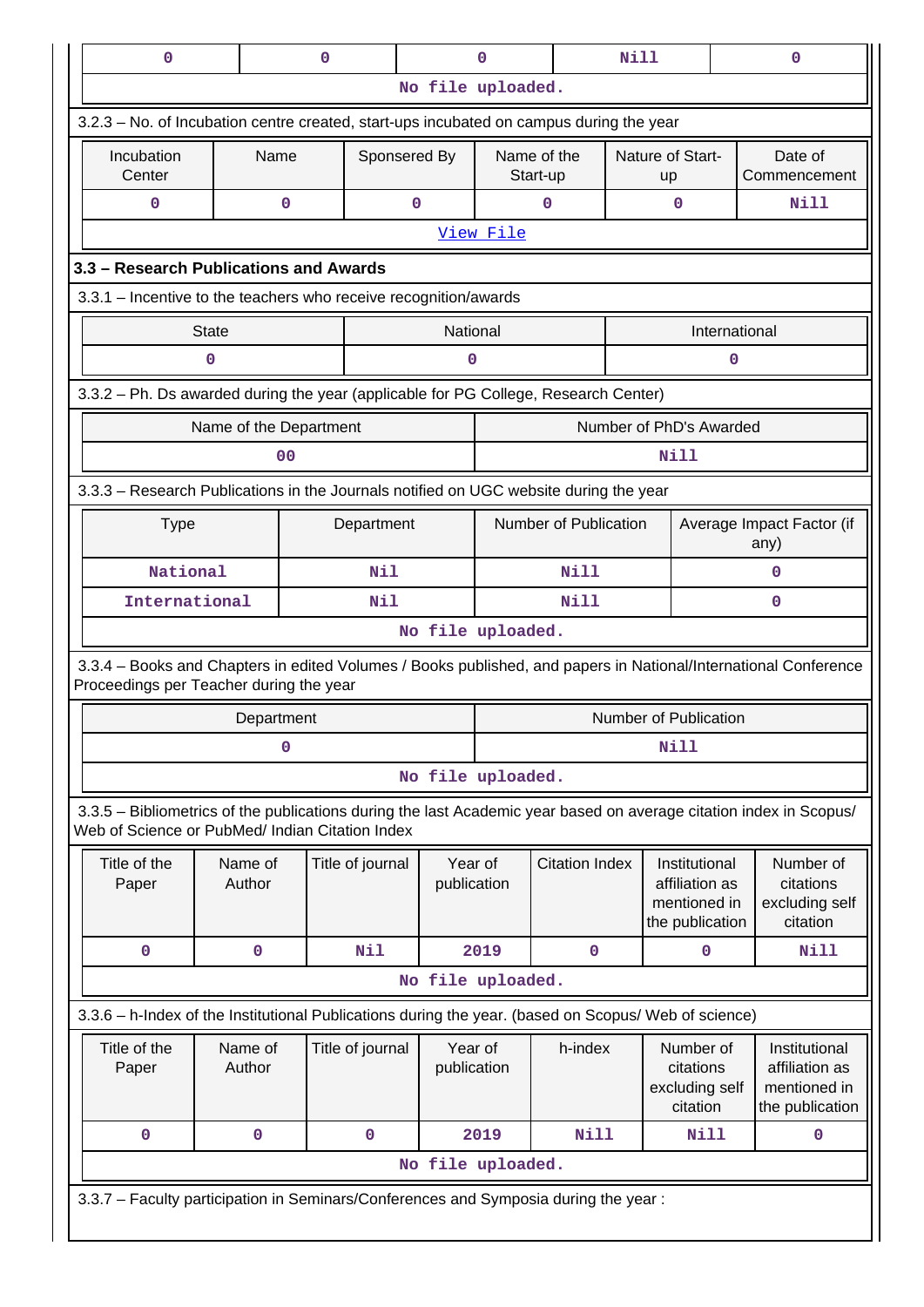| Number of Faculty                                                                                                                                                                                                  |  | International                                      | National                                                                                                                                          |           | <b>State</b>                                             |  | Local                                                    |  |
|--------------------------------------------------------------------------------------------------------------------------------------------------------------------------------------------------------------------|--|----------------------------------------------------|---------------------------------------------------------------------------------------------------------------------------------------------------|-----------|----------------------------------------------------------|--|----------------------------------------------------------|--|
| Attended/Semi<br>nars/Workshops                                                                                                                                                                                    |  | Nill                                               | 40                                                                                                                                                |           | Nill                                                     |  | 40                                                       |  |
| Presented<br>papers                                                                                                                                                                                                |  | <b>Nill</b>                                        |                                                                                                                                                   | 1         | <b>Nill</b>                                              |  | <b>Nill</b>                                              |  |
| Resource<br>persons                                                                                                                                                                                                |  | <b>Nill</b>                                        | <b>Nill</b>                                                                                                                                       |           | <b>Nill</b>                                              |  | <b>Nill</b>                                              |  |
|                                                                                                                                                                                                                    |  |                                                    |                                                                                                                                                   | View File |                                                          |  |                                                          |  |
| 3.4 - Extension Activities                                                                                                                                                                                         |  |                                                    |                                                                                                                                                   |           |                                                          |  |                                                          |  |
| 3.4.1 – Number of extension and outreach programmes conducted in collaboration with industry, community and<br>Non- Government Organisations through NSS/NCC/Red cross/Youth Red Cross (YRC) etc., during the year |  |                                                    |                                                                                                                                                   |           |                                                          |  |                                                          |  |
| Title of the activities                                                                                                                                                                                            |  | Organising unit/agency/<br>collaborating agency    |                                                                                                                                                   |           | Number of teachers<br>participated in such<br>activities |  | Number of students<br>participated in such<br>activities |  |
| Milk distribution<br>for Slum dweller                                                                                                                                                                              |  | Youth Red Cross                                    |                                                                                                                                                   |           | 5                                                        |  | 100                                                      |  |
| Treatement and<br>watering for Trees                                                                                                                                                                               |  | <b>NSS</b>                                         |                                                                                                                                                   |           | $\overline{a}$                                           |  | 50                                                       |  |
|                                                                                                                                                                                                                    |  |                                                    |                                                                                                                                                   | View File |                                                          |  |                                                          |  |
| 3.4.2 - Awards and recognition received for extension activities from Government and other recognized bodies<br>during the year                                                                                    |  |                                                    |                                                                                                                                                   |           |                                                          |  |                                                          |  |
| Name of the activity                                                                                                                                                                                               |  |                                                    | Award/Recognition                                                                                                                                 |           | <b>Awarding Bodies</b>                                   |  | Number of students<br><b>Benefited</b>                   |  |
| Nil                                                                                                                                                                                                                |  | <b>Nill</b>                                        |                                                                                                                                                   |           | <b>Nill</b>                                              |  | Nill                                                     |  |
|                                                                                                                                                                                                                    |  |                                                    | No file uploaded.                                                                                                                                 |           |                                                          |  |                                                          |  |
| 3.4.3 - Students participating in extension activities with Government Organisations, Non-Government<br>Organisations and programmes such as Swachh Bharat, Aids Awareness, Gender Issue, etc. during the year     |  |                                                    |                                                                                                                                                   |           |                                                          |  |                                                          |  |
| Name of the scheme                                                                                                                                                                                                 |  | Organising unit/Agen<br>cy/collaborating<br>agency | Name of the activity                                                                                                                              |           | Number of teachers<br>participated in such<br>activites  |  | Number of students<br>participated in such<br>activites  |  |
| "Swacha<br>Bharatha",<br>"Swachatha<br>Pakwada",<br>"Swachatha Hi<br>Seva", "Blood<br>Donation" Eye<br>Pledge<br>Campaign, Blood<br>Grouping Camp                                                                  |  | <b>NSS</b>                                         | Awareness<br>Creating,<br>Shramadana,<br>Saples<br>Planting, Care<br>Taking of<br>Planted Trees,<br>watering and<br>treatment of<br>sapling trees |           | 8                                                        |  | 375                                                      |  |
|                                                                                                                                                                                                                    |  |                                                    | Etc.,                                                                                                                                             | View File |                                                          |  |                                                          |  |
| 3.5 - Collaborations                                                                                                                                                                                               |  |                                                    |                                                                                                                                                   |           |                                                          |  |                                                          |  |
| 3.5.1 – Number of Collaborative activities for research, faculty exchange, student exchange during the year                                                                                                        |  |                                                    |                                                                                                                                                   |           |                                                          |  |                                                          |  |
| Nature of activity                                                                                                                                                                                                 |  | Participant                                        |                                                                                                                                                   |           | Source of financial support                              |  | Duration                                                 |  |
| Nil                                                                                                                                                                                                                |  | Nill                                               |                                                                                                                                                   |           | Nill                                                     |  | Nill                                                     |  |
|                                                                                                                                                                                                                    |  |                                                    |                                                                                                                                                   |           |                                                          |  |                                                          |  |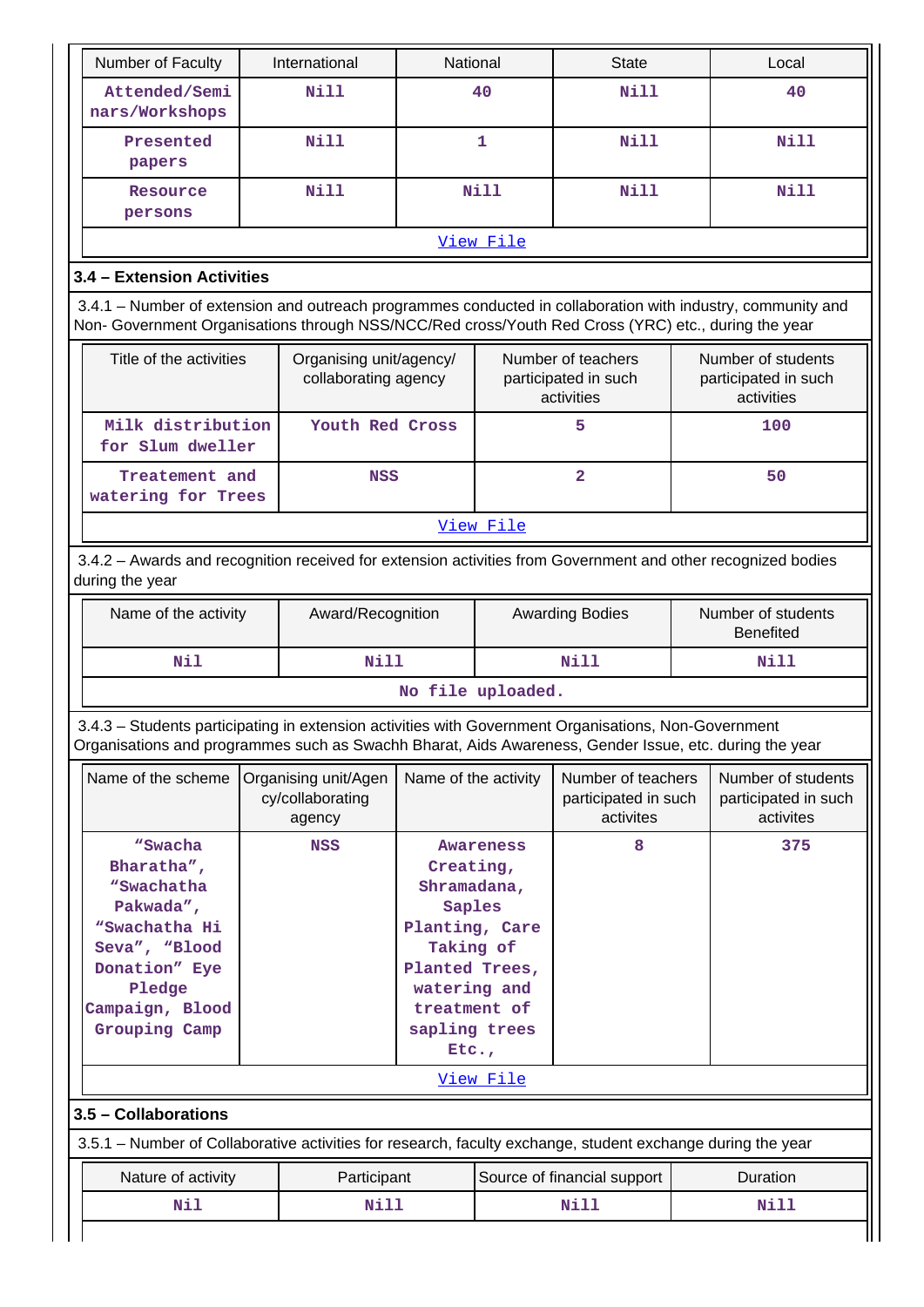**No file uploaded.** 3.5.2 – Linkages with institutions/industries for internship, on-the- job training, project work, sharing of research facilities etc. during the year Nature of linkage  $\parallel$  Title of the linkage Name of the partnering institution/ industry /research lab with contact details Duration From | Duration To | Participant Nil | Nill | Nill | Nill | Nill | Nill **No file uploaded.** 3.5.3 – MoUs signed with institutions of national, international importance, other universities, industries, corporate houses etc. during the year Organisation | Date of MoU signed | Purpose/Activities | Number of students/teachers participated under MoUs  **Nil Nill Nill Nill No file uploaded. CRITERION IV – INFRASTRUCTURE AND LEARNING RESOURCES 4.1 – Physical Facilities** 4.1.1 – Budget allocation, excluding salary for infrastructure augmentation during the year Budget allocated for infrastructure augmentation <br>Budget utilized for infrastructure augmentation <br>Budget utilized for infrastructure development  **11465500 3759884** 4.1.2 – Details of augmentation in infrastructure facilities during the year Facilities **Existing or Newly Added Classrooms with Wi-Fi OR LAN Existing Number of important equipments purchased (Greater than 1-0 lakh) during the current year Existing** Others **Existing Value of the equipment purchased during the year (rs. in lakhs) Existing** Video Centre **Existing Seminar halls with ICT facilities Existing Classrooms with LCD facilities Existing Seminar Halls Existing Laboratories Existing Class rooms Existing Campus Area Existing No file uploaded. 4.2 – Library as a Learning Resource** 4.2.1 – Library is automated {Integrated Library Management System (ILMS)}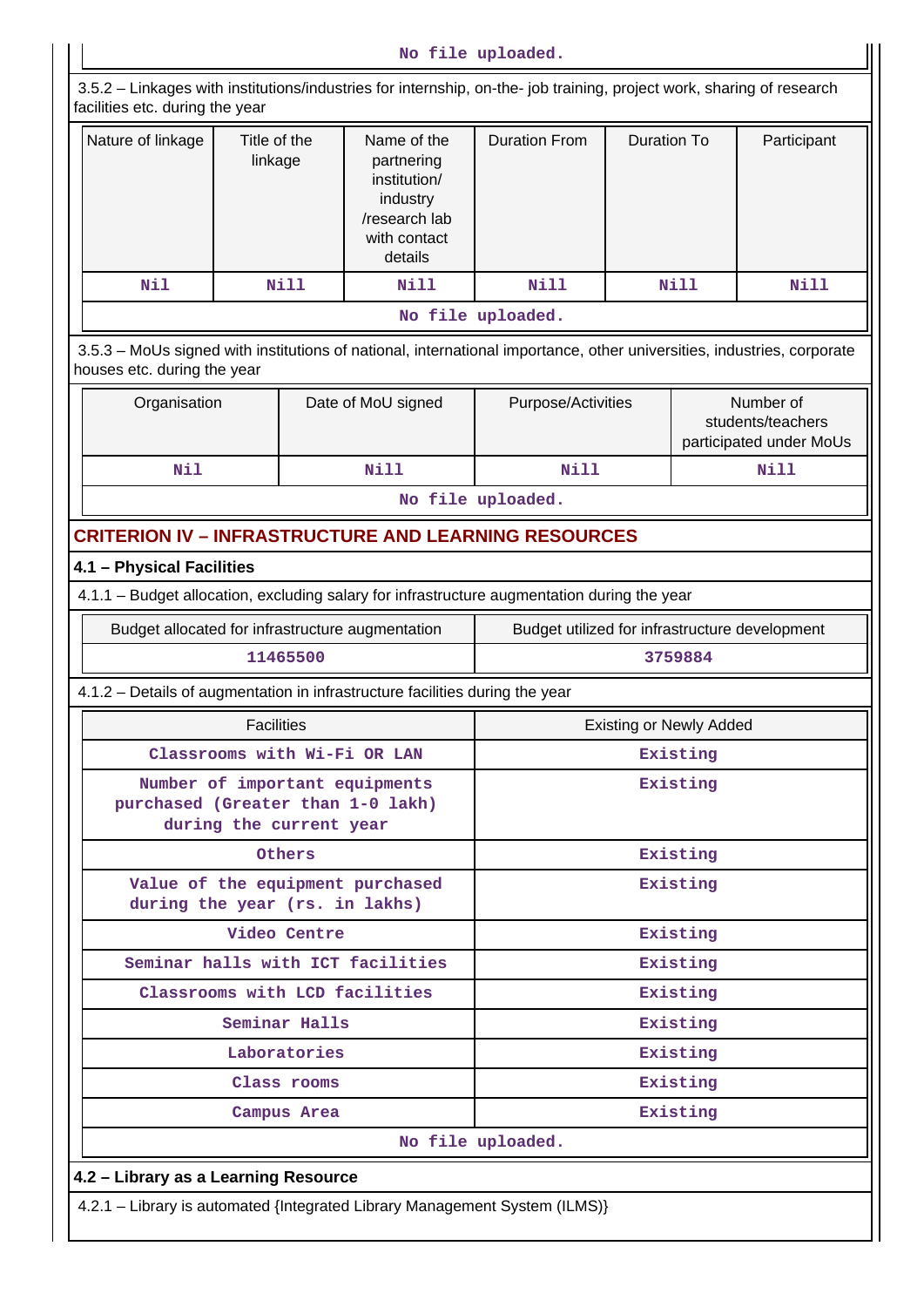|                                                                                                                                              | Name of the ILMS<br>software |                         |  | Nature of automation (fully<br>or patially) |                            |                     | Version                                                                                                 |                 | Year of automation                                |               |
|----------------------------------------------------------------------------------------------------------------------------------------------|------------------------------|-------------------------|--|---------------------------------------------|----------------------------|---------------------|---------------------------------------------------------------------------------------------------------|-----------------|---------------------------------------------------|---------------|
|                                                                                                                                              | Elib                         |                         |  | Fully                                       |                            |                     | English                                                                                                 |                 | 2001                                              |               |
|                                                                                                                                              | 4.2.2 - Library Services     |                         |  |                                             |                            |                     |                                                                                                         |                 |                                                   |               |
| Library                                                                                                                                      | Existing<br>Service Type     |                         |  |                                             | Newly Added                |                     |                                                                                                         | Total           |                                                   |               |
| CD &<br>Video                                                                                                                                |                              | 38                      |  | 11928                                       |                            | Nill                | Nill                                                                                                    |                 | 38                                                | 11928         |
| Library<br>Automation                                                                                                                        |                              | $\mathbf{1}$            |  | <b>Nill</b>                                 |                            | <b>Nill</b>         | Nill                                                                                                    |                 | $\mathbf{1}$                                      | <b>Nill</b>   |
| Weeding<br>(hard &<br>soft)                                                                                                                  |                              | <b>Nill</b>             |  | <b>Nill</b>                                 |                            | <b>Nill</b>         | Nill                                                                                                    |                 | <b>Nill</b>                                       | <b>Nill</b>   |
| Others(s<br>pecify)                                                                                                                          |                              | $\mathbf{1}$            |  | <b>Nill</b>                                 |                            | <b>Nill</b>         | Nill                                                                                                    |                 | $\mathbf{1}$                                      | <b>Nill</b>   |
| Others(s<br>pecify)                                                                                                                          |                              | 30                      |  | <b>Nill</b>                                 |                            | <b>Nill</b>         | Nill                                                                                                    |                 | 30                                                | Nill          |
| Others(s<br>pecify)                                                                                                                          |                              | $\overline{\mathbf{4}}$ |  | <b>Nill</b>                                 |                            | <b>Nill</b>         | Nill                                                                                                    |                 | 4                                                 | <b>Nill</b>   |
| Text<br><b>Books</b>                                                                                                                         |                              | 34358                   |  | 3135876                                     |                            | 489                 | 83186                                                                                                   |                 | 34847                                             | 3219062       |
| Reference<br><b>Books</b>                                                                                                                    |                              | 5030                    |  | 508000                                      |                            | 50                  | 10000                                                                                                   |                 | 5080                                              | 518000        |
| Others(s<br>pecify)                                                                                                                          |                              | 73                      |  | 3685                                        |                            | <b>Nill</b><br>Nill |                                                                                                         |                 | 73                                                | 3685          |
| $e-$<br>Journals                                                                                                                             |                              | $\mathbf{1}$            |  | <b>Nill</b>                                 |                            | <b>Nill</b><br>Nill |                                                                                                         |                 | $\mathbf{1}$                                      | <b>Nill</b>   |
|                                                                                                                                              |                              |                         |  |                                             |                            | View File           |                                                                                                         |                 |                                                   |               |
| Graduate) SWAYAM other MOOCs platform NPTEL/NMEICT/any other Government initiatives & institutional<br>(Learning Management System (LMS) etc |                              |                         |  |                                             |                            |                     | 4.2.3 - E-content developed by teachers such as: e-PG- Pathshala, CEC (under e-PG- Pathshala CEC (Under |                 |                                                   |               |
|                                                                                                                                              | Name of the Teacher          |                         |  | Name of the Module                          |                            |                     | Platform on which module<br>is developed                                                                |                 | Date of launching e-<br>content                   |               |
|                                                                                                                                              | Not applicable               |                         |  | Nill                                        |                            | <b>Nill</b>         |                                                                                                         |                 | <b>Nill</b>                                       |               |
|                                                                                                                                              |                              |                         |  |                                             | No file uploaded.          |                     |                                                                                                         |                 |                                                   |               |
| 4.3 - IT Infrastructure                                                                                                                      |                              |                         |  |                                             |                            |                     |                                                                                                         |                 |                                                   |               |
| 4.3.1 - Technology Upgradation (overall)                                                                                                     |                              |                         |  |                                             |                            |                     |                                                                                                         |                 |                                                   |               |
| <b>Type</b>                                                                                                                                  | <b>Total Co</b><br>mputers   | Computer<br>Lab         |  | Internet                                    | <b>Browsing</b><br>centers | Computer<br>Centers | Office                                                                                                  | Departme<br>nts | Available<br><b>Bandwidt</b><br>h (MBPS/<br>GBPS) | <b>Others</b> |
| Existin<br>g                                                                                                                                 | 65                           | $\mathbf{1}$            |  | 5                                           | $\overline{a}$             | $\mathbf 0$         | $\mathbf 0$                                                                                             | 1               | $\mathbf 0$                                       | $\mathbf 0$   |
| Added                                                                                                                                        | $\mathbf 0$                  | $\mathbf 0$             |  | $\mathbf{0}$                                | $\mathbf 0$                | $\mathbf{0}$        | $\mathbf 0$                                                                                             | 0               | 0                                                 | $\mathbf{0}$  |
| Total                                                                                                                                        | 65                           | $\mathbf{1}$            |  | 5                                           | $\overline{a}$             | $\mathbf 0$         | $\mathbf 0$                                                                                             | 1               | $\mathbf 0$                                       | $\mathbf 0$   |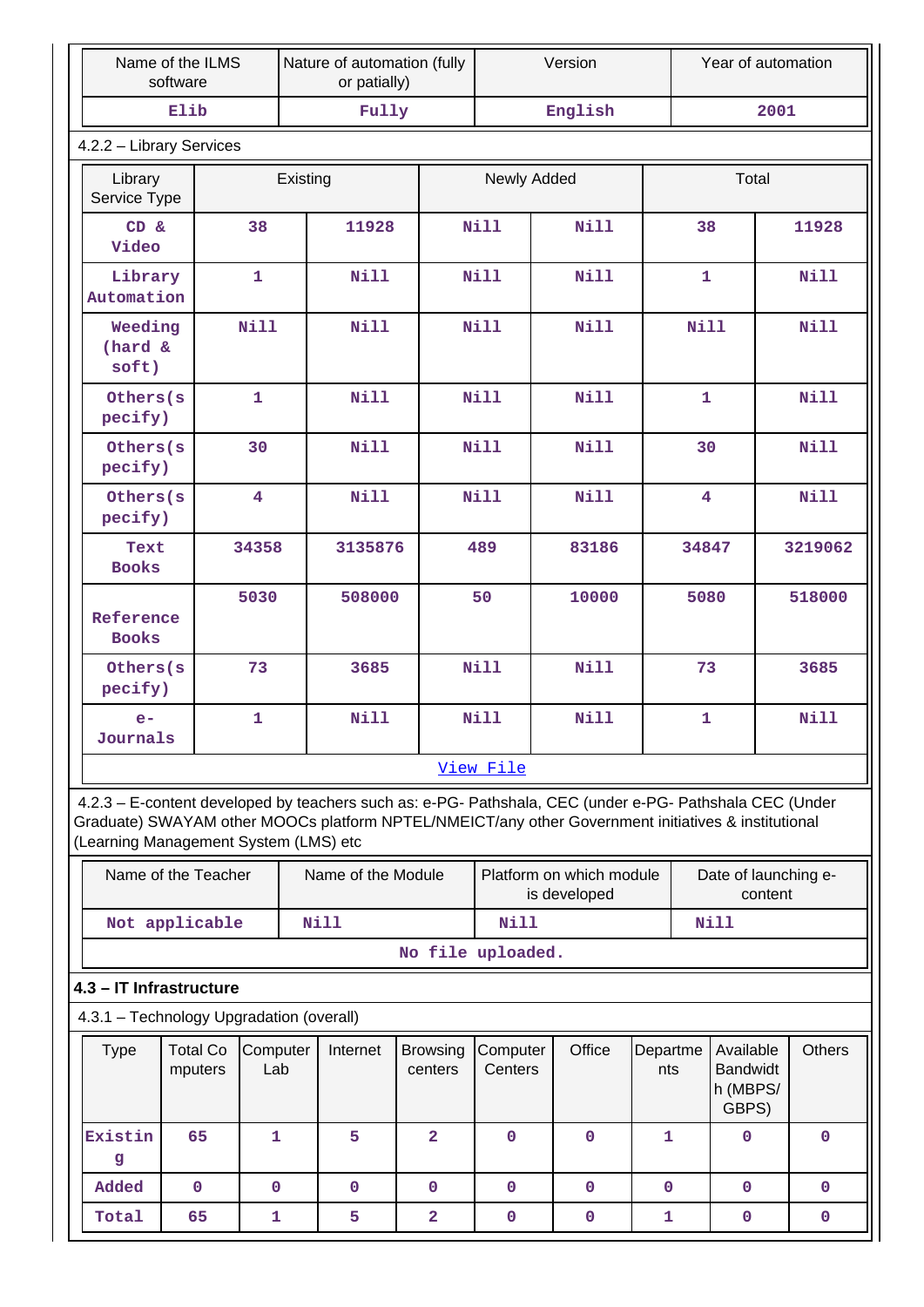| 4.3.2 – Bandwidth available of internet connection in the Institution (Leased line)                                                                                                                                                                                      |                                                                                                                                                                                                                                                                                                                                                                                                                                                                                                                                                                                                                                                                                                                                                                                                                                                                                                                                                                                                                                                                                                                                                                                                                                                                         |                                                                           |                                                                |  |  |  |
|--------------------------------------------------------------------------------------------------------------------------------------------------------------------------------------------------------------------------------------------------------------------------|-------------------------------------------------------------------------------------------------------------------------------------------------------------------------------------------------------------------------------------------------------------------------------------------------------------------------------------------------------------------------------------------------------------------------------------------------------------------------------------------------------------------------------------------------------------------------------------------------------------------------------------------------------------------------------------------------------------------------------------------------------------------------------------------------------------------------------------------------------------------------------------------------------------------------------------------------------------------------------------------------------------------------------------------------------------------------------------------------------------------------------------------------------------------------------------------------------------------------------------------------------------------------|---------------------------------------------------------------------------|----------------------------------------------------------------|--|--|--|
| 50 MBPS/ GBPS                                                                                                                                                                                                                                                            |                                                                                                                                                                                                                                                                                                                                                                                                                                                                                                                                                                                                                                                                                                                                                                                                                                                                                                                                                                                                                                                                                                                                                                                                                                                                         |                                                                           |                                                                |  |  |  |
| 4.3.3 - Facility for e-content                                                                                                                                                                                                                                           |                                                                                                                                                                                                                                                                                                                                                                                                                                                                                                                                                                                                                                                                                                                                                                                                                                                                                                                                                                                                                                                                                                                                                                                                                                                                         |                                                                           |                                                                |  |  |  |
| Name of the e-content development facility                                                                                                                                                                                                                               |                                                                                                                                                                                                                                                                                                                                                                                                                                                                                                                                                                                                                                                                                                                                                                                                                                                                                                                                                                                                                                                                                                                                                                                                                                                                         | Provide the link of the videos and media centre and<br>recording facility |                                                                |  |  |  |
| Commerce -Institution Level<br>https://www.knmnc.edu.in/econtents.htm                                                                                                                                                                                                    |                                                                                                                                                                                                                                                                                                                                                                                                                                                                                                                                                                                                                                                                                                                                                                                                                                                                                                                                                                                                                                                                                                                                                                                                                                                                         |                                                                           |                                                                |  |  |  |
| 4.4 - Maintenance of Campus Infrastructure                                                                                                                                                                                                                               |                                                                                                                                                                                                                                                                                                                                                                                                                                                                                                                                                                                                                                                                                                                                                                                                                                                                                                                                                                                                                                                                                                                                                                                                                                                                         |                                                                           |                                                                |  |  |  |
| 4.4.1 – Expenditure incurred on maintenance of physical facilities and academic support facilities, excluding salary<br>component, during the year                                                                                                                       |                                                                                                                                                                                                                                                                                                                                                                                                                                                                                                                                                                                                                                                                                                                                                                                                                                                                                                                                                                                                                                                                                                                                                                                                                                                                         |                                                                           |                                                                |  |  |  |
| Assigned Budget on<br>academic facilities                                                                                                                                                                                                                                | Expenditure incurred on<br>maintenance of academic<br>facilities                                                                                                                                                                                                                                                                                                                                                                                                                                                                                                                                                                                                                                                                                                                                                                                                                                                                                                                                                                                                                                                                                                                                                                                                        | Assigned budget on<br>physical facilities                                 | Expenditure incurredon<br>maintenance of physical<br>facilites |  |  |  |
| 478000                                                                                                                                                                                                                                                                   | 208724                                                                                                                                                                                                                                                                                                                                                                                                                                                                                                                                                                                                                                                                                                                                                                                                                                                                                                                                                                                                                                                                                                                                                                                                                                                                  | 3117000                                                                   | 1860060                                                        |  |  |  |
| 4.4.2 - Procedures and policies for maintaining and utilizing physical, academic and support facilities - laboratory,<br>library, sports complex, computers, classrooms etc. (maximum 500 words) (information to be available in<br>institutional Website, provide link) | The Policy of the college is to fulfil and upgrade the infrastructural                                                                                                                                                                                                                                                                                                                                                                                                                                                                                                                                                                                                                                                                                                                                                                                                                                                                                                                                                                                                                                                                                                                                                                                                  |                                                                           |                                                                |  |  |  |
|                                                                                                                                                                                                                                                                          | requirements as and when the need arises. Various Committees of the college are<br>constituted to plan and ensure that the available infrastructure is in line<br>with its academic growth and is optimally utilised. The Committees are: 01.<br>Admission Committee 02. Time Table Committee 03. Rotract Club 04. Test and<br>Examination Committee 05. NAAC: IQAC ICT 06. HRM Nodal Officer 07. UGC<br>Committee 08. Carrier Guidance Placement Cell 09. Sports Committee 10. National<br>Service Scheme (NSS) 11. Cultural Club 12. Kamala Nehru Ranger Unit 13. Youth<br>Red Cross 14. Student Welfare and Anti Sexual Harassment Cell 15. Legal<br>Awareness Cell 16. Magazine Committee 17. ParentTeachers Association 18. Women<br>Empowerment Cell 19. Kamala Nehru Women's College Hostel Committee 20. Arogya<br>Patha Committee 21. Alumni Association 22. Heritage Club 23. Campus Maintenance<br>24. NCC 25. Stock Verification Committee: (A) Sports and (B) Library Each<br>Committee consists of permanent and Guest Faculty Lecturers and they perform<br>their duties efficiently in interest of the college. Each Committee conducts<br>meeting on regular intervals to discuss the matters which are relating to the<br>improvement of the college. |                                                                           |                                                                |  |  |  |
|                                                                                                                                                                                                                                                                          | http://knmnc.edu.in/IQAC/physical%20and%20academic%20facilities.pdf                                                                                                                                                                                                                                                                                                                                                                                                                                                                                                                                                                                                                                                                                                                                                                                                                                                                                                                                                                                                                                                                                                                                                                                                     |                                                                           |                                                                |  |  |  |
| <b>CRITERION V - STUDENT SUPPORT AND PROGRESSION</b>                                                                                                                                                                                                                     |                                                                                                                                                                                                                                                                                                                                                                                                                                                                                                                                                                                                                                                                                                                                                                                                                                                                                                                                                                                                                                                                                                                                                                                                                                                                         |                                                                           |                                                                |  |  |  |
| 5.1 - Student Support                                                                                                                                                                                                                                                    |                                                                                                                                                                                                                                                                                                                                                                                                                                                                                                                                                                                                                                                                                                                                                                                                                                                                                                                                                                                                                                                                                                                                                                                                                                                                         |                                                                           |                                                                |  |  |  |
| 5.1.1 - Scholarships and Financial Support                                                                                                                                                                                                                               |                                                                                                                                                                                                                                                                                                                                                                                                                                                                                                                                                                                                                                                                                                                                                                                                                                                                                                                                                                                                                                                                                                                                                                                                                                                                         |                                                                           |                                                                |  |  |  |
| Financial Support                                                                                                                                                                                                                                                        | Name/Title of the scheme<br>Sitaram Jindal                                                                                                                                                                                                                                                                                                                                                                                                                                                                                                                                                                                                                                                                                                                                                                                                                                                                                                                                                                                                                                                                                                                                                                                                                              | Number of students<br>22                                                  | <b>Amount in Rupees</b><br>163300                              |  |  |  |
| from institution                                                                                                                                                                                                                                                         | Scholarship                                                                                                                                                                                                                                                                                                                                                                                                                                                                                                                                                                                                                                                                                                                                                                                                                                                                                                                                                                                                                                                                                                                                                                                                                                                             |                                                                           |                                                                |  |  |  |
| Financial Support<br>from Other Sources                                                                                                                                                                                                                                  |                                                                                                                                                                                                                                                                                                                                                                                                                                                                                                                                                                                                                                                                                                                                                                                                                                                                                                                                                                                                                                                                                                                                                                                                                                                                         |                                                                           |                                                                |  |  |  |
| a) National                                                                                                                                                                                                                                                              | Sanchi Honnamma<br>Scholarship, SC and<br>ST scholarship,<br>Awareness Study<br>Loan, Fee                                                                                                                                                                                                                                                                                                                                                                                                                                                                                                                                                                                                                                                                                                                                                                                                                                                                                                                                                                                                                                                                                                                                                                               | 868                                                                       | 3036020                                                        |  |  |  |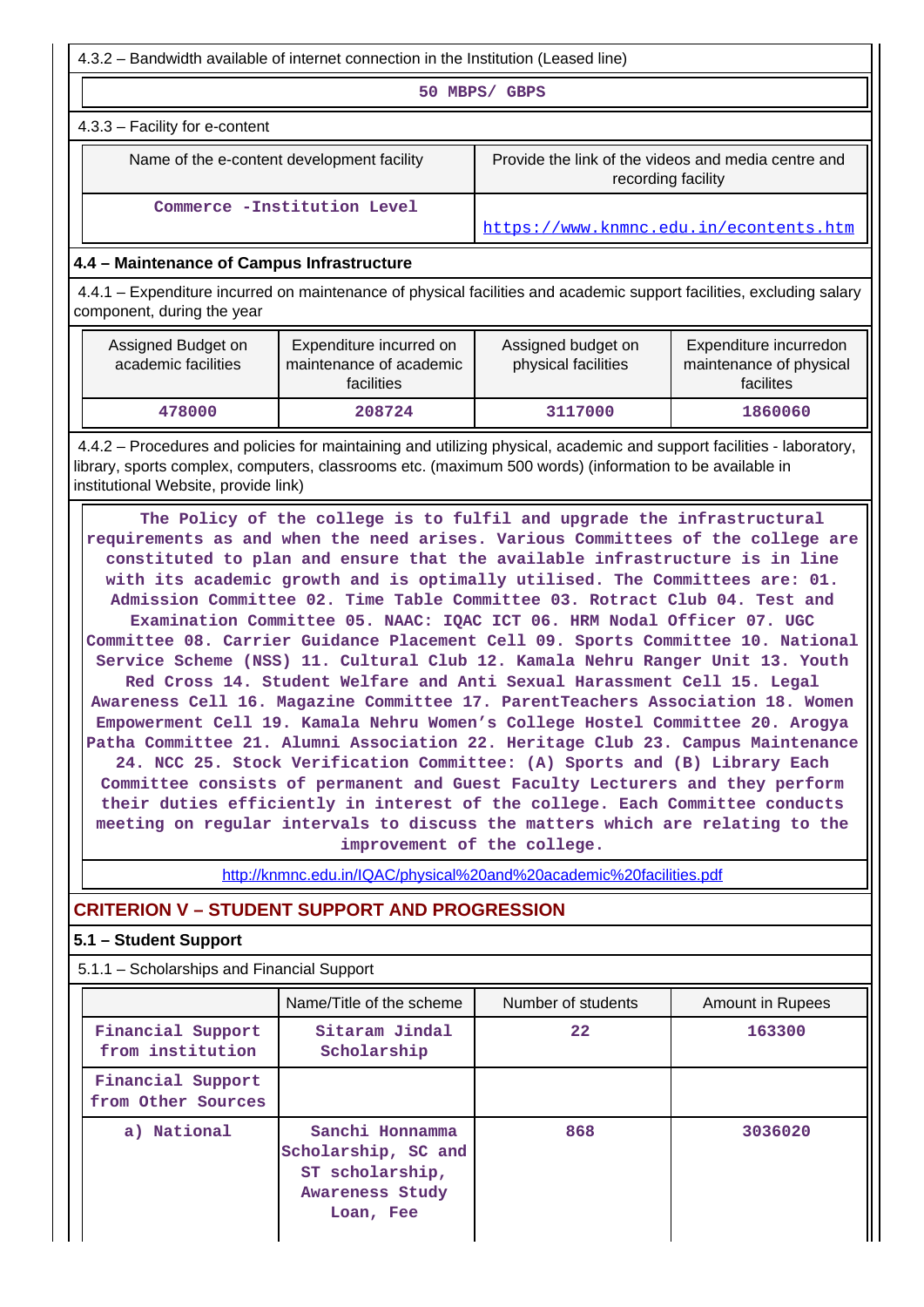|                                                                                                                                                                                                                 |                                       |            | Concession by BCM<br>Office, MHRD<br>Scholarship,<br>National<br>Scholarship Portal<br>for Minority<br>students |                                                                             |                                                              |                                                |  |
|-----------------------------------------------------------------------------------------------------------------------------------------------------------------------------------------------------------------|---------------------------------------|------------|-----------------------------------------------------------------------------------------------------------------|-----------------------------------------------------------------------------|--------------------------------------------------------------|------------------------------------------------|--|
| b) International                                                                                                                                                                                                |                                       |            | Nil                                                                                                             | Nill                                                                        |                                                              | $\mathbf 0$                                    |  |
|                                                                                                                                                                                                                 |                                       |            |                                                                                                                 | View File                                                                   |                                                              |                                                |  |
| 5.1.2 - Number of capability enhancement and development schemes such as Soft skill development, Remedial<br>coaching, Language lab, Bridge courses, Yoga, Meditation, Personal Counselling and Mentoring etc., |                                       |            |                                                                                                                 |                                                                             |                                                              |                                                |  |
| Name of the capability<br>enhancement scheme                                                                                                                                                                    |                                       |            | Date of implemetation                                                                                           | Number of students<br>enrolled                                              |                                                              | Agencies involved                              |  |
| Talk on Interview<br>Skills-Placement<br>cell                                                                                                                                                                   |                                       |            | 04/01/2020                                                                                                      | 200                                                                         |                                                              | 0 <sub>0</sub>                                 |  |
| Special talk on<br>English luaugh<br>skill job<br>opportunities                                                                                                                                                 |                                       |            | 06/01/2020                                                                                                      | 300                                                                         |                                                              | 00                                             |  |
| Yoga and<br>meditation Training                                                                                                                                                                                 |                                       |            | 20/01/2020                                                                                                      | 22                                                                          |                                                              | $\mathbf 0$                                    |  |
| Hand Embroidery                                                                                                                                                                                                 |                                       |            | 21/01/2020                                                                                                      | 25                                                                          |                                                              | $\mathbf{0}$                                   |  |
|                                                                                                                                                                                                                 |                                       |            |                                                                                                                 | No file uploaded.                                                           |                                                              |                                                |  |
| 5.1.3 - Students benefited by guidance for competitive examinations and career counselling offered by the<br>institution during the year                                                                        |                                       |            |                                                                                                                 |                                                                             |                                                              |                                                |  |
| Year                                                                                                                                                                                                            | Name of the<br>scheme                 |            | Number of<br>benefited<br>students for<br>competitive<br>examination                                            | Number of<br>benefited<br>students by<br>career<br>counseling<br>activities | Number of<br>students who<br>have passedin<br>the comp. exam | Number of<br>studentsp placed                  |  |
| 2019                                                                                                                                                                                                            |                                       | <b>NIL</b> | <b>Nill</b>                                                                                                     | Nill                                                                        | Nill                                                         | <b>Nill</b>                                    |  |
|                                                                                                                                                                                                                 |                                       |            |                                                                                                                 | No file uploaded.                                                           |                                                              |                                                |  |
| 5.1.4 – Institutional mechanism for transparency, timely redressal of student grievances, Prevention of sexual<br>harassment and ragging cases during the year                                                  |                                       |            |                                                                                                                 |                                                                             |                                                              |                                                |  |
| Total grievances received                                                                                                                                                                                       |                                       |            | Number of grievances redressed                                                                                  |                                                                             |                                                              | Avg. number of days for grievance<br>redressal |  |
|                                                                                                                                                                                                                 | <b>Nill</b>                           |            |                                                                                                                 | <b>Nill</b>                                                                 |                                                              | Nill                                           |  |
| 5.2 - Student Progression                                                                                                                                                                                       |                                       |            |                                                                                                                 |                                                                             |                                                              |                                                |  |
| 5.2.1 - Details of campus placement during the year                                                                                                                                                             |                                       |            |                                                                                                                 |                                                                             |                                                              |                                                |  |
|                                                                                                                                                                                                                 | On campus                             |            |                                                                                                                 |                                                                             | Off campus                                                   |                                                |  |
| Nameof<br>organizations<br>visited                                                                                                                                                                              | Number of<br>students<br>participated |            | Number of<br>stduents placed                                                                                    | Nameof<br>organizations<br>visited                                          | Number of<br>students<br>participated                        | Number of<br>stduents placed                   |  |
| <b>NIL</b>                                                                                                                                                                                                      |                                       | Nill       | Nill                                                                                                            | 00                                                                          | Nill                                                         | <b>Nill</b>                                    |  |
|                                                                                                                                                                                                                 |                                       |            |                                                                                                                 | No file uploaded.                                                           |                                                              |                                                |  |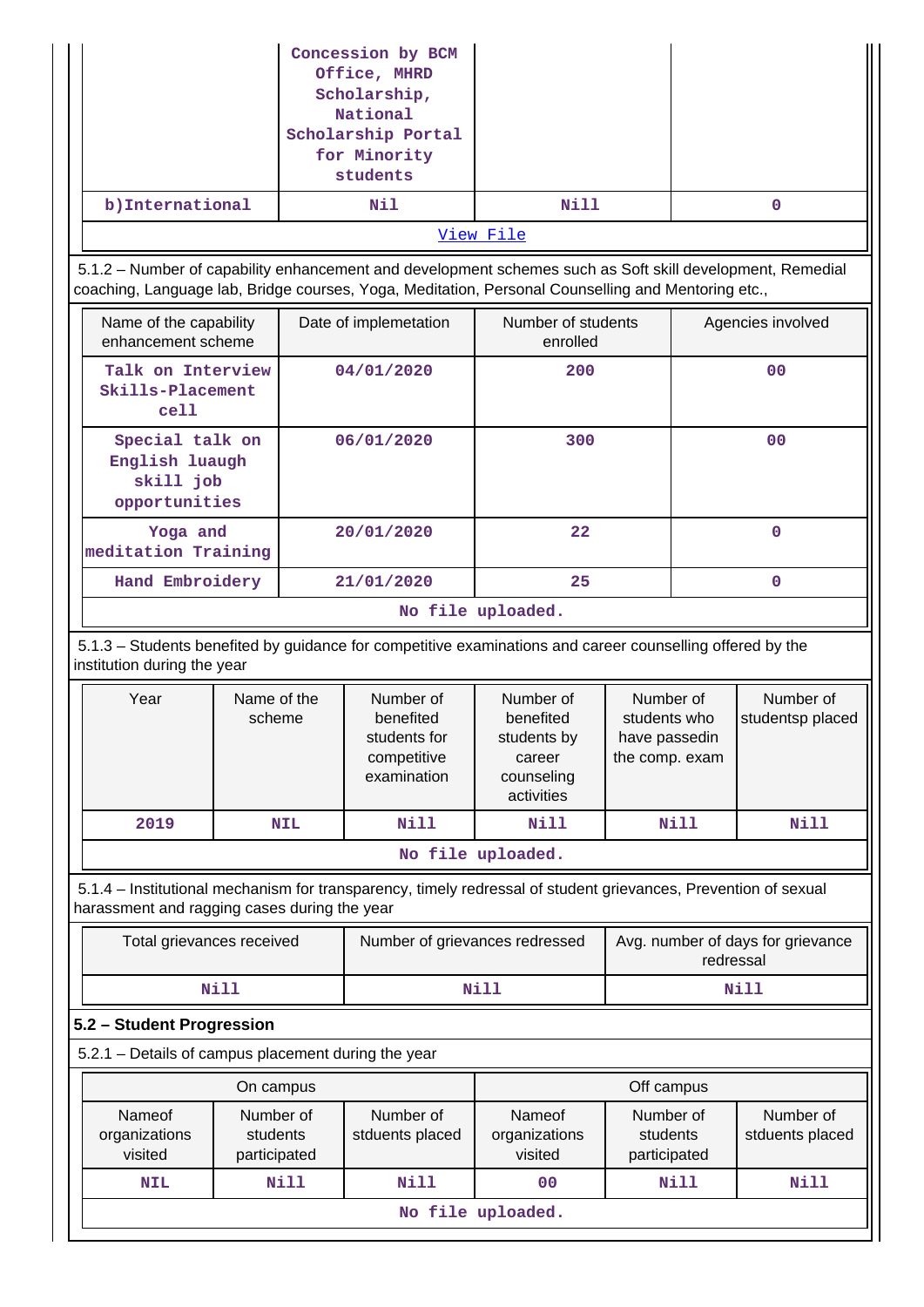| 5.2.2 - Student progression to higher education in percentage during the year                                                                                                          |                                                             |                             |                              |                                                                                                          |                                     |  |
|----------------------------------------------------------------------------------------------------------------------------------------------------------------------------------------|-------------------------------------------------------------|-----------------------------|------------------------------|----------------------------------------------------------------------------------------------------------|-------------------------------------|--|
| Year                                                                                                                                                                                   | Number of<br>students<br>enrolling into<br>higher education | Programme<br>graduated from | Depratment<br>graduated from | Name of<br>institution joined                                                                            | Name of<br>programme<br>admitted to |  |
| 2019                                                                                                                                                                                   | 3                                                           | <b>B</b> COM                | Department<br>of commerce    | <b>PES</b><br>Institute of<br>Advanced<br>Managemnt<br><b>Studies</b>                                    | <b>MBA</b>                          |  |
| 2019                                                                                                                                                                                   | 1                                                           | <b>B</b> COM                | Department<br>of commerce    | Kuvempu<br>University                                                                                    | <b>MBA</b>                          |  |
| 2019                                                                                                                                                                                   | 5                                                           | <b>B</b> COM                | Department<br>of commerce    | Kuvempu PG<br>CentreUniver<br>sity                                                                       | M COM                               |  |
| 2019                                                                                                                                                                                   | 6                                                           | <b>B COM</b>                | Department<br>of commerce    | <b>JNN</b><br>college of<br>Engineering<br>Shivamogga                                                    | <b>MBA</b>                          |  |
| 2019                                                                                                                                                                                   | 11                                                          | <b>B</b> COM                | Department<br>of commerce    | Sahyadri<br>Commer and<br>Management<br>College                                                          | M COM                               |  |
| 2019                                                                                                                                                                                   | $\overline{2}$                                              | <b>B</b> COM                | Department<br>of commerce    | <b>PES</b><br>Institute of<br>Advanced<br>Managemnt<br><b>Studies</b>                                    | M COM                               |  |
| 2019                                                                                                                                                                                   | 5                                                           | B COM                       | Department<br>of commerce    | Government<br>First grade<br>college and<br>PG Study<br>Centre<br>Shivamogga                             | M COM                               |  |
| 2019                                                                                                                                                                                   | 3                                                           | <b>B</b> COM                | Department<br>of commerce    | Kadidal<br>Manjappa<br>National<br>Institute                                                             | M COM                               |  |
| 2019                                                                                                                                                                                   | 1                                                           | <b>B</b> COM                | Department<br>of commerce    | Akshara<br>Institute of<br>Management<br>Studies                                                         | M COM                               |  |
|                                                                                                                                                                                        |                                                             |                             | View File                    |                                                                                                          |                                     |  |
| 5.2.3 - Students qualifying in state/ national/ international level examinations during the year<br>(eg:NET/SET/SLET/GATE/GMAT/CAT/GRE/TOFEL/Civil Services/State Government Services) |                                                             |                             |                              |                                                                                                          |                                     |  |
| Items<br>Number of students selected/ qualifying                                                                                                                                       |                                                             |                             |                              |                                                                                                          |                                     |  |
|                                                                                                                                                                                        | Nill                                                        |                             |                              | Nill                                                                                                     |                                     |  |
|                                                                                                                                                                                        |                                                             |                             | No file uploaded.            |                                                                                                          |                                     |  |
|                                                                                                                                                                                        |                                                             |                             |                              | 5.2.4 - Sports and cultural activities / competitions organised at the institution level during the year |                                     |  |
| Activity                                                                                                                                                                               |                                                             | Level                       | Number of Participants       |                                                                                                          |                                     |  |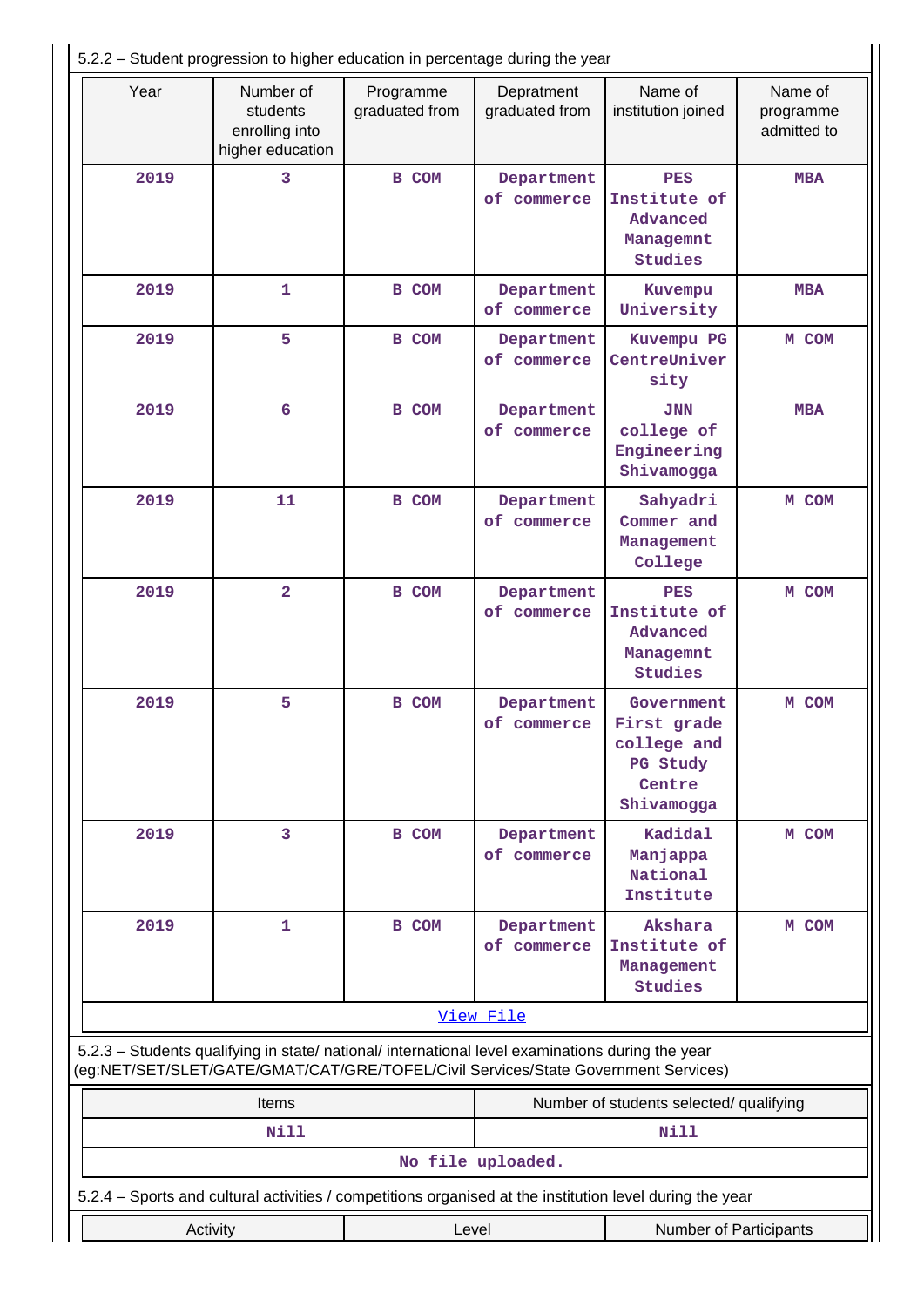| <b>Essay</b>   | College level                                              | 10           |  |  |
|----------------|------------------------------------------------------------|--------------|--|--|
| Film songs     | College level                                              | 20           |  |  |
| Ball badminton | Indo Shrilanka Ball<br>badminton Tournament,<br>Hasana     | 1            |  |  |
| 100mts hurdles | Athletics Junior<br>Champion Ship Andrapadesh              |              |  |  |
| 100mts hurdles | Fedaration Junior<br>Athletics Champion Ship<br>,Tamilnadu | $\mathbf{1}$ |  |  |
| Throw Ball     | International Level<br>Throw ball Competition,<br>Thailand | 1            |  |  |
| Wresling       | District Level Dasara<br>Tournament                        | 7            |  |  |
|                | <u>View File</u>                                           |              |  |  |

### **5.3 – Student Participation and Activities**

 5.3.1 – Number of awards/medals for outstanding performance in sports/cultural activities at national/international level (award for a team event should be counted as one)

| Year | Name of the<br>award/medal | National/<br>Internaional | Number of<br>awards for<br><b>Sports</b> | Number of<br>awards for<br>Cultural | Student ID<br>number | Name of the<br>student |  |
|------|----------------------------|---------------------------|------------------------------------------|-------------------------------------|----------------------|------------------------|--|
| 2019 | Nil                        | Nill                      | Nill                                     | Nill                                | Nill                 | Nill                   |  |
|      | No file uploaded.          |                           |                                          |                                     |                      |                        |  |

 5.3.2 – Activity of Student Council & representation of students on academic & administrative bodies/committees of the institution (maximum 500 words)

 **The student council after its formal inauguration organizes and conducts various activities and competitions such as Fresher's day, Teachers day, Traditional day etc. as well as various cultural competitions as part of college annual day programme. The association office bearers and members themselves design and plan these programmes and coordinate the activities under the guidance of faculty advisors. The association ensures active participation of all the students in all these activities. Two students representative is included in the IQAC of the college, actively taking part in all the discussions of making valuable suggestions for quality improvements. Students are also coopted as members (usually 1 each from BA B.Com programmes) on different administrative committees like library, Antiragging committee, admission committee, magazine committee, cultural committee and sports committee. • Students' contributions account for nearly 90 of contents of the college magazine every year. • Students organize operate a help desk to assist guide prospective applicants in filling up application etc., at the time of their admissions to the college. • The student representatives mobilize voluntary contributions from students for CM's Flood Relief fund such other charitable and humanitarian causes. • The volunteer to assist and help the students in emergencies, physical and emotional distress by seeking faculty intervention. • The activities of different department forums are steered by concerned students of the dept from planning to execution. • The wall magazines being brought out by few depts. Of our college are compiled, edited and publishes by the students themselves. • Students actively take part on campus cleaning exercises for a clean and green campus. • Students of fashion designing dept regularly organize exhibition of their creative design. • The**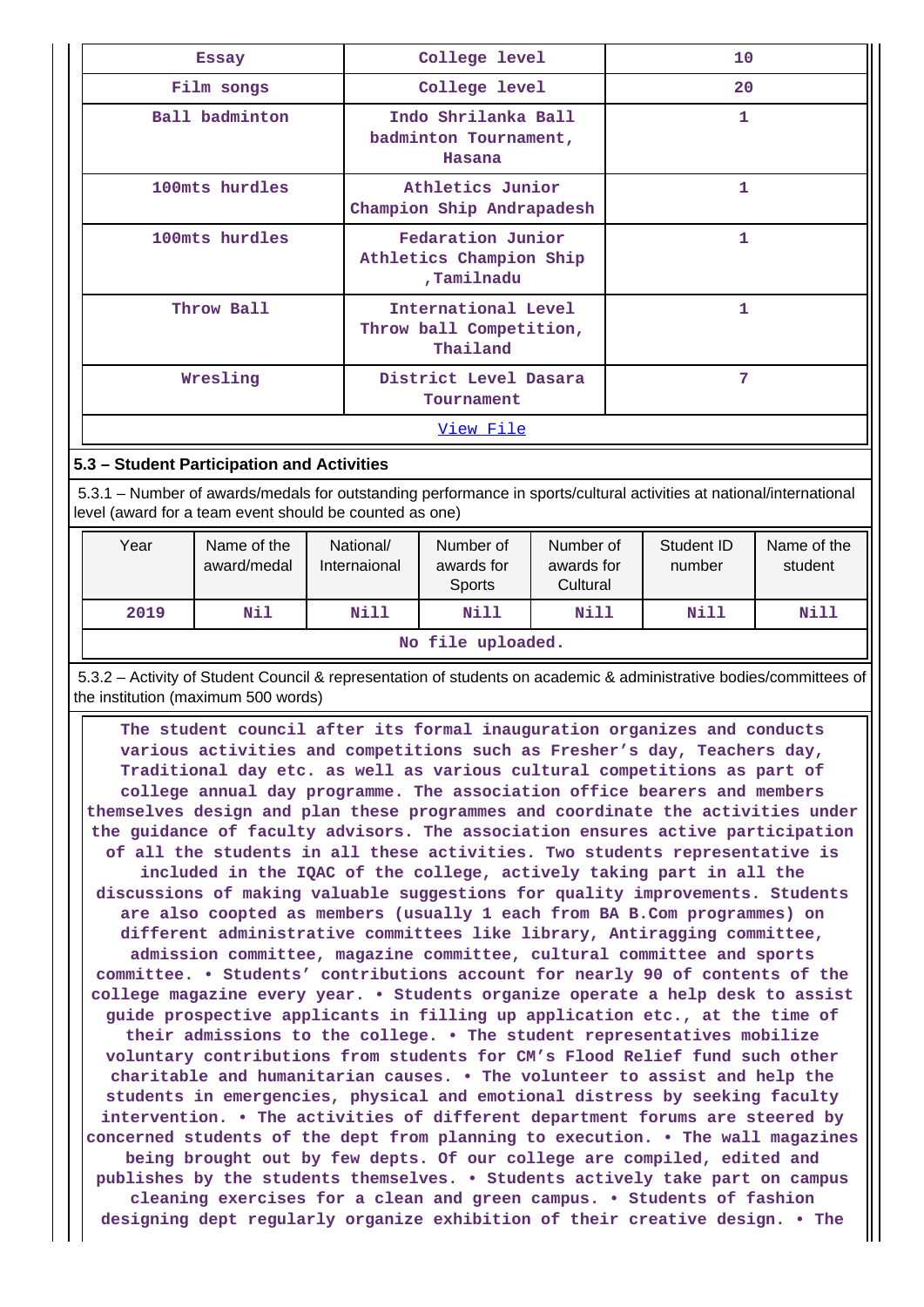**students make all the arrangements for the celebration of all the national festival in the college. • Students were also taking part in distributing the midday meals to the beneficiary students. • As members of library committee, the students recommend text books and references books to be processed at the beginning of every semester. Further they make suggestions as to Issue section and reference section timings and procedures to be suitably modified for students, convenience during lunch time and examination time. As member of sports committee they assist the P.E.D in conducting sports matches and competitions as part of sports day programme. They also coordinate arrangement for conducting students excursions and tours.**

### **5.4 – Alumni Engagement**

5.4.1 – Whether the institution has registered Alumni Association?

 **Yes**

 **KNMNC has a registered Alumni Association named "NIRANTHARA" which is registered under Cooperative Societies Act, 1960 on 28.03.2018. As seen above, the Association got registered recently and formal enrolment of alumni members has been taken up since then. However, the alumni students have been regularly interacting with the institution, staff and students since the beginning and have been involved in various activities of the institution with their participation and contributions. The total number of alumni enrolled in the Association is around 300. The office bearers of the Association are elected in the annual general meeting once in three years. The Executive Committee of the Association consists of 01. Honorary President : Principal 02. President : Senior Alumni 03. Vice President : Senior Alumni 04. Secretary : Senior Alumni 05. Joint Secretary : Senior Alumni 06. Treasurer : Senior Alumni 07. Directors : Senior Alumni 08. Coordinator : Faculty Member of the College. The office bearers of the Association meet regularly to discuss about various issues like mobilisation of financial resources, planning and execution of the activities, securing contribution in kind (library books, furniture, etc.,) from the members, opening bank account in the name of the Association, etc., The present office bearers of the Association is as below 01. President : Smt.Niveditha 02. Vice President : Smt. Sunitha 03. Secretary : Smt. Shubha 04. Joint Secretary : Smt.Savitha 05. Treasurer : Prof.Sakamma.B. 06. Coordinator : Prof.B.Sakamma 07. Directors : Pavitra.S.T. : Anitha Kumari.K.S. : Pramila NaiK : Uma Murthy : Pushpa Halappa : Rekha.S.S. Each alumnus becomes a member of the Association on the payment of nominal membership fees of Rs.100/ along with the submission of duly filled in application form. One of the senior students of the college, who is presently serving as a faculty member is appointed as the Coordinator (Convenor) of the Association. The Coordinator, under the guidance of the Executive Committee, looks after the daytoday affairs of the Association.**

5.4.2 – No. of enrolled Alumni:

**160** 

5.4.3 – Alumni contribution during the year (in Rupees) :

**1600**

5.4.4 – Meetings/activities organized by Alumni Association :

**02**

## **CRITERION VI – GOVERNANCE, LEADERSHIP AND MANAGEMENT**

**6.1 – Institutional Vision and Leadership**

 6.1.1 – Mention two practices of decentralization and participative management during the last year (maximum 500 words)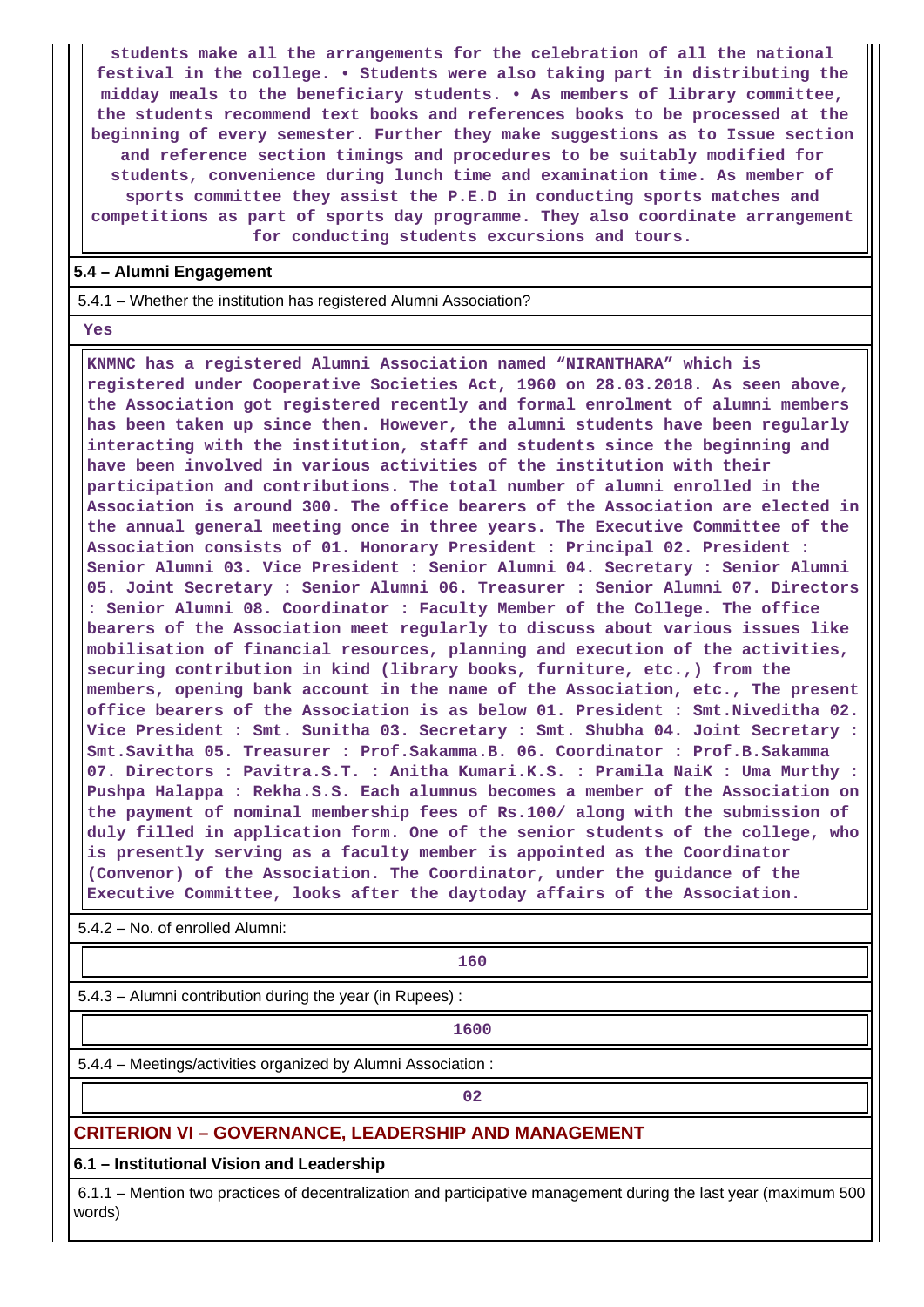**icipative management and decentralisation of authority aimed at healthy and constructive growth of the college by involving the interests of all concerned stakeholders. Though the institution has generally adopted a decentralised and participative mode of management, the following two practices of decentralisation and participative management adopted in the academic year 2019-20 are elaborated below – 01. INTRODUCTION OF CERTIFICATE COURSES: A formal mechanism was established for the introduction and conduct of certificate courses in the college. First a separate Certificate Course Committee was formed by the staff association on the recommendation of the IQAC. This Committee was authorised to assess the needs of students, evaluate the available choices, identify the relevant courses as appropriate and implement the course after considering their value to the students. Thereafter surveys were conducted for students to rate their preferences for various courses to make the process inclusive to the end stakeholder. Adopting this mechanism, the Committee had recommended the introduction of following Certificate Courses during the year 201819. 01. Fashion Designing Course (continued) 02. Spoken English Course (new) 03. Certificate Course in Computer Skills (new) The above courses were conducted successfully during the year. 02. DECENTRALISATION OF AUTHORITY WITH RESPECT TO MAJOR ADMINISTRATIVE AREAS: The college has adopted a system of delegation of authority of the Head of the Institution with respect to certain major administrative matters to the Committees of faculty members constituted for the purpose as indicated hereunder: A. ADMISSION COMMITTEE: This is headed by the VicePrincipal and comprises of senior faculty members nominated by the Principal. The authority to issue applications for admission to I year courses at the beginning of the academic year to the prospective applicants, acceptance of valid applications, announcement of merit list of eligible candidates and recommendation to the Head of the Institution for admission are handled by the Admission Committee. B. TIME TABLE COMMITTEE: This Committee is headed by senior faculty member of designated by the Principal, who also nominates other members. At the beginning of every semester, the Committee collects inpu5s with respect to courses/combinations to be taught, availability of faculty and their respective workloads, availability of classrooms and prepares draft time table for each class and recommends the same to the Principal for circulation. C. TEST COMMITTEE: This Committee is also headed by the VicePrincipal and comprises of faculty members of B.A., and B.Com, courses nominated by the Principal. This Committee, in consultation with the HODs, draws up the Internal Assessment schedule, collects and approves question papers set by the faculty members, get the same printed, designates invigilators, ensures timely valuation of answer scripts, tabulation and notification of marks and consolidates and uploads the marks to University portal.**

| $0.1.2 - \text{DOS}$ are institution nave a management imonitation system (ivita)?                                    |                                                                                                                                                                                                                                                                                                                                 |  |  |  |  |
|-----------------------------------------------------------------------------------------------------------------------|---------------------------------------------------------------------------------------------------------------------------------------------------------------------------------------------------------------------------------------------------------------------------------------------------------------------------------|--|--|--|--|
| Yes                                                                                                                   |                                                                                                                                                                                                                                                                                                                                 |  |  |  |  |
| 6.2 – Strategy Development and Deployment                                                                             |                                                                                                                                                                                                                                                                                                                                 |  |  |  |  |
| 6.2.1 – Quality improvement strategies adopted by the institution for each of the following (with in 100 words each): |                                                                                                                                                                                                                                                                                                                                 |  |  |  |  |
| <b>Strategy Type</b>                                                                                                  | Details                                                                                                                                                                                                                                                                                                                         |  |  |  |  |
| Curriculum Development                                                                                                | In the design of the curriculum, the<br>freedom of the college is limited as it<br>is an affiliated college. The teachers<br>teach the curriculum as prescribed by<br>the University. However, the teachers<br>of the college take part in programmes<br>conducted for curriculum design<br>exercise. Some of the teachers also |  |  |  |  |

6.1.2 – Does the institution have a Management Information System (MIS)?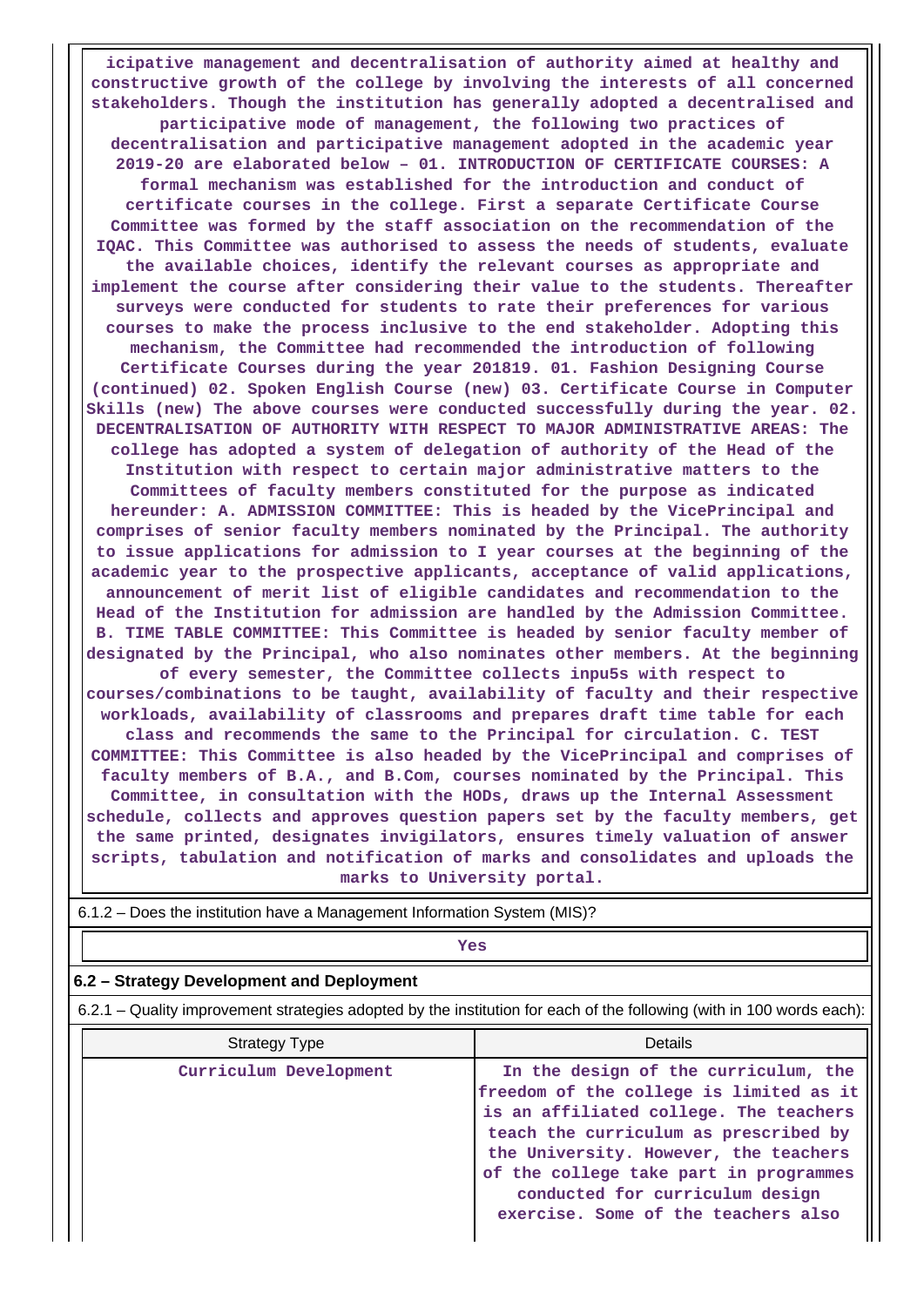|                       | contribute to curricular design by<br>becoming members of B.O.S.                                                                                                                                                                                                                                                                                                                                                                                                                                                                                                                                                                                                                                                                                                                                                                                                                                                                                                                                                                                                                                                                                                                                                                                                                                                                                                                                                                                                                                          |
|-----------------------|-----------------------------------------------------------------------------------------------------------------------------------------------------------------------------------------------------------------------------------------------------------------------------------------------------------------------------------------------------------------------------------------------------------------------------------------------------------------------------------------------------------------------------------------------------------------------------------------------------------------------------------------------------------------------------------------------------------------------------------------------------------------------------------------------------------------------------------------------------------------------------------------------------------------------------------------------------------------------------------------------------------------------------------------------------------------------------------------------------------------------------------------------------------------------------------------------------------------------------------------------------------------------------------------------------------------------------------------------------------------------------------------------------------------------------------------------------------------------------------------------------------|
| Teaching and Learning | Teaching and Learning: Learning is a<br>continuous process. Keeping with this,<br>the quality improvement strategies<br>focus on making the learning process<br>more. Wholesome and holistic to the<br>development of the students'<br>personality. The college focuses on<br>transforming the learning process to be<br>more goal oriented and keeping the<br>faculty updated with the latest<br>developments. Faculty members are<br>encouraged to adopt and innovate<br>teaching method and skills for their<br>respective subjects. The quality<br>improvement strategies as under are<br>regularly undertaken by the institution<br>• Teachers and students are encouraged<br>to use internet and web resources to<br>collect additional information required<br>for various subjects. . Faculty members<br>are deputed seminars, workshops and<br>FDPs, for updating themselves. • Two<br>new Certificate Courses for students<br>were introduced (Spoken English Course<br>and Course on Computer Skills). .<br>Practical Training in computer was<br>imparted to the students in addition to<br>the theory classes (for III and IV<br>Semester B.Com., students) . Bridge<br>Course on Basic Accountancy was<br>conducted for nonCommerce students. .<br>Students were deputed to participate in<br>Management Fest conducted by other<br>colleges in the city. . Industrial<br>visit for B.Com., students was<br>arranged. . Students were encouraged to<br>take up internship in industries and |
|                       | banks. . Special lectures, seminars and<br>workshops are organised by different<br>departments. . Students were encouraged<br>to conduct surveys on current topics<br>pertaining to different subjects. .<br>Experience sharing by Alumni on higher<br>studies and career planning. . Faculty<br>members are deputed seminars to provide<br>personal mentoring and guidance to<br>students for their academic<br>achievements. For this, they identify<br>those students who are slow learners<br>and arrange remedial classes and extra<br>classes. • Students are motivated to<br>join 'study circles' formed for<br>promoting group discussions and<br>analytical abilities among the<br>students. . An equal importance is<br>being given to both curricular and                                                                                                                                                                                                                                                                                                                                                                                                                                                                                                                                                                                                                                                                                                                                      |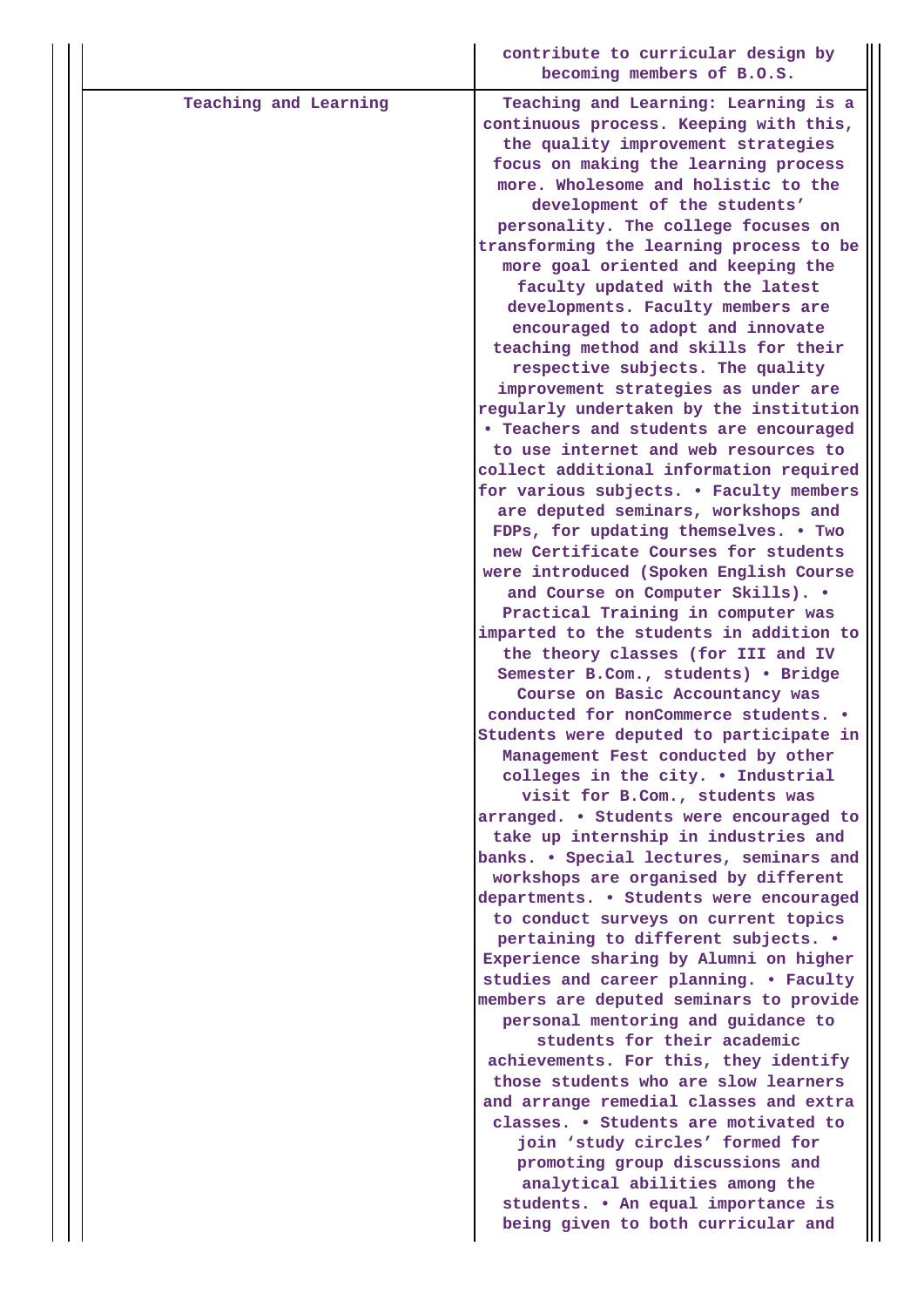|                                                               | cocurricular aspects. The college<br>promotes the students to participate in<br>cocurricular activities also. There are<br>many forums in the college for the<br>students' personality development. The<br>students are motivated to make use of<br>these facilities. The balance between<br>curricular and co curricular activities<br>facilitates the students in all round<br>learning process.                                                                                                                                                                                                                                                                                                                                                                                                                                                                                                                  |
|---------------------------------------------------------------|---------------------------------------------------------------------------------------------------------------------------------------------------------------------------------------------------------------------------------------------------------------------------------------------------------------------------------------------------------------------------------------------------------------------------------------------------------------------------------------------------------------------------------------------------------------------------------------------------------------------------------------------------------------------------------------------------------------------------------------------------------------------------------------------------------------------------------------------------------------------------------------------------------------------|
| Examination and Evaluation                                    | Internal tests and examinations are<br>conducted periodically as per the<br>University guidelines and marks are<br>awarded based on the students'<br>performance. . Improvement tests are<br>also conducted for the students who<br>score less marks. . Online payment of<br>examination fees is facilitated. . All<br>examination related activities<br>(examination applications, Internal<br>Assessment marks uploading, downloading<br>of Admission Tickets, etc., ) are fully<br>digitised.                                                                                                                                                                                                                                                                                                                                                                                                                    |
| Research and Development                                      | This strategy emphasises the role of<br>research and faculty development in the<br>college. Teachers are encouraged to<br>attend and present papers at State,<br>National and International Seminars.<br>Some teachers have published academic<br>books with ISBN and seminar papers with<br>ISSN. There is college magazine where<br>"Abhivyakthi" wherein students and<br>teachers are encouraged to write<br>articles, poems, etc.,                                                                                                                                                                                                                                                                                                                                                                                                                                                                              |
| Library, ICT and Physical<br>Infrastructure / Instrumentation | Library, ICT and Physical<br>Infrastructure / Instrumentation:<br>Amongst quality improving strategies,<br>the role of library is unique. The<br>quality of library aims at improving<br>and developing the library services by<br>updating the technology. The library<br>has been automated and digitised<br>completely. . elib software is made use<br>of in the library. Books are issued and<br>returned through elib software. . 20<br>computers with internet connection,<br>Xerox or photocopy facility at<br>reasonable price is available. .<br>Question papers, magazines, journals<br>and periodicals are maintained. • For<br>differently abled students, there is an<br>easy access for books and other reading<br>materials. . There is a separate<br>section for teachers and students to<br>read and write. About the<br>infrastructure: Adequate number and<br>volume of necessary infrastructure |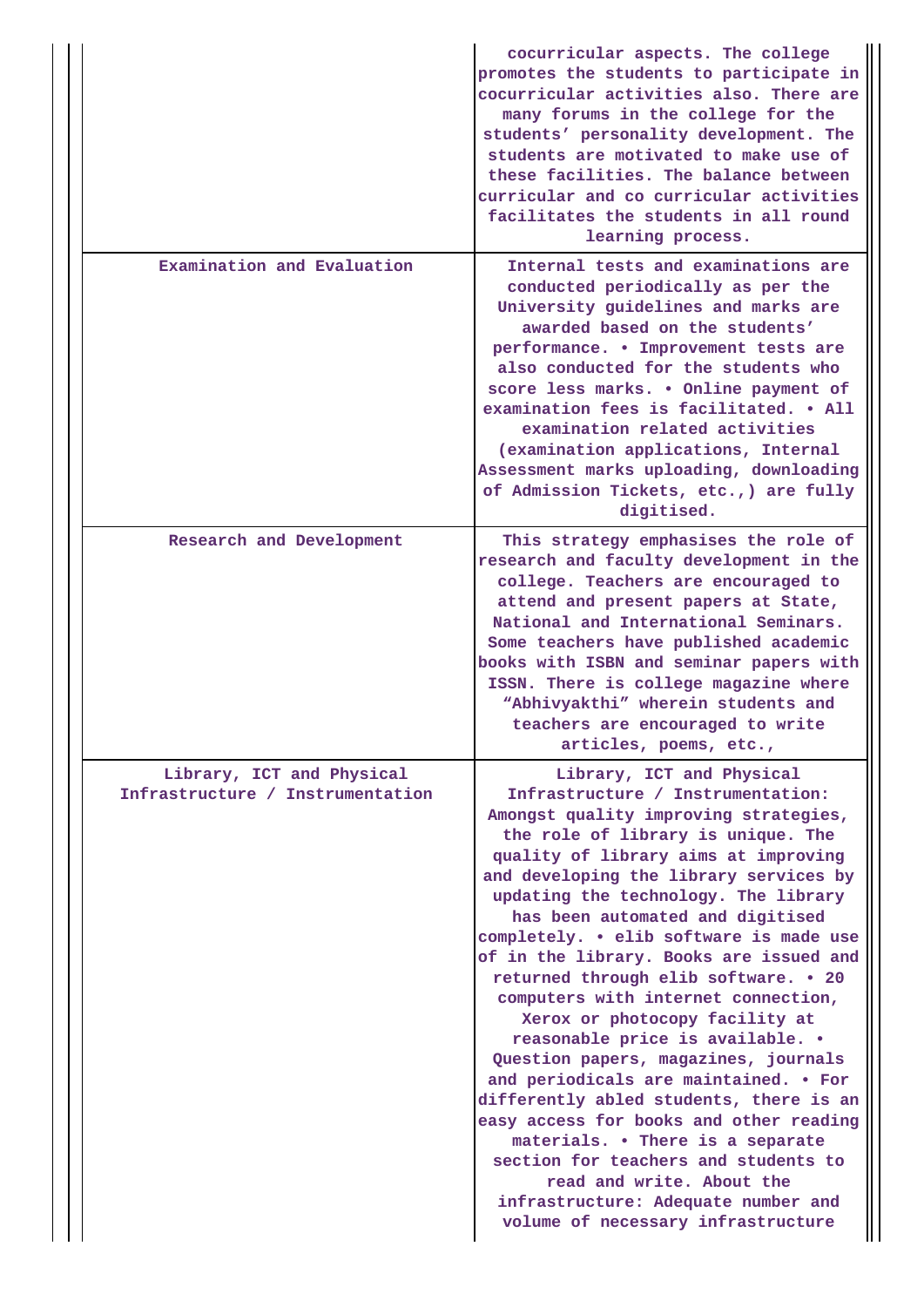|                           | facilities are made available in the<br>institution for facilitating curricular<br>and cocurricular activities<br>efficiently. Infrastructural<br>requirements are periodically assessed,<br>upgraded and strengthened with<br>necessary financial resources and<br>budget provisions provided for. During<br>the year 2018 19, 13 ladies wash rooms<br>and 2 gents wash rooms were<br>constructed. The college has its own<br>hostel for the benefit of students.                                                                                                                                                                                                                                                                                                       |
|---------------------------|--------------------------------------------------------------------------------------------------------------------------------------------------------------------------------------------------------------------------------------------------------------------------------------------------------------------------------------------------------------------------------------------------------------------------------------------------------------------------------------------------------------------------------------------------------------------------------------------------------------------------------------------------------------------------------------------------------------------------------------------------------------------------|
| Human Resource Management | The aim of Human Resource Management<br>in the college focuses at attracting,<br>training, developing, motivating and<br>retaining its human resources. The<br>intension of this is to maximise the<br>potential of each individual their<br>prospective fields to the benefit of<br>self and society. The strategy in this<br>regard includes - . Support to<br>organise/participate in seminars,<br>conferences and workshops. . Deputation<br>of faculty members to FDPs, Refresher<br>Courses and other training programme. .<br>Involvement of the staff in<br>administrative activities. . Nomination<br>to different Staff Committees. .<br>Encouragement to develop and adopt<br>innovative teaching methodologies . The<br>work rotation for nonteaching staff. |

# 6.2.2 – Implementation of e-governance in areas of operations:

| E-governace area              | Details                                                                                                                                                                                                                                                                                                                                                                                                                                                       |
|-------------------------------|---------------------------------------------------------------------------------------------------------------------------------------------------------------------------------------------------------------------------------------------------------------------------------------------------------------------------------------------------------------------------------------------------------------------------------------------------------------|
| Student Admission and Support | Though admission is done in offline<br>$\bullet$<br>mode, database of applications<br>received, accepted, admitted (course<br>wise, category wise, merit wise) are<br>being compiled and notified. . System<br>generated receipts are issued for fee<br>collection. . Students and parents<br>contact details are maintained<br>electronically and relevant and<br>applicable communication wherever<br>required are being sent to them by SMS<br>and emails. |
| Planning and Development      | . The college communicates its<br>policies, programs and schedules to all<br>the stake holders in electronic mode<br>through email and social media. • The<br>institute has computerized almost all<br>administrative functions and processes<br>with necessary infrastructure facility<br>like computer hardware and software,<br>internet services, e admission software<br>and trained man power with computer<br>skills.                                  |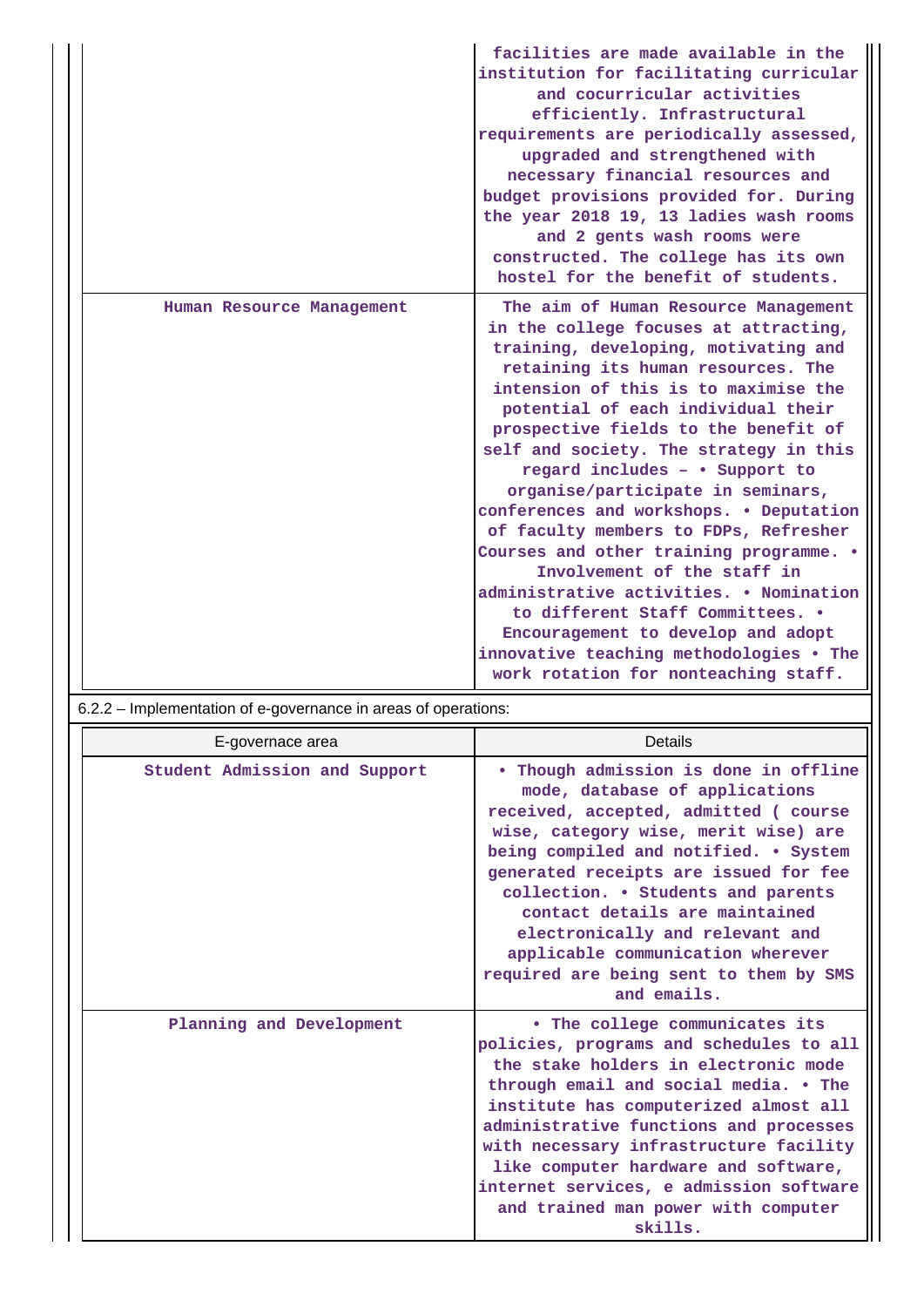| Administration                       | • The institute has developed<br>necessary data base and templates<br>(formats) for various routine<br>administrative functions. • Circulars,<br>notices, minutes of the meetings, MIS,<br>correspondence with the stakeholders<br>are being done in electronic mode.                                                            |
|--------------------------------------|----------------------------------------------------------------------------------------------------------------------------------------------------------------------------------------------------------------------------------------------------------------------------------------------------------------------------------|
| Finance and Accounts                 | • The institute has Tally ERP<br>software to maintain and handle<br>financial accounting functions backed<br>by trained staff. . General ledger of<br>different account heads with respect to<br>receipts, payments, income, expenses,<br>assets, liabilities, payroll, Bank<br>transactions are being handled in emode<br>only. |
| 6.3 – Faculty Empowerment Strategies |                                                                                                                                                                                                                                                                                                                                  |

 6.3.1 – Teachers provided with financial support to attend conferences / workshops and towards membership fee of professional bodies during the year

| Year             | Name of Teacher | Name of conference/<br>workshop attended<br>for which financial<br>support provided | Name of the<br>professional body for<br>which membership<br>fee is provided | Amount of support |  |  |  |  |
|------------------|-----------------|-------------------------------------------------------------------------------------|-----------------------------------------------------------------------------|-------------------|--|--|--|--|
| 2019             | 00              | 0 <sub>0</sub>                                                                      | 00                                                                          | Nill              |  |  |  |  |
| $M_2$ file $M_2$ |                 |                                                                                     |                                                                             |                   |  |  |  |  |

**No file uploaded.**

 6.3.2 – Number of professional development / administrative training programmes organized by the College for teaching and non teaching staff during the year

| Year | Title of the<br>professional<br>development<br>programme<br>organised for<br>teaching staff | Title of the<br>administrative<br>training<br>programme<br>organised for<br>non-teaching<br>staff | From date | To Date     | Number of<br>participants<br>(Teaching<br>staff) | Number of<br>participants<br>(non-teaching<br>staff) |
|------|---------------------------------------------------------------------------------------------|---------------------------------------------------------------------------------------------------|-----------|-------------|--------------------------------------------------|------------------------------------------------------|
| 2019 | <b>NOT</b><br><b>APPLICABLE</b>                                                             | Nill                                                                                              | Nill      | <b>Nill</b> | <b>Nill</b>                                      | Nill                                                 |
|      |                                                                                             |                                                                                                   | View File |             |                                                  |                                                      |

 6.3.3 – No. of teachers attending professional development programmes, viz., Orientation Programme, Refresher Course, Short Term Course, Faculty Development Programmes during the year

| Title of the<br>professional<br>development<br>programme | Number of teachers<br>who attended | From Date    | To date | Duration |  |  |
|----------------------------------------------------------|------------------------------------|--------------|---------|----------|--|--|
| <b>NOT</b><br><b>APPLICABLE</b>                          | Nill                               | Nill<br>Nill |         | Nill     |  |  |
| No file uploaded.                                        |                                    |              |         |          |  |  |

6.3.4 – Faculty and Staff recruitment (no. for permanent recruitment):

|                        | <b>Feaching</b> |           | Non-teaching |
|------------------------|-----------------|-----------|--------------|
| Full Time<br>Permanent |                 | Permanent | Full Time    |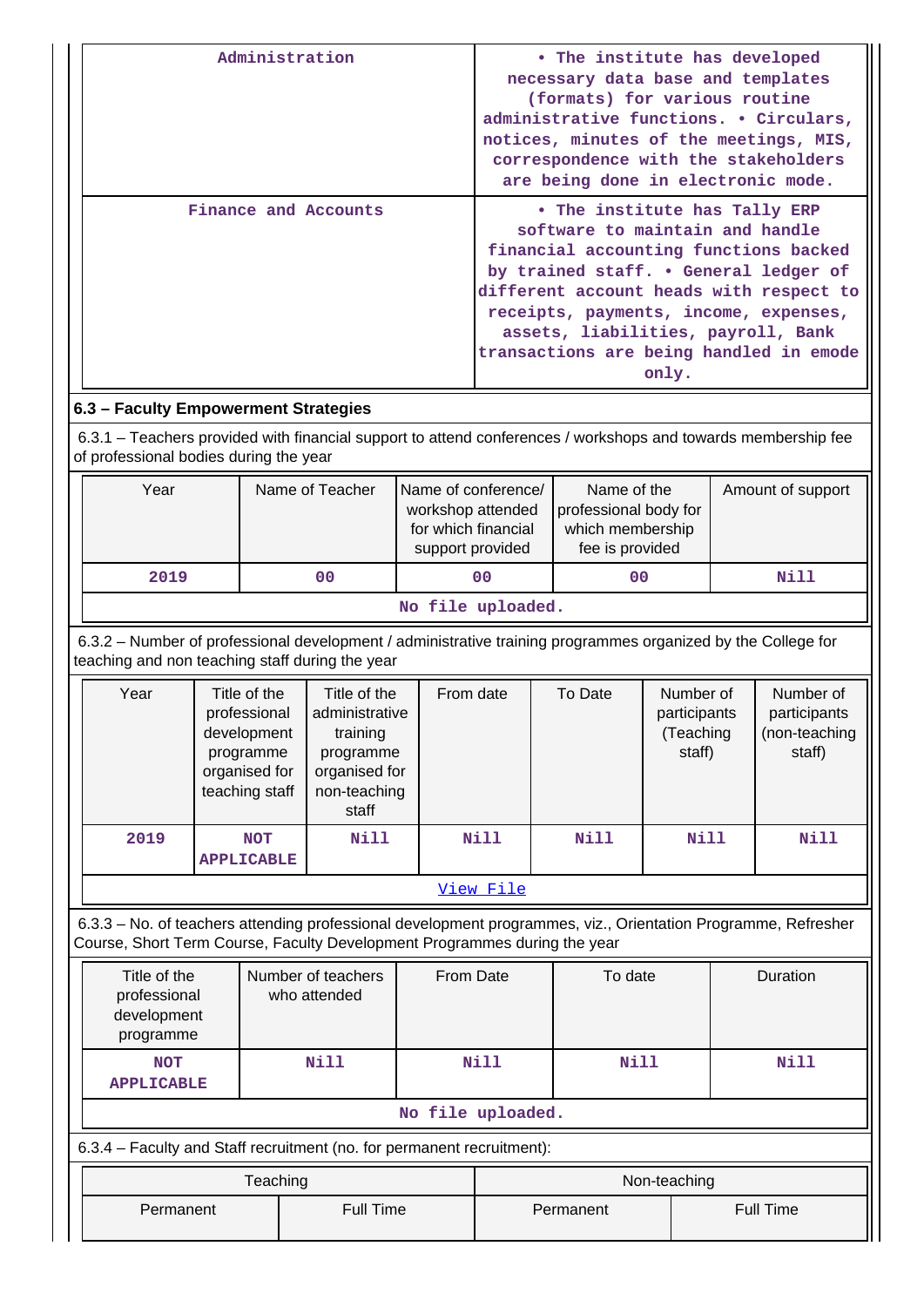| 1                                                                                                                                                                                                                                                                                                                                                                                                                                                                                                                                                                                                                                                                                                                                                                                                                            |  |                                                                                                                                                                                                                                                                                                                                                                                                                                                                                                                                                                                                                                                | 1<br>Nill               |                 | Nill                                                                                                                                                                                                                                                                     |  |
|------------------------------------------------------------------------------------------------------------------------------------------------------------------------------------------------------------------------------------------------------------------------------------------------------------------------------------------------------------------------------------------------------------------------------------------------------------------------------------------------------------------------------------------------------------------------------------------------------------------------------------------------------------------------------------------------------------------------------------------------------------------------------------------------------------------------------|--|------------------------------------------------------------------------------------------------------------------------------------------------------------------------------------------------------------------------------------------------------------------------------------------------------------------------------------------------------------------------------------------------------------------------------------------------------------------------------------------------------------------------------------------------------------------------------------------------------------------------------------------------|-------------------------|-----------------|--------------------------------------------------------------------------------------------------------------------------------------------------------------------------------------------------------------------------------------------------------------------------|--|
| 6.3.5 - Welfare schemes for                                                                                                                                                                                                                                                                                                                                                                                                                                                                                                                                                                                                                                                                                                                                                                                                  |  |                                                                                                                                                                                                                                                                                                                                                                                                                                                                                                                                                                                                                                                |                         |                 |                                                                                                                                                                                                                                                                          |  |
| Teaching                                                                                                                                                                                                                                                                                                                                                                                                                                                                                                                                                                                                                                                                                                                                                                                                                     |  | Non-teaching                                                                                                                                                                                                                                                                                                                                                                                                                                                                                                                                                                                                                                   |                         | <b>Students</b> |                                                                                                                                                                                                                                                                          |  |
| 1. Accident Benefits,<br>Family Welfare Benefits<br>and Group Insurance 2.<br>Annual and Special<br>increments are sanctioned<br>on total emoluments 3.<br>Pension and Gratuity<br>benefits for Teaching and<br>NonTeaching Staff. 4.<br>Leaves for teaching<br>staff: • Casual Leave and<br>Earned leave • Sick leave<br>• Maternity leave • Study<br>leave for Faculty<br>Improvement Programs<br>(FIP) • The employees are<br>sanctioned the above 5.<br>Leave Encashment is<br>provided for unavailed<br>earned leaves. 6. The<br>faculty is allowed to use<br>ICT, infrastructure and<br>library and take the<br>assistance of the man<br>power of the institution<br>as and when required for<br>their research / project<br>work. 7. The institution<br>maintains the Gymnasium<br>to Teaching staff free of<br>cost. |  | 2. Accident benefits 3.<br>Family welfare benefits<br>4. Loan facility 5.<br>Annual and Special<br>increments are sanctioned<br>on total emoluments. 6.<br>Pension and Gratuity<br>Benefits for teaching and<br>Nonteaching staff. 7.<br>Leaves for Nonteaching<br>staff: . Casual Leave .<br>Sick leave . Maternity<br>leave and Paternity leave<br>• The employees are<br>sanctioned the above<br>leaves with pay as per<br>the policies of the<br>institution. 8. Leave<br>Encashment is provided<br>for unavailed casual<br>leaves. 9. Festival bonus<br>is given. 10. The<br>Institution maintains the<br>Gymnasium with free of<br>cost. | 1. Festival advancement |                 | 1. Scholarships and<br>charity fund 2. Mid day<br>meal, student safety<br>insurance and government.<br>3. Merit Scholarship 4.<br>Gymnasium and sports<br>facility and student<br>councillor in campus. 5.<br>Cash prizes and Silver<br>Medal for the merit<br>students. |  |
| 6.4 - Financial Management and Resource Mobilization<br>6.4.1 - Institution conducts internal and external financial audits regularly (with in 100 words each)                                                                                                                                                                                                                                                                                                                                                                                                                                                                                                                                                                                                                                                               |  |                                                                                                                                                                                                                                                                                                                                                                                                                                                                                                                                                                                                                                                |                         |                 |                                                                                                                                                                                                                                                                          |  |

**Every year our Management conduct internal and external financial audits. In**

**addition to that, the joint director of collegiate education shivamogga also conduct internal financial audit twice in a year.**

 6.4.2 – Funds / Grants received from management, non-government bodies, individuals, philanthropies during the year(not covered in Criterion III)

| Name of the non government<br>funding agencies /individuals | Funds/ Grnats received in Rs. | Purpose |  |  |  |  |  |
|-------------------------------------------------------------|-------------------------------|---------|--|--|--|--|--|
| No.                                                         |                               | 00      |  |  |  |  |  |
| No file uploaded.                                           |                               |         |  |  |  |  |  |
| 6.4.3 - Total corpus fund generated                         |                               |         |  |  |  |  |  |

**00**

## **6.5 – Internal Quality Assurance System**

6.5.1 – Whether Academic and Administrative Audit (AAA) has been done?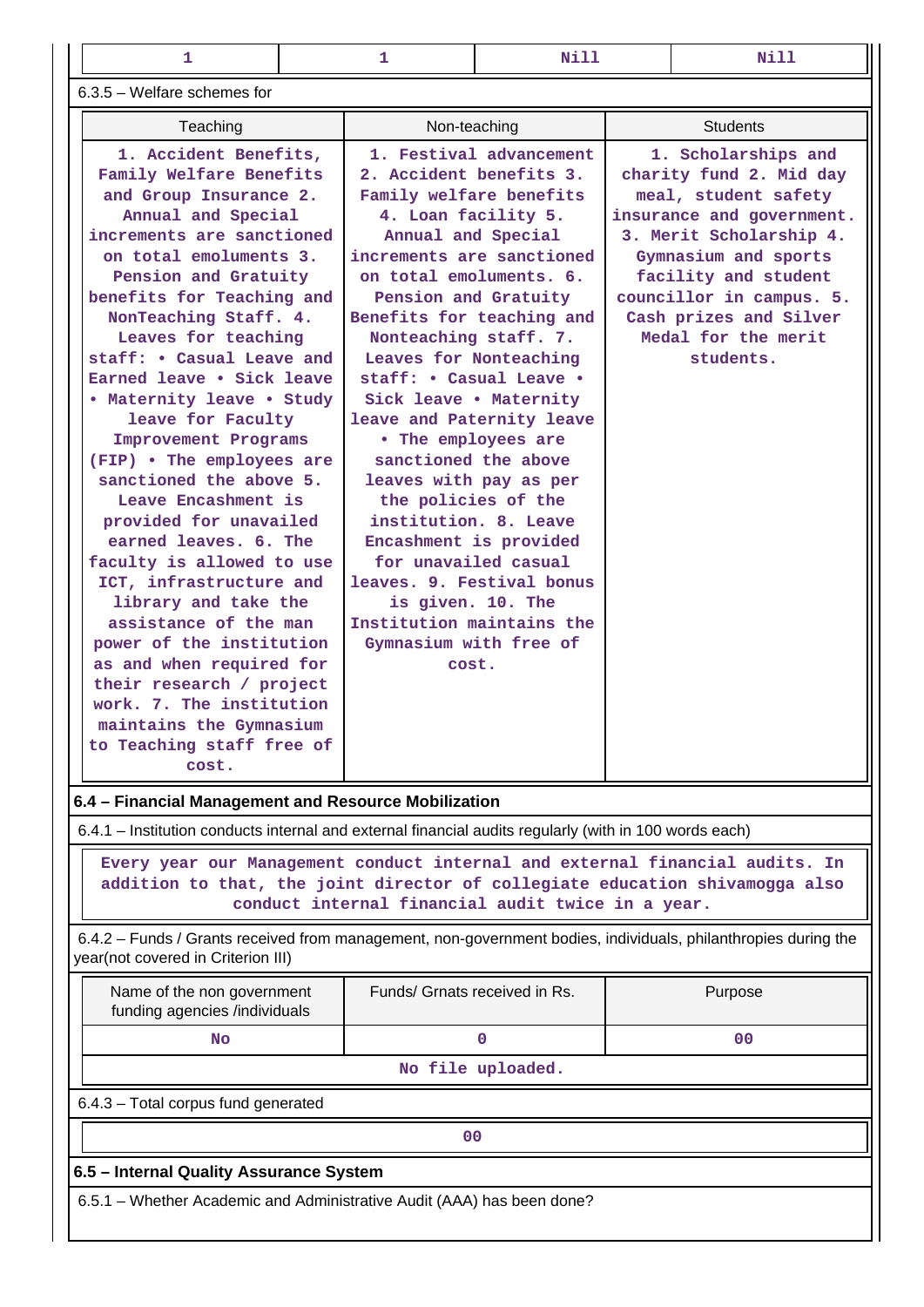| Audit Type                                                                                                                                                                                                                                                                                                                                                                           |                                                                                                                                                                                                              | External |                                              | Internal             |  |                    |  |                                                       |
|--------------------------------------------------------------------------------------------------------------------------------------------------------------------------------------------------------------------------------------------------------------------------------------------------------------------------------------------------------------------------------------|--------------------------------------------------------------------------------------------------------------------------------------------------------------------------------------------------------------|----------|----------------------------------------------|----------------------|--|--------------------|--|-------------------------------------------------------|
|                                                                                                                                                                                                                                                                                                                                                                                      | Yes/No                                                                                                                                                                                                       |          | Agency                                       |                      |  | Yes/No             |  | Authority                                             |
| Academic                                                                                                                                                                                                                                                                                                                                                                             | Yes                                                                                                                                                                                                          |          | Director of<br>Collegiate<br>Education (DCE) | Joint                |  | Yes                |  | Management                                            |
| Administrative                                                                                                                                                                                                                                                                                                                                                                       | <b>Yes</b>                                                                                                                                                                                                   |          | Director of<br>Collegiate<br>Education (DCE) | Joint                |  | <b>Yes</b>         |  | Joint<br>Director of<br>Collegiate<br>Education (DCE) |
| 6.5.2 – Activities and support from the Parent – Teacher Association (at least three)                                                                                                                                                                                                                                                                                                |                                                                                                                                                                                                              |          |                                              |                      |  |                    |  |                                                       |
| representations were given for parents in IQAC Committee. The feedback is then<br>analysed to improve the functioning of the college. Further, there is an active                                                                                                                                                                                                                    | Parent Teacher Association meeting was held and parents' suggestions and<br>guidance for the academic and infrastructural development are taken. Two<br>interaction with them during the time of admissions. |          |                                              |                      |  |                    |  |                                                       |
| 6.5.3 – Development programmes for support staff (at least three)                                                                                                                                                                                                                                                                                                                    |                                                                                                                                                                                                              |          |                                              |                      |  |                    |  |                                                       |
| Support staff are deputed to undergo training in computer skills. . They are<br>encouraged to make suggestions for the improvement of administrative and<br>functional quality. • Support staff are also involved in extra Curricular<br>Activities of the institution.                                                                                                              |                                                                                                                                                                                                              |          |                                              |                      |  |                    |  |                                                       |
| 6.5.4 – Post Accreditation initiative(s) (mention at least three)                                                                                                                                                                                                                                                                                                                    |                                                                                                                                                                                                              |          |                                              |                      |  |                    |  |                                                       |
| vending machine and pad burning machine. 03. Renovation of auditorium, sports<br>room. 04. Construction of Ladies and Gents rest rooms. 05. Renovation of cycle<br>stand. 06. New arrangement of waste disposal in association with Shivamogga<br>Municipal Corporation. 07. Introduction of Certificate Course in Computer and<br>6.5.5 - Internal Quality Assurance System Details | 01. Improvement of infrastructure of the college. 02. Installation of pad<br>Spoken English. 08. Cleaning awareness programmes are conducted.                                                                |          |                                              |                      |  |                    |  |                                                       |
|                                                                                                                                                                                                                                                                                                                                                                                      | a) Submission of Data for AISHE portal                                                                                                                                                                       |          |                                              |                      |  | Yes                |  |                                                       |
|                                                                                                                                                                                                                                                                                                                                                                                      | b) Participation in NIRF                                                                                                                                                                                     |          |                                              | <b>No</b>            |  |                    |  |                                                       |
|                                                                                                                                                                                                                                                                                                                                                                                      | c)ISO certification                                                                                                                                                                                          |          |                                              | No                   |  |                    |  |                                                       |
|                                                                                                                                                                                                                                                                                                                                                                                      | d)NBA or any other quality audit                                                                                                                                                                             |          |                                              | <b>No</b>            |  |                    |  |                                                       |
| 6.5.6 - Number of Quality Initiatives undertaken during the year                                                                                                                                                                                                                                                                                                                     |                                                                                                                                                                                                              |          |                                              |                      |  |                    |  |                                                       |
| Year                                                                                                                                                                                                                                                                                                                                                                                 | Name of quality<br>initiative by IQAC                                                                                                                                                                        |          | Date of<br>conducting IQAC                   | <b>Duration From</b> |  | <b>Duration To</b> |  | Number of<br>participants                             |
| 2019                                                                                                                                                                                                                                                                                                                                                                                 | "Internati<br>onal<br>Volunteers<br>Day" was<br>observed. Dr<br>.H.S.Nagabhu<br>shan was the<br>Chief guest.<br>Dr.Balakrish<br>na Hegde,<br>Smt.Manjula<br>N., Vidwan                                       |          | 05/12/2019                                   | 05/12/2019           |  | 05/12/2019         |  | 105                                                   |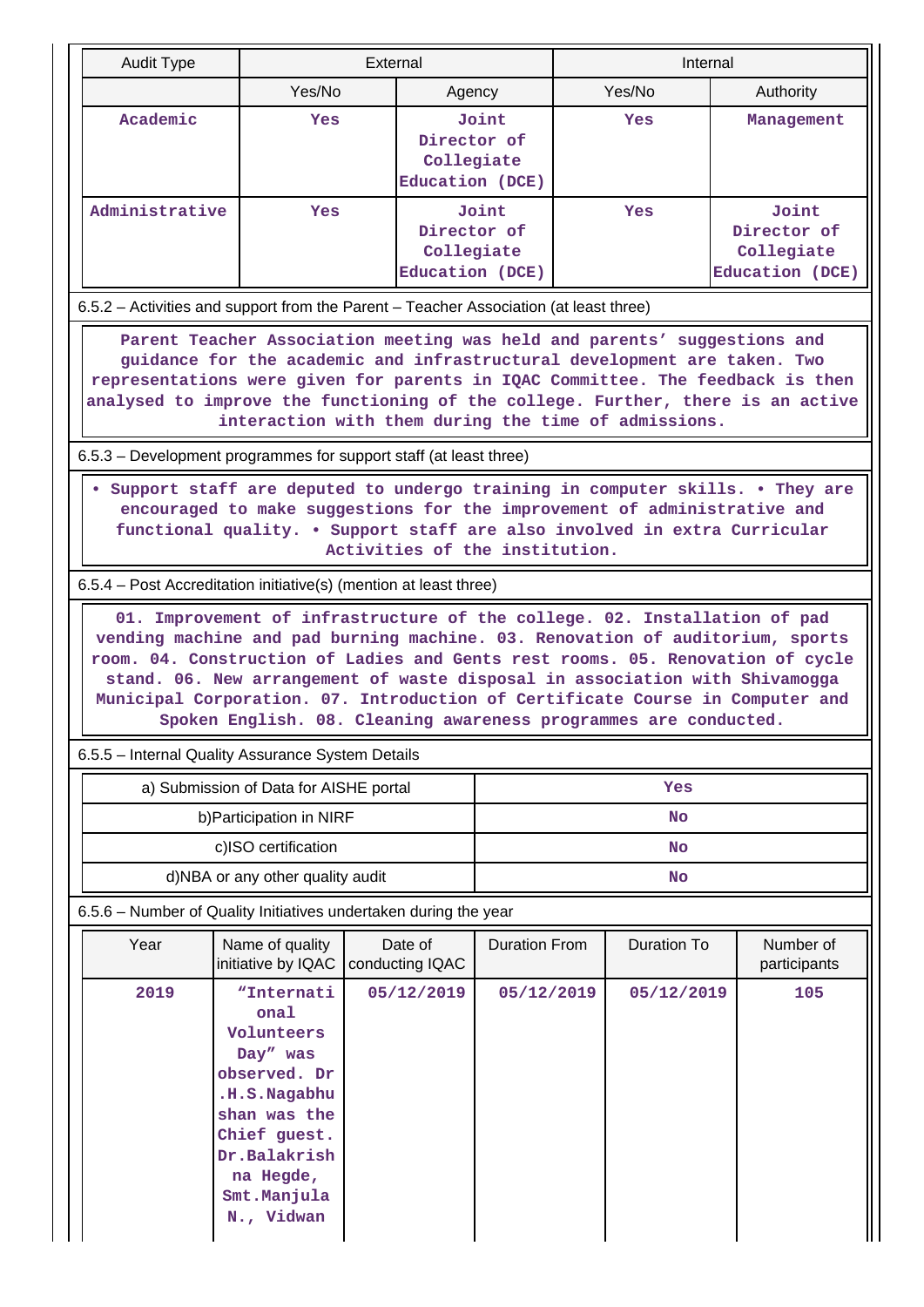|                                                                | Manjunath<br>Bhat and<br>others were<br>present.                                                                                                                                                            |            |            |            |     |  |  |  |  |
|----------------------------------------------------------------|-------------------------------------------------------------------------------------------------------------------------------------------------------------------------------------------------------------|------------|------------|------------|-----|--|--|--|--|
| 2019                                                           | Orientation<br>Programme<br>was<br>conducted.<br>Programme<br>Officer Dr.B<br>alakrishna<br>Hegde and<br>Vidwan<br>Manjunath<br>Bhat have<br>conducted<br>the<br>sessions.                                  | 06/12/2019 | 06/12/2019 | 06/12/2019 | 150 |  |  |  |  |
| 2019                                                           | <b>Essay</b><br>competition<br>political<br>science<br>Department                                                                                                                                           | 08/12/2019 | 08/12/2019 | 08/12/2019 | 20  |  |  |  |  |
| 2019                                                           | Advisory<br>Committee<br>meeting NSS<br>was<br>organised<br>under the Pr<br>esidentship<br>of Princiapl<br>Dr.K.T.Parwa<br>tamma. and<br>discussed<br>about<br>conducting<br>Annual<br>Special<br>Camp-2019 | 13/12/2019 | 13/12/2019 | 13/12/2019 | 10  |  |  |  |  |
| 2019                                                           | Green<br>Technology                                                                                                                                                                                         | 17/12/2019 | 17/12/2019 | 15/02/2020 | 100 |  |  |  |  |
| 2019                                                           | Annual<br>Special Camp<br>was<br>organised at<br>Harobenavall<br>i village of<br>Shivamogga<br>taluk.                                                                                                       | 17/12/2019 | 17/12/2019 | 23/12/2019 | 100 |  |  |  |  |
|                                                                |                                                                                                                                                                                                             |            | View File  |            |     |  |  |  |  |
| <b>CRITERION VII - INSTITUTIONAL VALUES AND BEST PRACTICES</b> |                                                                                                                                                                                                             |            |            |            |     |  |  |  |  |
|                                                                | 7.1 - Institutional Values and Social Responsibilities                                                                                                                                                      |            |            |            |     |  |  |  |  |

7.1.1 – Gender Equity (Number of gender equity promotion programmes organized by the institution during the

 $\mathop{\text{||}}$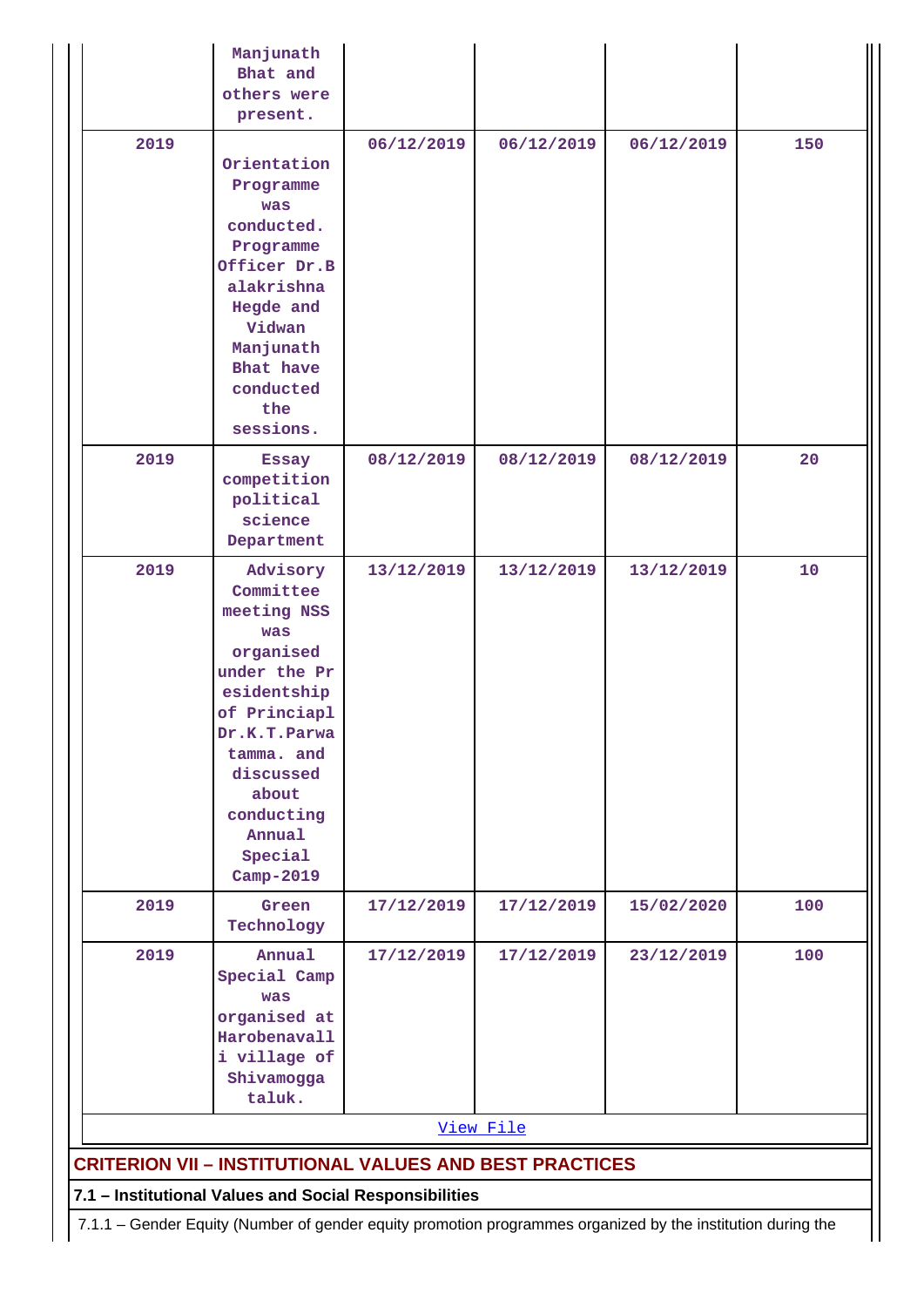year)

| Title of the<br>programme                                    | Period from | Period To  | <b>Number of Participants</b> |      |
|--------------------------------------------------------------|-------------|------------|-------------------------------|------|
|                                                              |             |            | Female                        | Male |
| "Women of<br>Dafaak" Movie<br>on water issue<br>was screened | 18/01/2020  | 19/01/2020 | 77                            | Nill |

7.1.2 – Environmental Consciousness and Sustainability/Alternate Energy initiatives such as:

Percentage of power requirement of the University met by the renewable energy sources

**Students of National Service Scheme conducted campus cleaning and the surrounding area cleaning programme periodically. They have involved themselves in the preparation of seed balls also. These programmes were conducted by the students of the college in the nearby places in Shimoga under the Swachcha Bharath Programme. Cleaning Awareness programme at Shree Anjaneya Temple premises, Vinoba Nagar, in association with Paropakaram and Shivamogga City Municipal Corporation.Watering to the already planted sapplings at Shree Mahaveera Park, opp.Shree Mahaveera Temple, Basaveshwara Nagar.Central Buaght-2020 .Treatment and watering for trees at Ragigudda in association with Paropakaram and Forest Department.**

7.1.3 – Differently abled (Divyangjan) friendliness

| Item facilities         | Yes/No | Number of beneficiaries |
|-------------------------|--------|-------------------------|
| Ramp/Rails              | Yes    | Nill                    |
| Physical facilities     | Yes    | Nill                    |
| <b>Rest Rooms</b>       | Yes    | Nill                    |
| Scribes for examination | Yes    | Nill                    |

7.1.4 – Inclusion and Situatedness

| Year | Number of<br>initiatives to<br>address<br>locational<br>advantages<br>and disadva<br>ntages | Number of<br>initiatives<br>taken to<br>engage with<br>and<br>contribute to<br>local<br>community | Date           | Duration | Name of<br>initiative                     | <b>Issues</b><br>addressed | Number of<br>participating<br>students<br>and staff |
|------|---------------------------------------------------------------------------------------------|---------------------------------------------------------------------------------------------------|----------------|----------|-------------------------------------------|----------------------------|-----------------------------------------------------|
| 2019 | 1                                                                                           | 1                                                                                                 | 25/12/2<br>019 | 02       | Treatment<br>and<br>watering<br>for trees | affores<br>tation          | 50                                                  |
| 2019 | $\mathbf{1}$                                                                                | $\mathbf{1}$                                                                                      | 27/01/2<br>020 | 01       | Volunte<br>ers Blood<br>Donation          | affores<br>tation          | $\overline{2}$                                      |
| 2020 | $\mathbf 1$                                                                                 | 1                                                                                                 | 09/02/2<br>020 | 02       | Cleaning<br>awareness                     | affores<br>tation          | 25                                                  |
| 2020 | 1                                                                                           | $\mathbf{1}$                                                                                      | 12/02/2<br>020 | 02       | Watering<br>to the                        | affores<br>tation          | 25                                                  |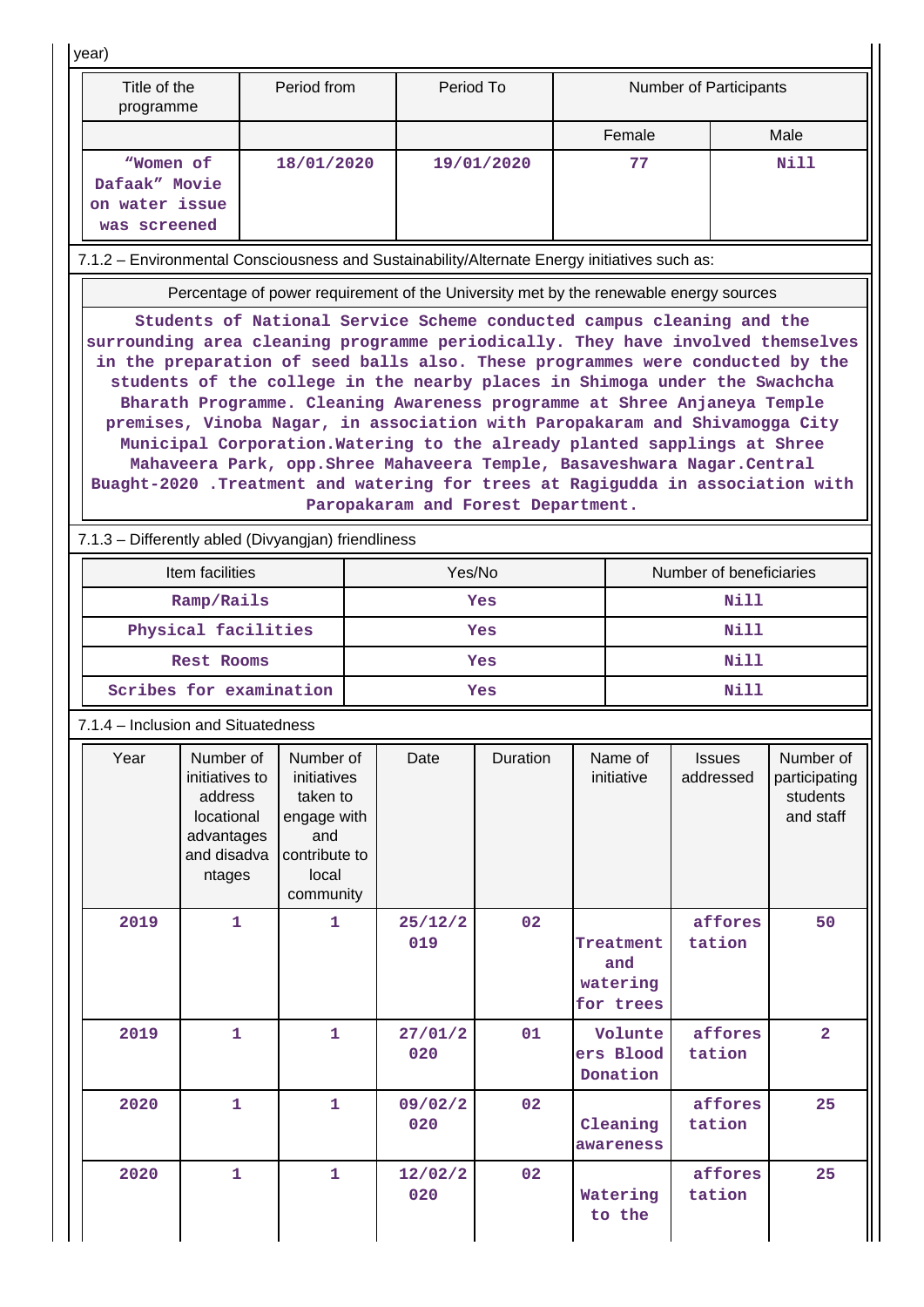|                   |                                                                                                                                                                                                                           |              |                      |                |                    | planted<br>saplings                                |                                                                                                                                                                                                                                                                            |    |  |
|-------------------|---------------------------------------------------------------------------------------------------------------------------------------------------------------------------------------------------------------------------|--------------|----------------------|----------------|--------------------|----------------------------------------------------|----------------------------------------------------------------------------------------------------------------------------------------------------------------------------------------------------------------------------------------------------------------------------|----|--|
| 2020              | $\mathbf{1}$                                                                                                                                                                                                              | $\mathbf{1}$ |                      | 19/02/2<br>020 | 02                 | Watering<br>and<br>treatment<br>to the<br>saplings | affores<br>tation                                                                                                                                                                                                                                                          | 35 |  |
|                   |                                                                                                                                                                                                                           |              |                      |                |                    |                                                    |                                                                                                                                                                                                                                                                            |    |  |
|                   | View File                                                                                                                                                                                                                 |              |                      |                |                    |                                                    |                                                                                                                                                                                                                                                                            |    |  |
|                   | 7.1.5 - Human Values and Professional Ethics Code of conduct (handbooks) for various stakeholders                                                                                                                         |              |                      |                |                    |                                                    |                                                                                                                                                                                                                                                                            |    |  |
|                   | <b>Title</b>                                                                                                                                                                                                              |              | Date of publication  |                |                    |                                                    | Follow up(max 100 words)                                                                                                                                                                                                                                                   |    |  |
| College Hand Book |                                                                                                                                                                                                                           |              | 01/07/2019           |                |                    |                                                    | Students are oriented<br>to adhare to the code of<br>conduct of the university<br>and institution in the<br>application form for<br>admission a few<br>information about<br>discipline and<br>responsibility is printed<br>for which the student has<br>to sign and adhere |    |  |
|                   | 7.1.6 - Activities conducted for promotion of universal Values and Ethics                                                                                                                                                 |              |                      |                |                    |                                                    |                                                                                                                                                                                                                                                                            |    |  |
|                   | Activity                                                                                                                                                                                                                  |              | <b>Duration From</b> |                | <b>Duration To</b> |                                                    | Number of participants                                                                                                                                                                                                                                                     |    |  |
|                   | "International<br>05/12/2019<br>Volunteers Day" was<br>observed.<br>Dr.H.S.Nagabhushan<br>was the Chief<br>quest.<br>Dr.Balakrishna<br>Hegde, Smt. Manjula<br>N., Vidwan<br>Manjunath Bhat and<br>others were<br>present. |              |                      | 05/12/2019     |                    | 105                                                |                                                                                                                                                                                                                                                                            |    |  |
|                   | "Heritage Walk"<br>03/01/2020<br>was organised in<br>association with<br>Karnataka State<br>Archaeology, Museum<br>and Heritage<br>Department.                                                                            |              |                      |                | 04/01/2020         |                                                    | 375                                                                                                                                                                                                                                                                        |    |  |
| Screened          | Gandhi Film                                                                                                                                                                                                               | 04/01/2020   |                      | 06/01/2020     |                    | 200                                                |                                                                                                                                                                                                                                                                            |    |  |
|                   | Voting awareness<br>06/01/2020<br>programme by<br>political science<br>department                                                                                                                                         |              | 06/01/2020           |                | 200                |                                                    |                                                                                                                                                                                                                                                                            |    |  |
|                   | Voting enrollment                                                                                                                                                                                                         |              |                      | 06/01/2020     |                    | 08/01/2020                                         | 328                                                                                                                                                                                                                                                                        |    |  |
|                   | Voting awareness<br>06/01/2020<br>procession                                                                                                                                                                              |              |                      |                | 06/01/2020         |                                                    | 250                                                                                                                                                                                                                                                                        |    |  |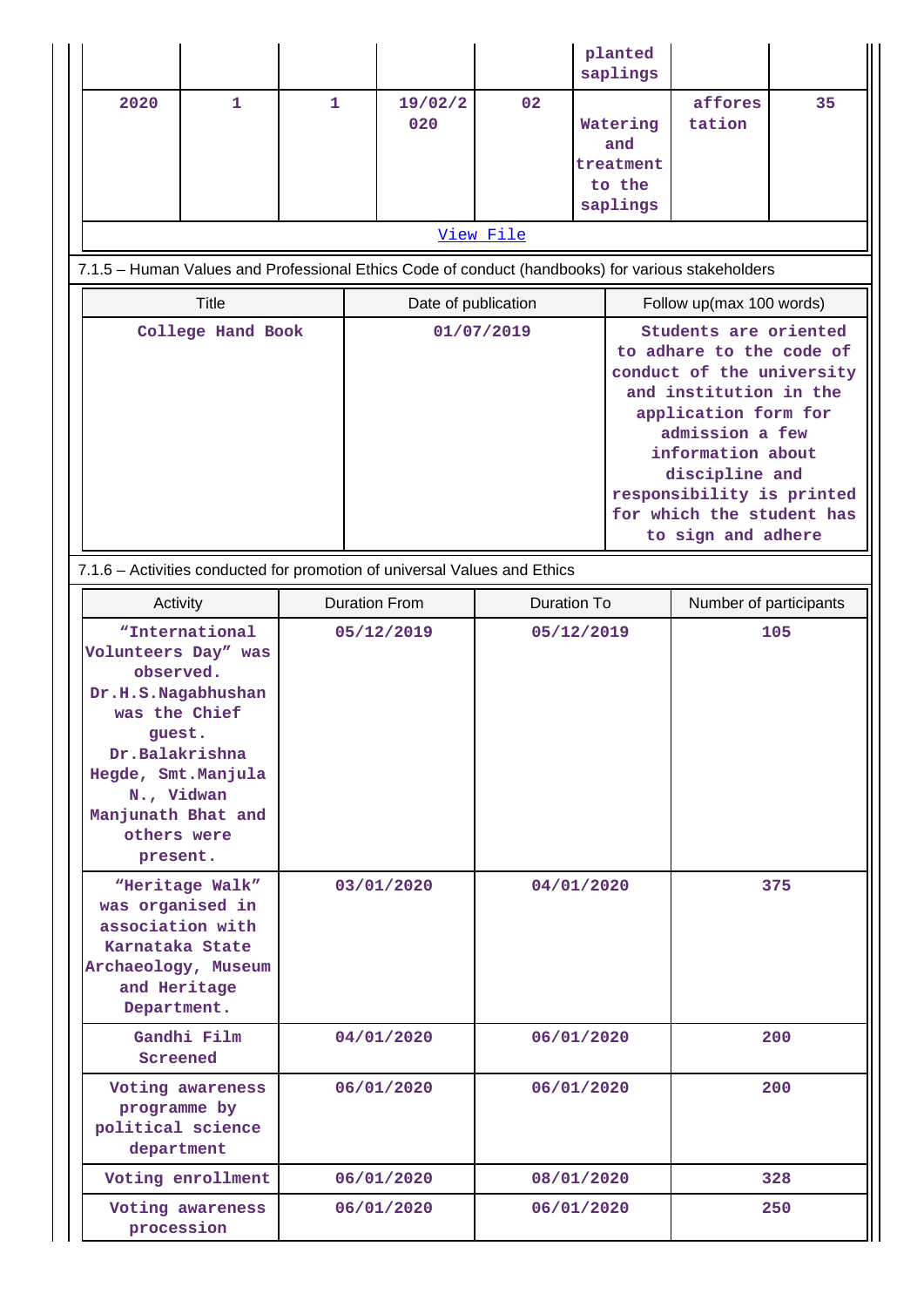| One day study<br>trip to kavale<br>durga and Kundadri | 11/01/2020 | 11/01/2020 | 90  |  |  |  |
|-------------------------------------------------------|------------|------------|-----|--|--|--|
| Swamy Vivekananda<br>Birth day                        | 12/01/2020 | 20/01/2020 | 25  |  |  |  |
| Blood chech-up<br><b>YRC</b>                          | 13/01/2020 | 29/01/2020 | 200 |  |  |  |
| <b>Blood Grouping</b><br>Camp                         | 13/01/2020 | 29/01/2020 | 300 |  |  |  |
| View File                                             |            |            |     |  |  |  |

7.1.7 – Initiatives taken by the institution to make the campus eco-friendly (at least five)

 **01. Garden Committee has been constituted to monitor the cleanliness of the campus 02. The Management sends its team of gardeners to maintain garden. 03. The campus is made plastic free zone. Any item sold in sachets, is not permitted inside the campus. 04. Wooden benches are installed in the campus. 05. Dustbins are kept for segregation of waste. 06. Natural lights are used as far as possible. Lights, fans and computers are completely switched off when they are not in use. 07. Throughout the year cleaning and Sapling planting activities are**

### **7.2 – Best Practices**

7.2.1 – Describe at least two institutional best practices

 **PRACTICE 1: In our college, we have a 'study circle' in which all interested students are participating to discuss curricular as well as other general matters. They meet in regular weekly intervals. Slow learners are encouraged to join the circle. Teachers support the students of the circle by giving timely guidance. One of the members of the circle secured FIRST RANK in the Kuvempu University B.A. examination of 2018 19. Books are also provided to the students of the circle by the teachers and also from the Departmental Libraries. Members are also encouraged to prepare themselves for competitive examinations. PRACTICE 2: Wall magazine : Students of various Department of our college regularly prepare wall magazine of college activities as well as current affairs and academic progress. The published on department notice board.**

 Upload details of two best practices successfully implemented by the institution as per NAAC format in your institution website, provide the link

[https://www.knmnc.edu.in/IQAC/7.2.1\\_criterian.pdf](https://www.knmnc.edu.in/IQAC/7.2.1_criterian.pdf)

#### **7.3 – Institutional Distinctiveness**

 7.3.1 – Provide the details of the performance of the institution in one area distinctive to its vision, priority and thrust in not more than 500 words

 **The founders of the institution were Prominent Freedom Fighters, they had an ideology of education for all, especially education for rural girls. Ours is the first women's college in the district. They have nurtured the dream of alround excellence in education for rural middle class society. So the institute aims at installing a sense of self discipline and accountability among the students and developing a respect for democratic, ethical and moral value. The institute has been catering to the needs of the middle and lower class by providing latest facilities and amenities like college hostel, subsidised mid day meal, and we also offer different categories of awards in terms of scholarship, cash award and medals instituted by college faculty members and other departments.**